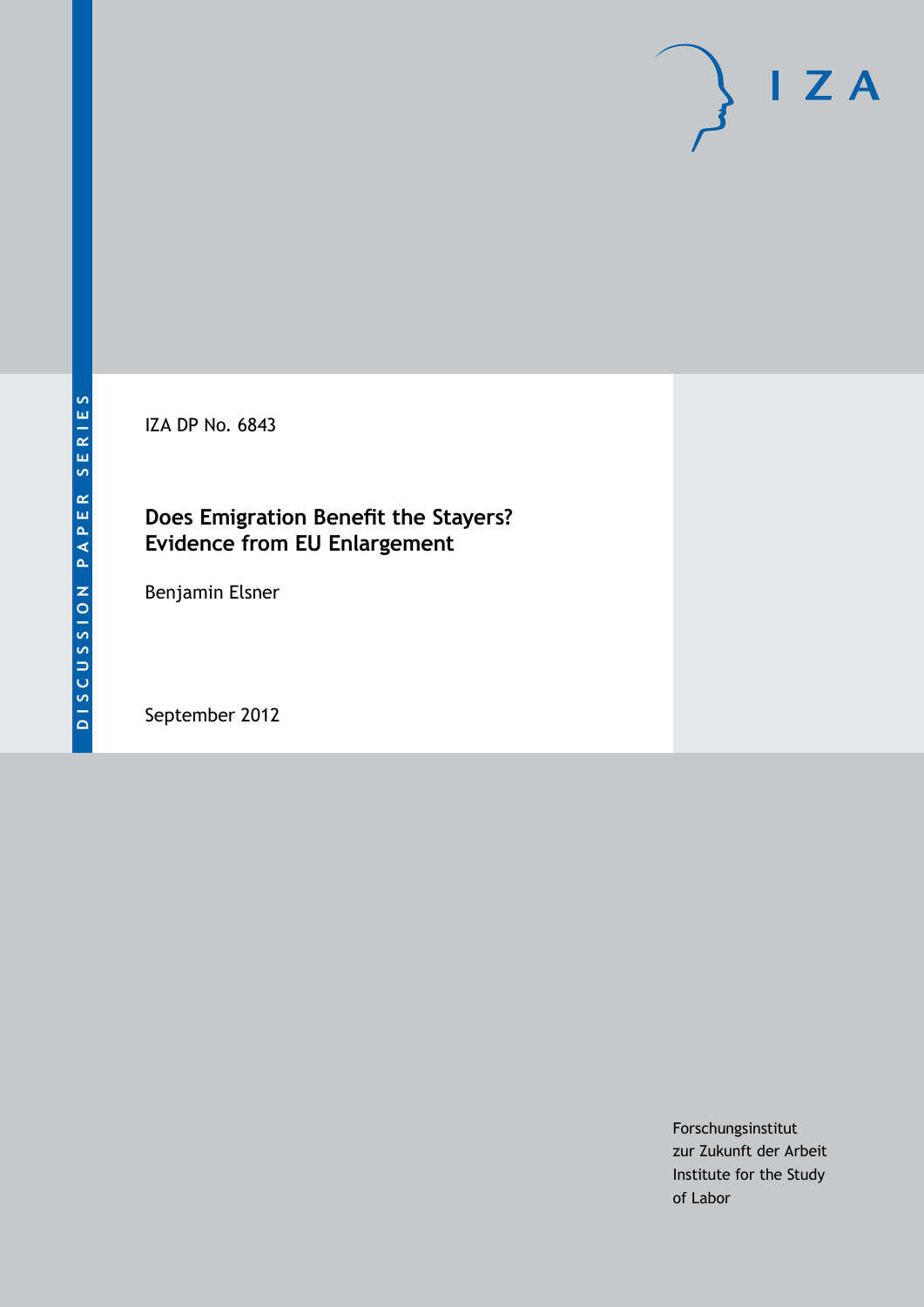# **Does Emigration Benefit the Stayers? Evidence from EU Enlargement**

**Benjamin Elsner** *IZA and IIIS*

Discussion Paper No. 6843 September 2012

IZA

P.O. Box 7240 53072 Bonn Germany

Phone: +49-228-3894-0 Fax: +49-228-3894-180 E-mail: [iza@iza.org](mailto:iza@iza.org)

Any opinions expressed here are those of the author(s) and not those of IZA. Research published in this series may include views on policy, but the institute itself takes no institutional policy positions.

The Institute for the Study of Labor (IZA) in Bonn is a local and virtual international research center and a place of communication between science, politics and business. IZA is an independent nonprofit organization supported by Deutsche Post Foundation. The center is associated with the University of Bonn and offers a stimulating research environment through its international network, workshops and conferences, data service, project support, research visits and doctoral program. IZA engages in (i) original and internationally competitive research in all fields of labor economics, (ii) development of policy concepts, and (iii) dissemination of research results and concepts to the interested public.

<span id="page-1-0"></span>IZA Discussion Papers often represent preliminary work and are circulated to encourage discussion. Citation of such a paper should account for its provisional character. A revised version may be available directly from the author.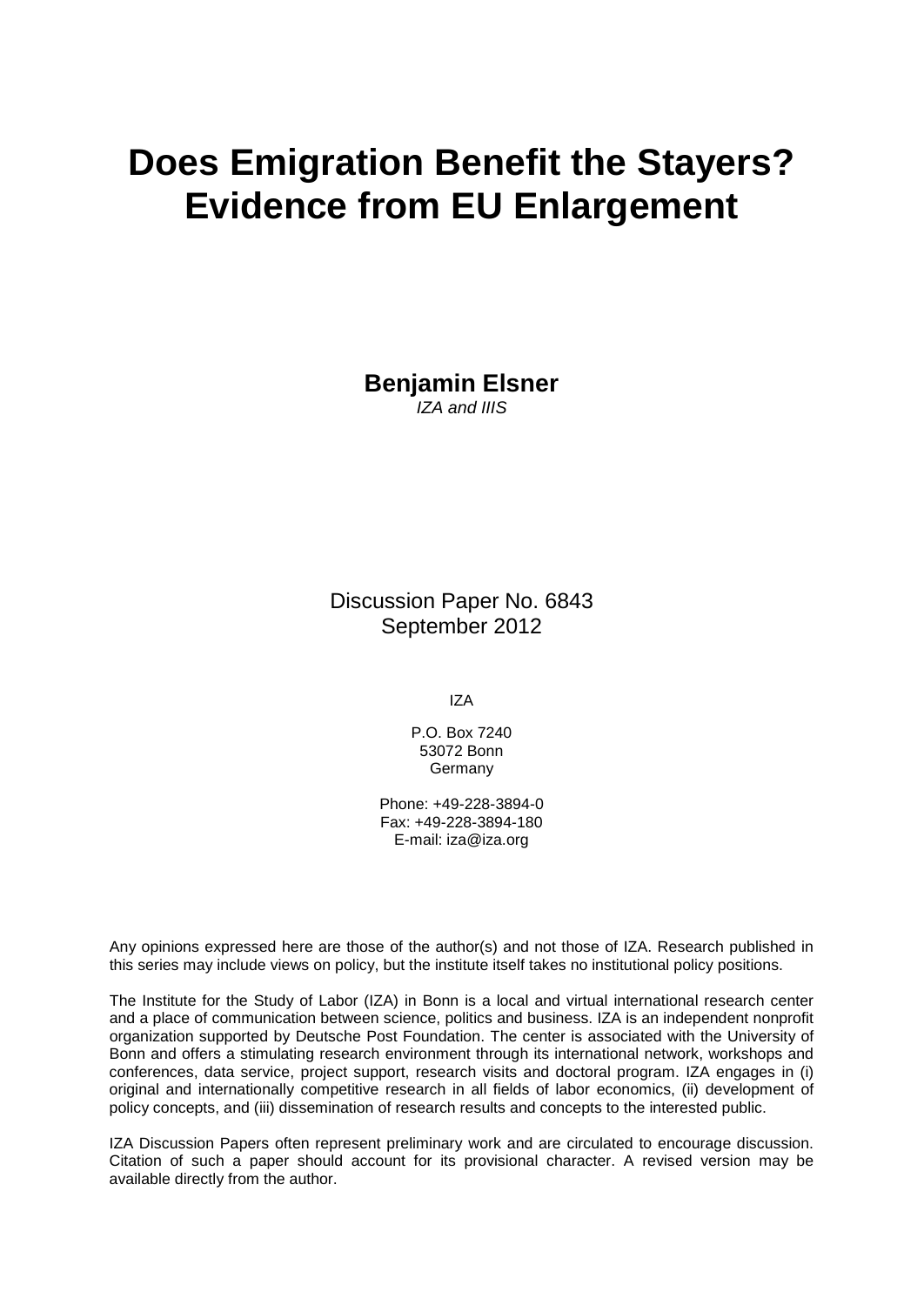IZA Discussion Paper No. 6843 September 2012

## **ABSTRACT**

## **Does Emigration Benefit the Stayers? Evidence from EU Enlargement[\\*](#page-1-0)**

Around 9% of the Lithuanian workforce emigrated to Western Europe after the enlargement of the European Union in 2004. I exploit this emigration wave to study the effect of emigration on wages in the sending country. Using household data from Lithuania and work permit and census data from the UK and Ireland, I demonstrate that emigration had a significant positive effect on the wages of stayers. A one percentage-point increase in the emigration rate predicts a 0.67% increase in real wages. This effect, however, is only statistically significant for men.

JEL Classification: F22, J61, R23

Keywords: emigration, labor mobility, EU enlargement

Corresponding author:

Benjamin Elsner IZA P.O. Box 7240 53072 Bonn Germany E-mail: [elsner@iza.org](mailto:elsner@iza.org)

I am grateful to Gaia Narciso for all her support and encouragement. I would also like to thank the editor, three anonymous referees, Catia Batista, Karol Borowiecki, John FitzGerald, Ulrich Gunter, Julia Anna Matz, Corina Miller, Mrdjan Mladjan, Alfredo Paloyo, Todd Sorensen, Pedro Vicente and Michael Wycherley, as well as the seminar participants at the 6th ISNE conference in Limerick/IE, the 3rd RGS doctoral conference in Bochum/GER, the 24th Irish Economic Association annual conference in Belfast/UK and the TCD Development Working Group for helpful comments. The Lithuanian and Irish Statistical Offices were very helpful in providing the data. I gratefully acknowledge funding from the Irish Research Council for the Humanities & Social Sciences (IRCHSS) and the Department of Economics at Trinity College Dublin. The paper has been conditionally accepted at the Journal of Population Economics. All errors are mine.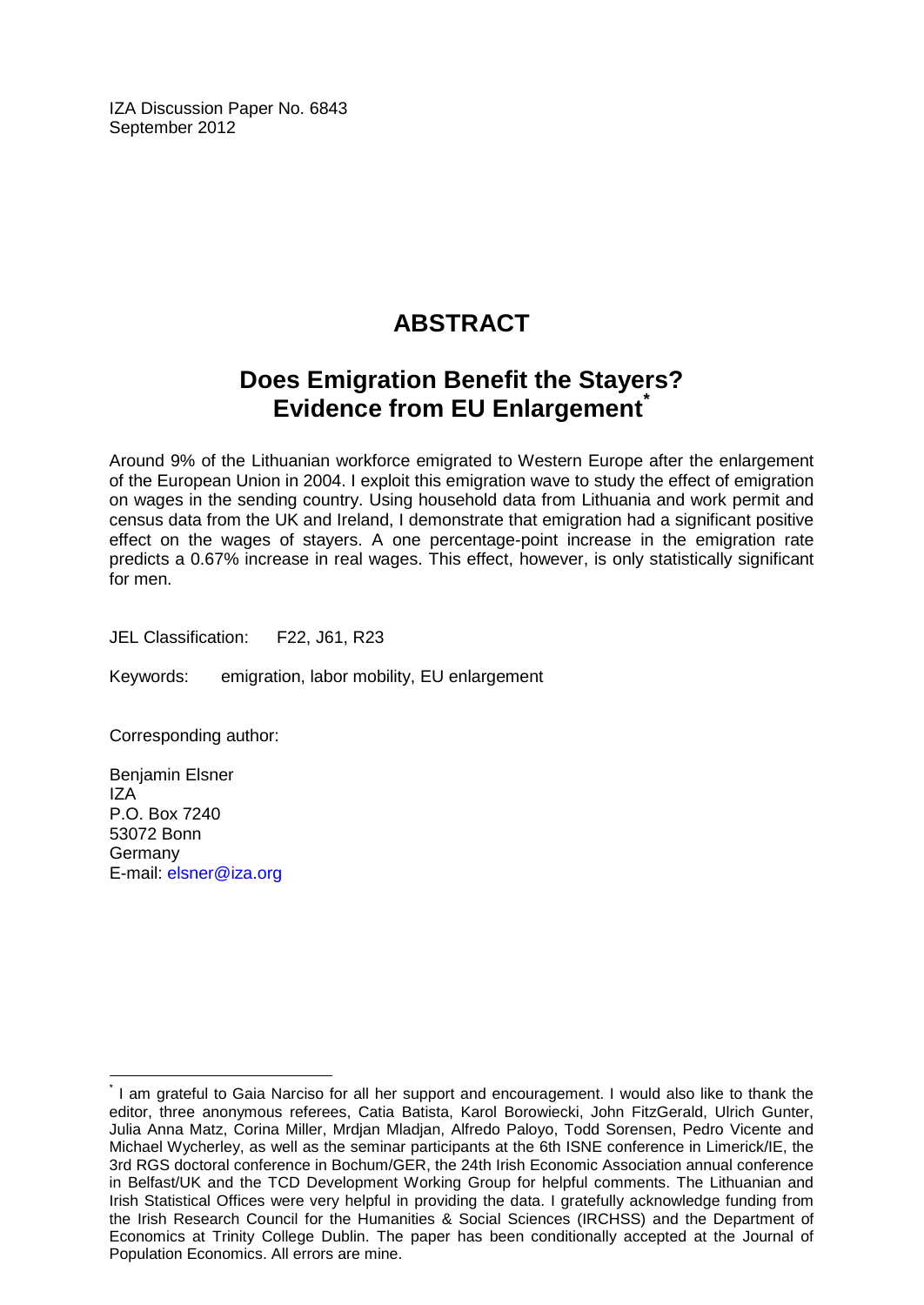### 1 Introduction

Migration affects both sending and receiving countries. While a vast literature documents the impact of migration on wages and employment in the receiving countries, there is only sparse evidence on its impact on the sending countries.<sup>1</sup>

In this paper I exploit the emigration wave from Lithuania after the enlargement of the European Union to study the effect of emigration on wages in the sending countries. With EU enlargement in 2004, Lithuanian workers were allowed to migrate without restrictions to the United Kingdom (UK), Ireland and Sweden. Between 2004 and 2007, around 9% of the workforce took this opportunity and emigrated to the UK and Ireland. The large emigration wave  $-\text{caused}$  by a change in the institutional framework  $-\text{ makes Lithuania}$ an ideal case study of a sending country.

To identify the effect of emigration on wages, I use the skill-group approach proposed by Borjas (2003). This approach clusters the workforce in a number of skill groups defined by gender, education, and work experience – and compares emigration rates and real wages within each skill group before and after EU enlargement.

Using microdata from Lithuania, and work permit and census data from the UK and Ireland, I show that emigration has a significant positive effect on the wages of stayers. Groups with larger emigration rates had higher wage increases. A 10% increase in the emigration rate predicts an average increase in real wages of  $6.6\%$ . This positive effect, however, is only statistically significant for men but not for women. Given that emigration was triggered by an exogenous change in migration laws, the results can be interpreted as causal.

The positive effect of migration on wages is consistent with a simple supply-anddemand framework. Migration decreases labor supply, which - given a downward-sloping labor demand curve - leads to an increase in wages. The absence of a statistically signifi-

<sup>&</sup>lt;sup>1</sup> See Kerr and Kerr (2011) and Clemens (2011) for reviews of the literature on the economic effects of migration on receiving and sending countries.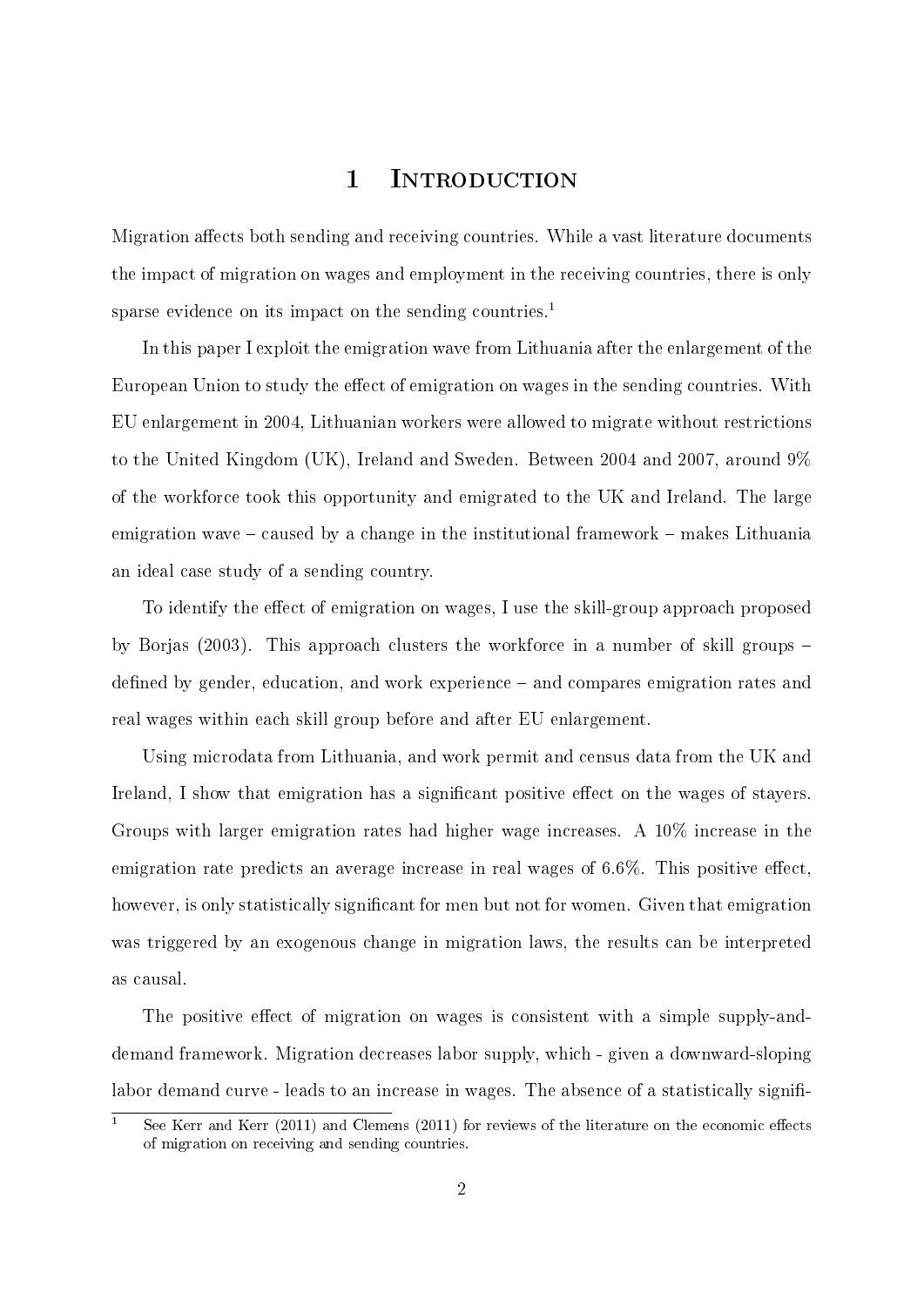cant effect for women is surprising, given that women accounted for  $40\%$  of all emigrants. Potential explanations are a positive self-selection of female emigrants, or endogenous responses in labor supply, i.e. women who had not been working previously filled the job of women who emigrated.

The institutional arrangements in the European Union allow me to overcome data constraints that are inherent in the study of sending countries. Sending countries typically do not keep records of emigrants, which makes it difficult to quantify the number of emigrants. With EU enlargement, workers from the new member states were only allowed to migrate to the UK, Ireland, and Sweden. Therefore, it is possible to calculate the number of Lithuanian emigrants from the census and work permit data of these countries.

To be certain, identification faces several challenges. One challenge is omitted variable bias. Wages are determined by numerous factors other than migration, for example FDI inflows, trade, or unemployment. If these factors are omitted from the model, the results may be biased. To tackle this problem, I add a rich set of dummy variables and interaction terms to the regression, which account for changes in the returns to education and experience, and differences in the age-earnings-profile across education groups. In addition, I control for FDI, exports, and unemployment at the regional level. The results are not sensitive to the inclusion of these variables, however.

An additional challenge is self-selection. Average wages may increase, simply because workers from the lower end of the wage distribution have left the country. Given the data on emigrants from the UK and Ireland, it is not possible to assess directly whether emigrants within a skill group were negatively selected. An inspection of the wage distribution in Lithuania before and after EU enlargement, however, does not indicate a negative selection. Moreover, as the receiving countries have on average higher skill requirements, selection should be positive, and the results would be downward-biased.

This paper adds to the literature on the wage effect of emigration, as it shows that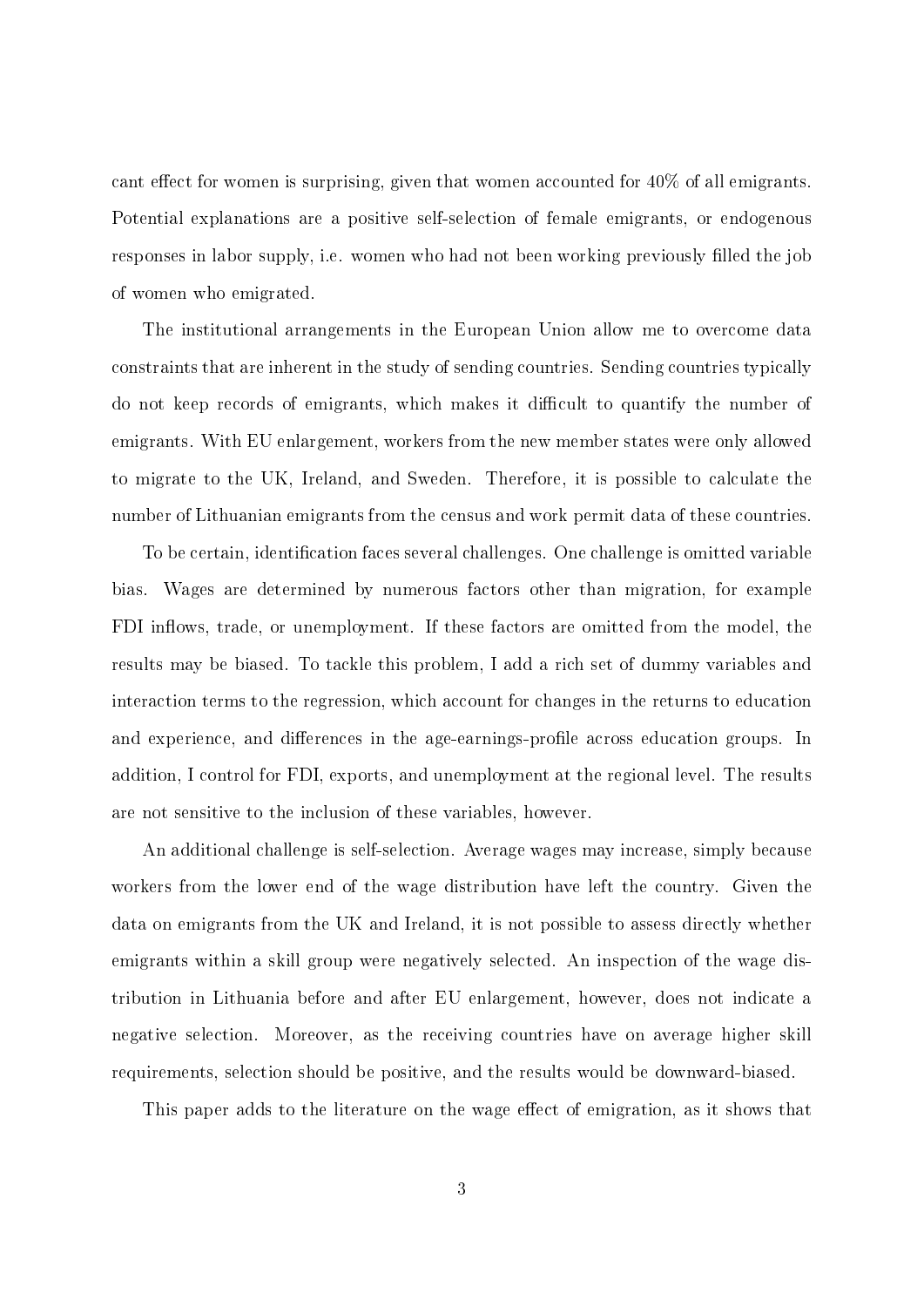emigration increases wages in the short run. Previous literature has looked at longstanding migration movements. Using the same approach as this study, Mishra (2007) and Aydemir and Borjas (2007) show that emigration from Mexico to the US has led to a long-run increase in wages in Mexico. Bouton et al. (2011) find similar results for Moldova. This paper, by contrast, exploits a sudden emigration shock to show that emigration increases wages even in the short run.<sup>2</sup>

The EU enlargement was one of the rare occasions in which high-income countries opened their borders for workers in middle-income countries. The results of this study are therefore of interest for middle-income countries that may face a similar situation in the future. If the US, for example, opened its borders for workers from South America, it would be helpful for policymakers in the sending countries to know what fraction of the population they can expect to emigrate, and what consequences this emigration wave has on the labor market.

## 2 EU Enlargement and Migration

The EU enlargement in May 2004 was a milestone in the process of European integration. 15 years after the fall of the Iron Curtain, 8 former socialist countries from Central and Eastern Europe became members of the European Union. At the time of EU enlargement, the new member states were still in the process of economic transition. Compared to Western Europe, economic output in the new member states was considerably lower, which also translated into substantial wage differentials. In 2004, wage differentials were highest in Latvia and Lithuania, where workers earned on average 30% of the PPPadjusted wage in the UK.<sup>3</sup>

As wage differentials are a major driving force of international migration, the migra-

 $\overline{2}$ In a recent paper, Gagnon (2011) uses the emigration wave from Honduras after Hurricane Mitch, and finds wage effects that are similar to those in this paper.

<sup>3</sup> Own calculations from Eurostat.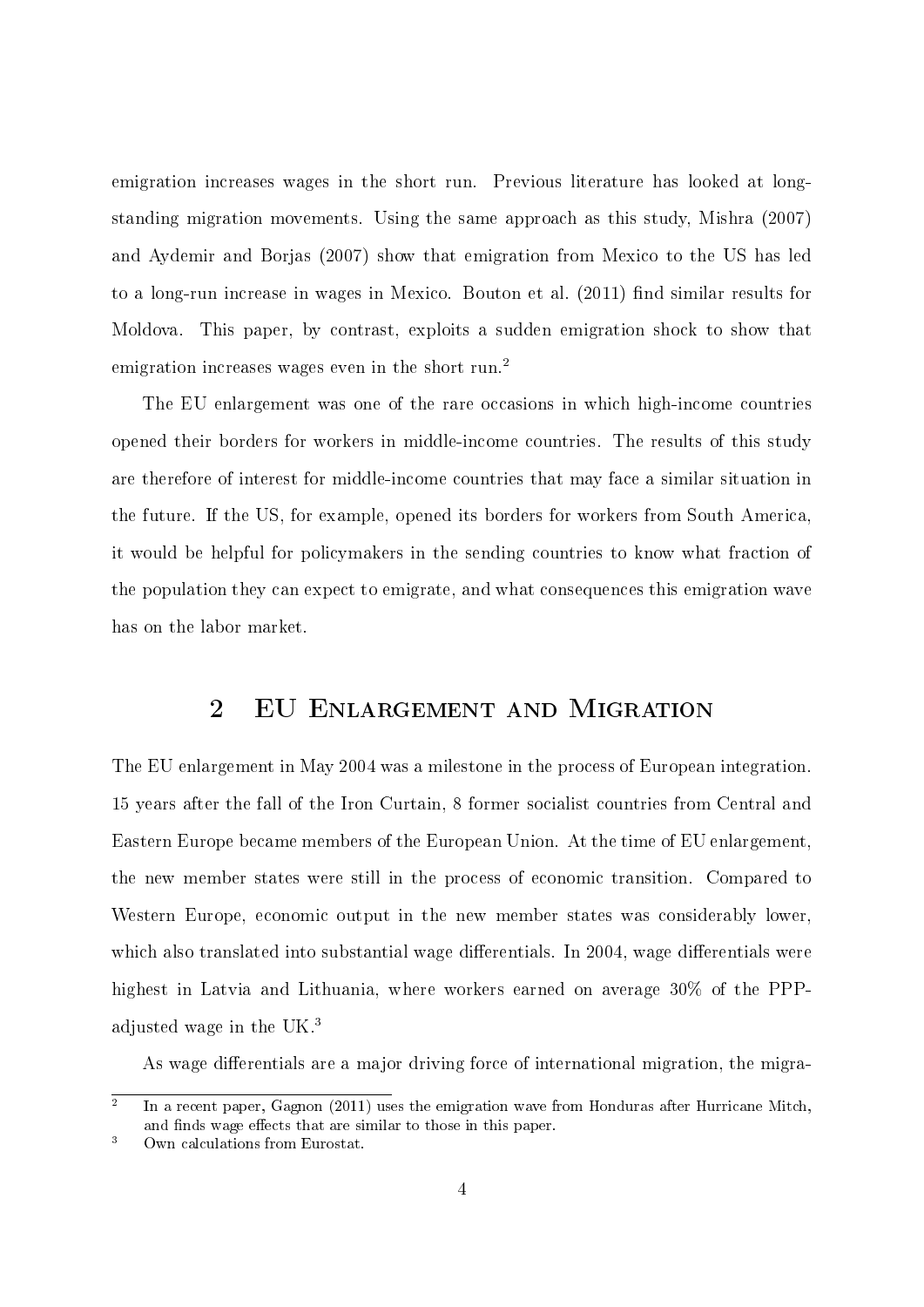tion potential in the new member states before EU enlargement was substantial. Studies that estimated the migration potential from the new member states before the enlargement predicted that between 3% (Bauer and Zimmermann, 1999; Boeri and Brücker, 2001) and 5% (Sinn, 2004) of the population of the new member states would migrate within 15 years.

With freedom of movement being a core principle of the European Union, the enlargement would have allowed workers from the new member states to work in any other EU country. Policymakers in the old member states, however, feared that a large immigration wave from Eastern Europe could depress wages, increase unemployment (Zaiceva and Zimmermann, 2008), and impose a burden on the welfare state, and decided to give the old member states the option to restrict access to their labor markets until 2011. Only the UK, Ireland, and Sweden opened their labor markets in 2004.

Given the restrictions in other potential destination countries  $-$  above all Germany and France  $-$  and the good economic conditions in the UK and Ireland, it was no surprise that these two countries were the destination for the majority of workers from Eastern Europe. Between 2004 and 2007 the UK issued around 770,000 and Ireland around 400,000 work permits to workers from the new member states, while only 19,000 workers went to Sweden (Wadensjö, 2007). Elsner (2011) shows that the magnitude of the emigration wave was particularly large in Lithuania. 9% of all Lithuanian workers received a work permit in the UK and Ireland  $\frac{1}{2}$  in Latvia and Slovakia the share was 6%, in Poland 5%.<sup>4</sup> Most of the emigrants were young, and had a medium to high education level (Zaiceva and Zimmermann, 2008).

A number of studies have evaluated the economic consequences of this migration wave.<sup>5</sup> Most studies on the receiving countries did not find the effects of the immigration

<sup>&</sup>lt;sup>4</sup> Hungary and the Czech Republic, on the contrary, had outflows of less than  $1\%$ .

<sup>5</sup> See Constant (2011) for a review of the most recent literature and Kahanec and Zimmermann (2009) for a collection of country studies on EU enlargement. Barrell et al. (2010) illustrate the macroeconomic consequences of migration on the sending and receiving countries.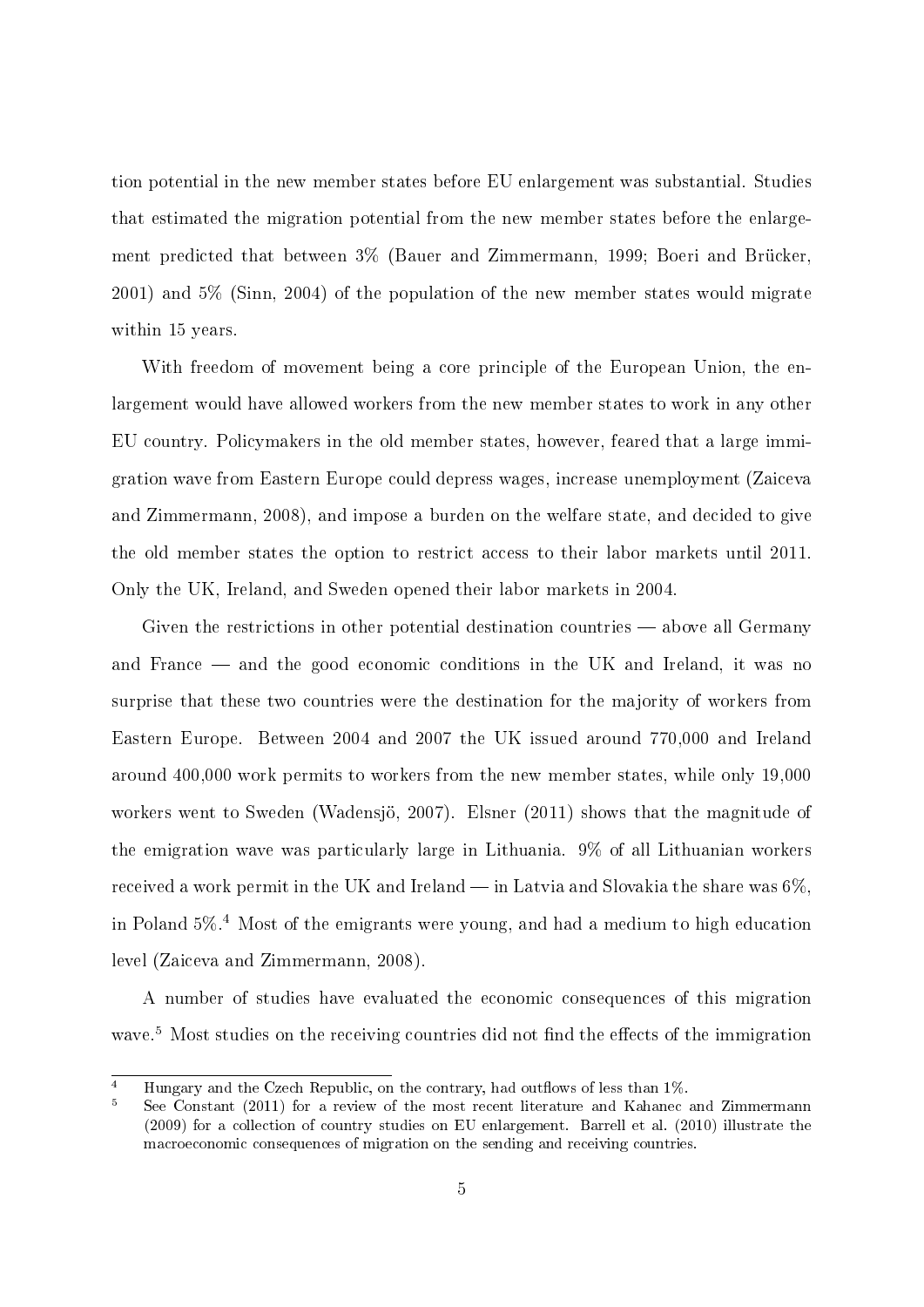wave on wages and employment to be large (Barrett, 2009; Blanchflower and Shadforth, 2009). On the side of the sending countries, the evidence is purely descriptive. Kaczmarczyk et al. (2009) and Hazans and Philips (2009) illustrate that wages in Poland and the Baltic States increased while unemployment decreased after EU enlargement. This paper extends the existing literature, as it presents a first econometric evaluation of the effect of the post-enlargement migration wave on the source countries.

## 3 Data and Descriptive Statistics

To analyze the effect of emigration on wages, one would ideally like to use a micro-dataset that contains information on both emigrants and stayers. Such a dataset, however, is usually not available for the sending countries. In most countries, emigrants are not obliged to de-register, which makes it difficult for the sending countries to keep reliable records on their emigrants. Following Mishra (2007), I use data from the two main destination countries  $-$  Ireland and the UK  $-$  to calculate the number of Lithuanian emigrants for different groups of workers and match them with stayers from the same groups. The remainder of this section describes the datasets used in this study and explains the calculation of the number of emigrants.<sup>6</sup>

#### 3.1 Lithuanian Household Budget Survey

The core dataset of this study is the Lithuanian Household Budget Survey (HBS), which is available for the years 2002, 2003, 2005 and 2006. The HBS is an annual survey of 7,000- 8,000 households; it is representative at the individual level and contains information on income and expenditure, as well as individual characteristics such as sex, age, education and place of residence. The HBS does not contain information on occupations, industries, or sectors.

 $\overline{6}$  The entire section on data is similar to Elsner (2011), which uses the same data sources.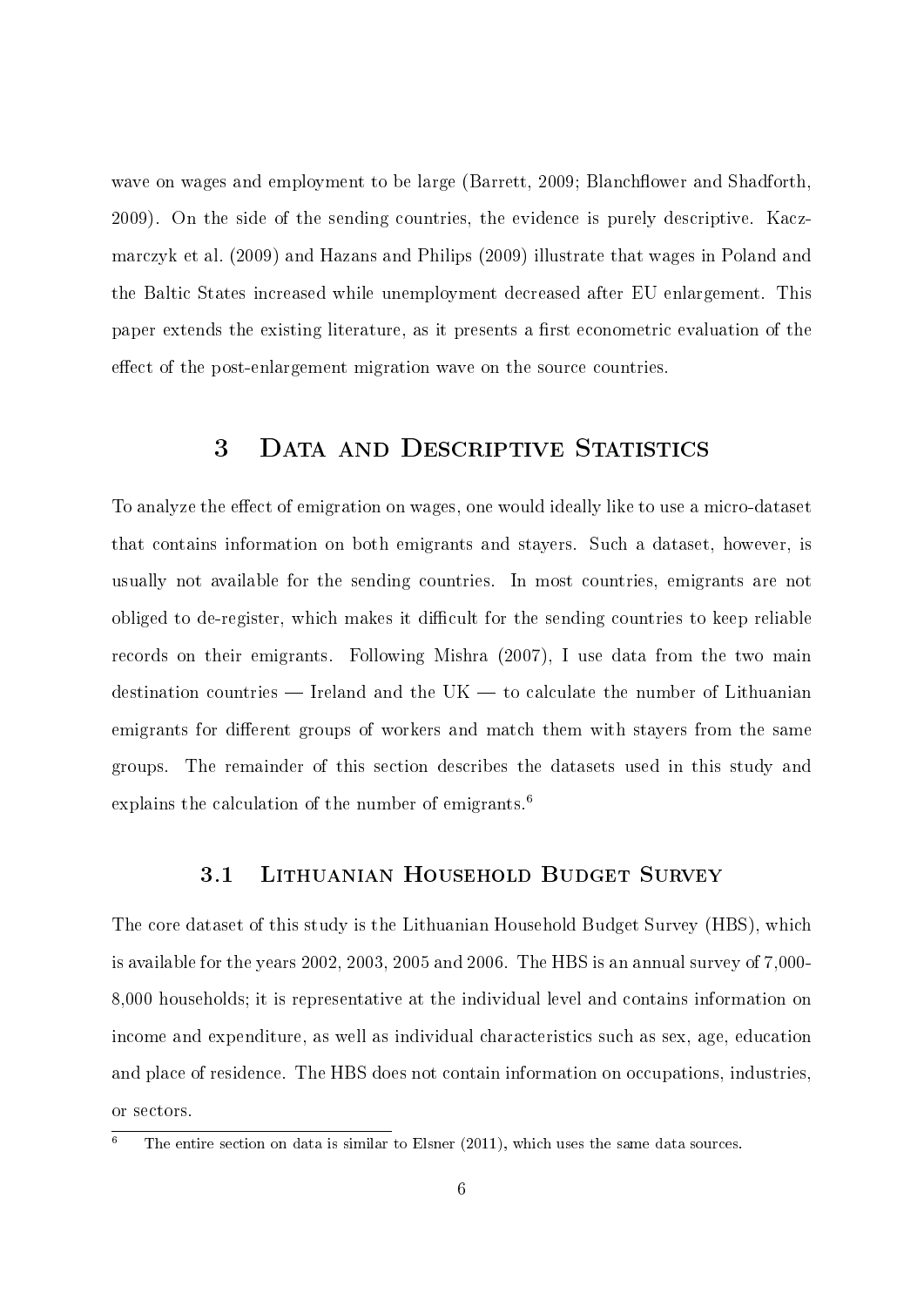The sample contains employees aged 18-64 working in the private sector. I exclude public sector workers because wages in the public sector are typically determined by seniority pay and not by supply and demand. In addition, I drop workers with zero or negative disposable income, pensioners, self-employed workers and workers whose main income comes from their own farm.

The variable *income from employment*, deflated by the HCPI, gives information on real monthly gross wages. As we can see in Table 1a), real wages increased by around 40% between 2002 to 2006. Along with the wage level, the standard deviation of wages increased.

A potential concern with household budget surveys is over- or under-reporting of income, which can bias the results. To assess the degree of misreporting bias, I compare the self-reported real wages from the HBS in Table 1a) with the wages from the live register from the Lithuanian Statistical Office in Table 1b). It is reassuring that both sources report similar average real wages, so that misreporting should not bias the results.

#### [Insert Table 1 here]

#### 3.2 Irish Census

To obtain the stocks of Lithuanian migrants in Ireland and to determine the migrants' skill distribution I use data from the Irish census in 2002 and 2006.

The Irish census is carried out every 4-5 years and covers the entire population that is present in Ireland in the census night. For the 2002 and 2006 censuses, the Central Statistics Office (CSO) of Ireland provided a tabulation of the number of Lithuanians by their educational attainment, gender and age.

Table 2 reports the characteristics of Lithuanian migrants in Ireland in 2002 and 2006. Most migrants had an upper secondary education and were in their 20s. The number of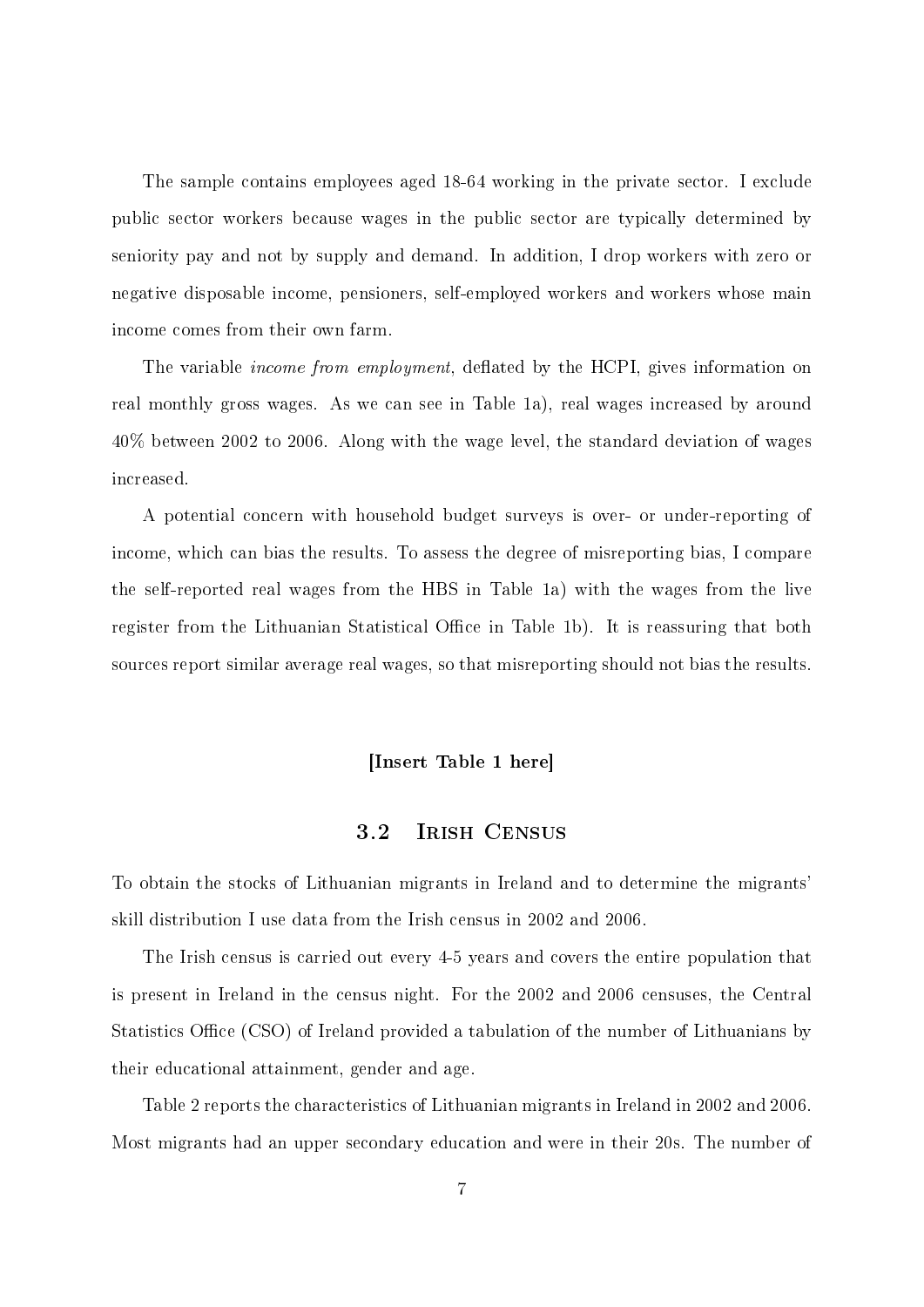men in  $2006$  was  $30\%$  higher than the number of women. The difference in the number of Lithuanians in Ireland between 2002 and 2006 shows that the majority must have migrated to Ireland around or after the time of EU enlargement. Notably, the education distribution did not change significantly over time, even though the stock of migrants in 2006 was 10 times higher than in 2002.

Comparing the migrants in Table 2b) to the stayers in Table 1a), we can see that the migrants were on average younger and less educated than stayers. The share of workers with a lower secondary education is larger among migrants, while there are relatively less migrants with an upper secondary or a third-level education. Migrants were on average 12 years younger than stayers.

#### [Table 2 about here]

#### 3.3 Irish and UK Work Permit Data

To obtain the total number of Lithuanian emigrants, I use work permit data from the UK and Ireland. While the census data reflects a lower bound to the number of migrants, the work permit data is an upper bound of the migration flows from Lithuania to the UK and Ireland. The work permit data captures every person who comes to the UK and Ireland and wants to take up employment, be it for a permanent position or for a temporary job. The number of workers who left the Lithuanian workforce permanently should therefore be lower than the number of work permits.

Figure 1 shows the number of work permits granted to Lithuanians between 2002 and 2007. In total, the number of Lithuanian migrants to the UK and Ireland amounted to 150,000. As we can see, the migration wave set in with EU enlargement in 2004 and reached its peak in 2005.

As a measure of the number of work permits I use national insurance numbers (NINo)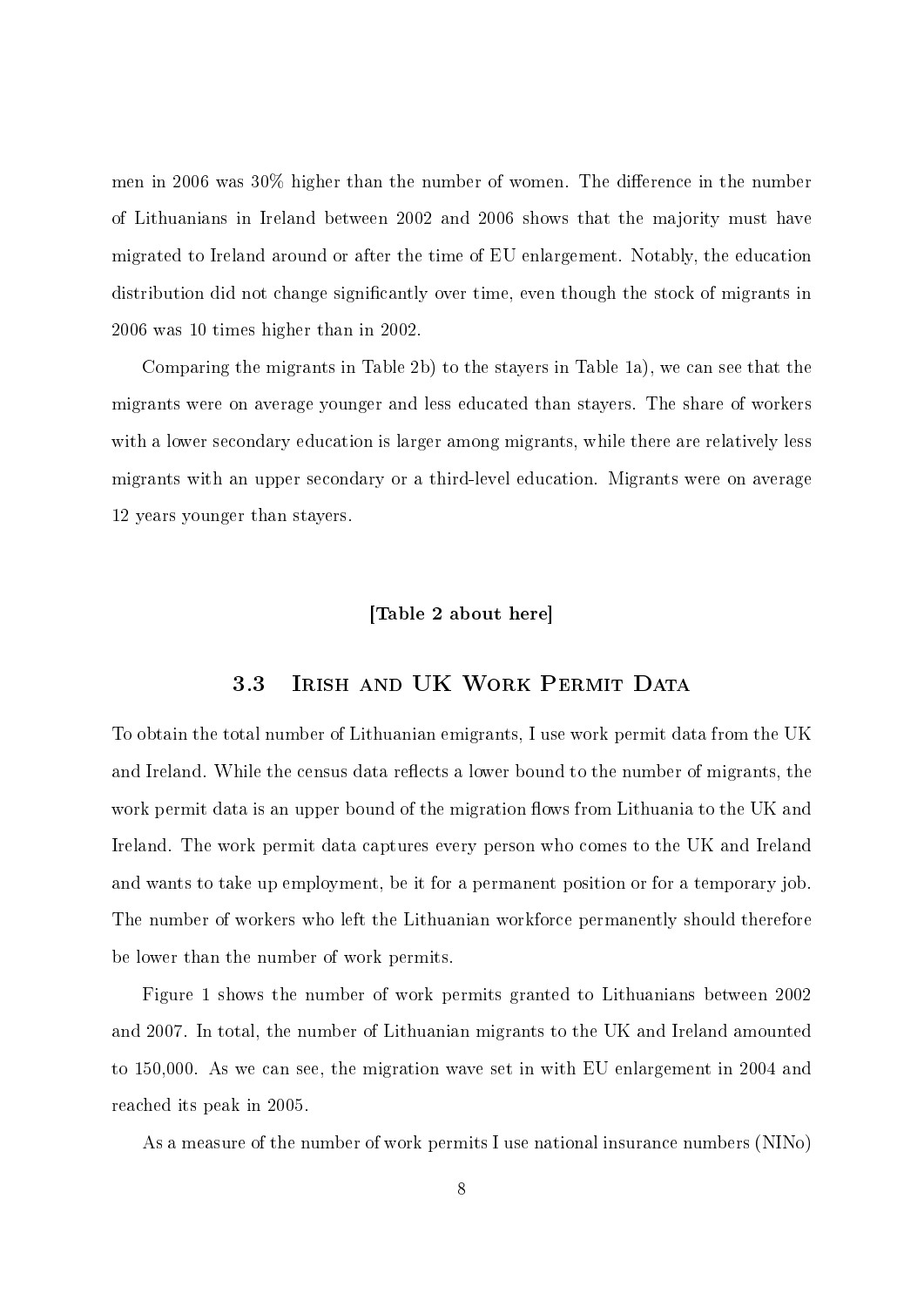for the UK and personal public service numbers (PPS) for Ireland.<sup>7</sup> The work permit statistics reflect actual migration, because workers only receive a work permit if they are physically present in the destination country. To obtain a work permit, a worker has to report in person to the Social Welfare Office in Ireland or the Department for Work and Pensions in the UK and produce a proof of address. If a worker moves back-and-forth between Lithuania and either the UK or Ireland, she keeps her work permit, so that repeated migration does not cause double counts.<sup>8</sup>

#### [Figure 1 about here]

### 3.4 Calculation of Emigrant Numbers

From the census and work permit data I now construct measures for the number of emigrants by gender, education, experience, and year. For the baseline specification I use a combination of all data sources, as the census is likely to under-estimate, and the work permit data is likely to over-estimate the number of emigrants. Moreover, only the Irish census contains information on the skill distribution of migrants, while the UK and Irish work permit data only contains information on the inflows per year. Census data from the UK is not available for the time around EU enlargement, as the census was carried out in 2001 and 2011.<sup>9</sup>

<sup>7</sup> For further information about PPS and NINO numbers, see http://www.welfare.ie and http://www.direct.gov.uk. In 2004 the UK introduced a Worker Registration Scheme (WRS) for workers from the new member states. Compared to the data from the WRS, NINo offers the advantage that it provides information on immigration before 2004. The WRS and NINo numbers after 2004 are similar.

<sup>&</sup>lt;sup>8</sup> Double counts are only possible if workers received a work permit in both destination countries. Although there does not seem to be any evidence of large numbers of workers registering in both countries, I am aware that double counting could downward-bias the estimates.

<sup>&</sup>lt;sup>9</sup> Other UK datasets, the Labour Force Survey and the European Community Household Panel have few observations on immigrants in each round, and they group immigrants from Eastern Europe by region, not by country.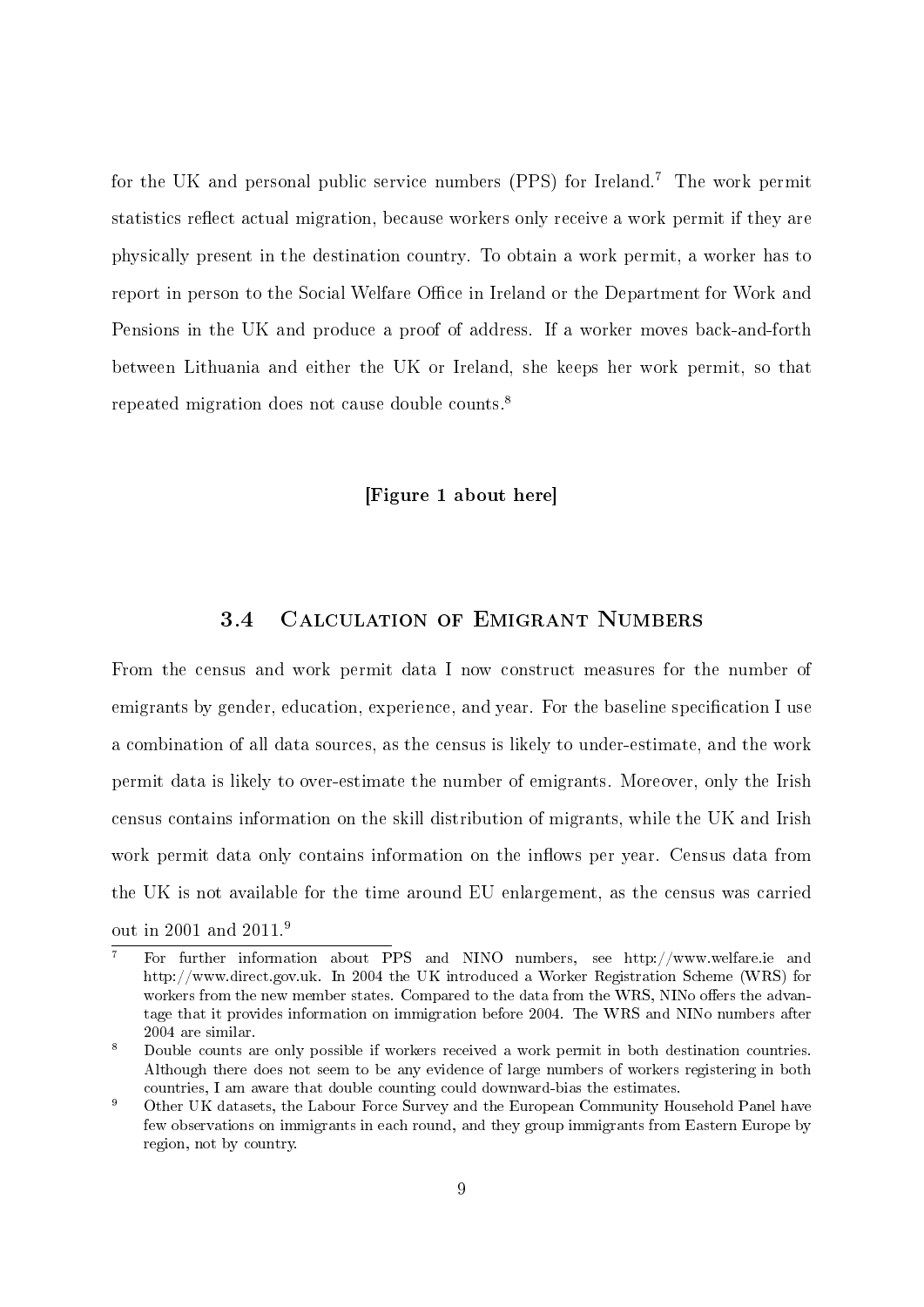To construct measures for the number of emigrants, I take the skill distribution of Lithuanian migrants from the Irish census and multiply it with a weighting factor which accounts for migrants to the UK. The calculation of the share of emigrants is based on the assumption that the skill distribution of Lithuanian immigrants in Ireland is the same as the skill distribution of Lithuanians in the UK. As shown by Elsner (2011), this assumption is justified, as the education and age distribution of migrants from the 8 New Member States in Ireland and in the UK is almost identical. In addition, Hazans and Philips (2009) show that even though migrants from Latvia, Lithuania and Estonia work in different sectors in Ireland and the  $UK - in$  Ireland more in construction and trade, in the UK more in agriculture and services — their education and age profile is the same in both countries.

To make use of all available rounds of the HBS I construct measures for the emigration rates in 2003 and 2005 from the censuses in 2002 and 2006, assuming that the skill distribution of migrants arriving in 2003 is the same as in 2002, and likewise that the skill distribution of migrants in 2005 is the same as in 2006. Table 2 suggests that the education distribution has been constant between 2002 and 2006, which implies that the education distribution has neither changed between 2002 and 2003, nor between 2005 and 2006. The age distribution, on the other hand, has changed between 2002 and 2006; the cohorts arriving after 2002 have been on average younger than the cohorts before 2002. Nevertheless, given that 2002 and 2003 are both before, and that 2005 and 2006 are both after EU enlargement, so that it is plausible to assume that workers coming in 2003 had roughly the same age distribution as those coming in 2002, and workers arriving in 2005 had the same age distribution as those arriving in 2006.

For  $t = (2002, 2006)$ , the number of emigrants  $M_{ghj}^t$  is

$$
M_{ghj}^t = IE_{ghj}^t \left( 1 + \frac{NINO_t}{PPS_t} \right). \tag{1}
$$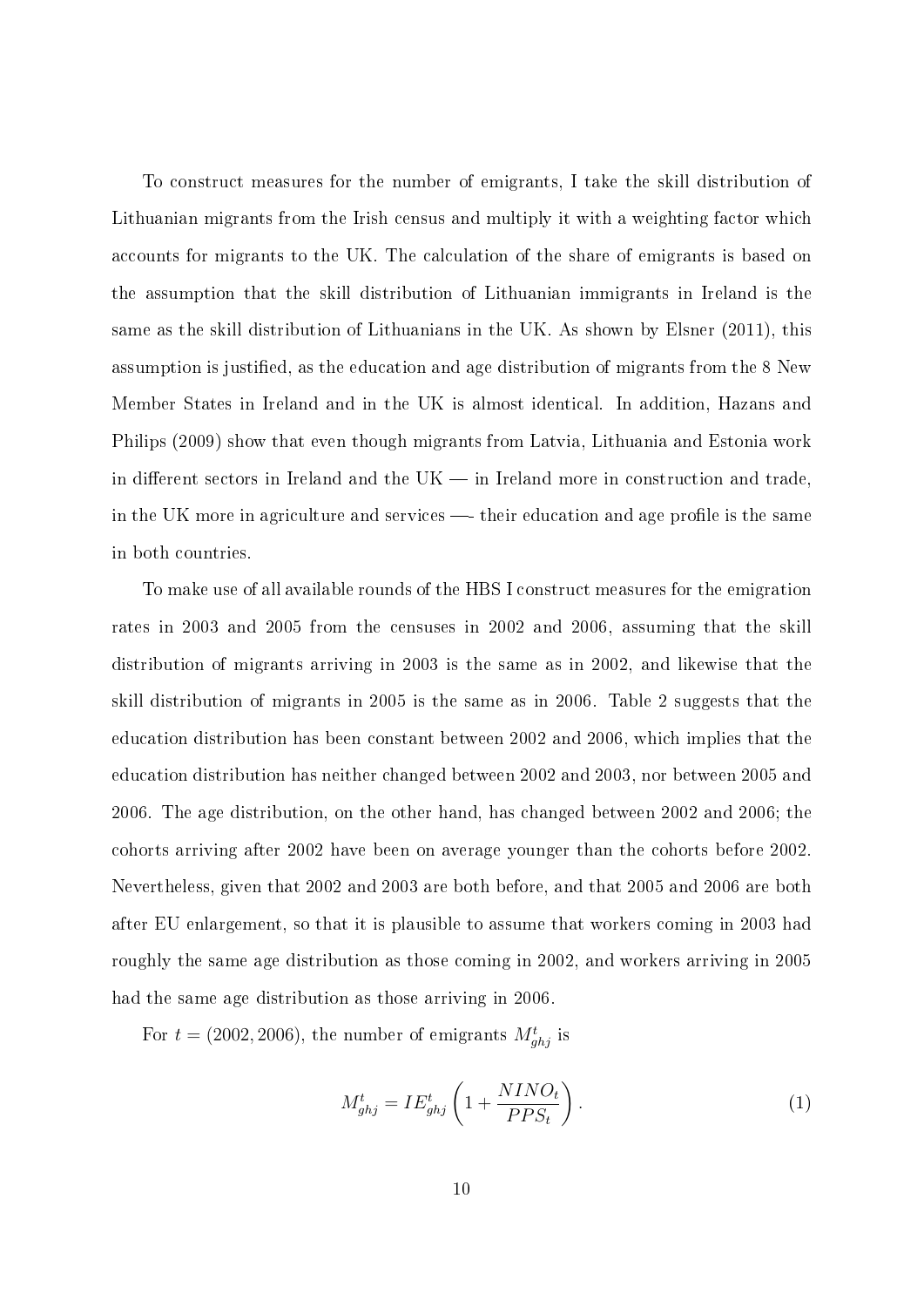$IE<sup>t</sup><sub>ghj</sub>$  is the number of Lithuanians in Ireland in a gender(g)-education(h)-experience(j) cell at time t.  $NINO_t$  and  $PPS_t$  are the numbers of British and Irish work permits issued to Lithuanians in year t. The first term in parentheses  $(1 \text{ in this case})$ , accounts for the number of migrants in the Irish census. The second term,  $\frac{NINO_t}{PPSt}$ , accounts for migrants to the UK. If, for example, in 2006 the number of work permits in the UK was 50% higher than the number of work permits in Ireland, this factor is 1.5.

For the year 2003 I take the skill distribution from 2002 and weight it with the inflows of 2003. Analogously, for the year 2005 I use the skill distribution from 2006. The number of emigrants for 2003 and 2005 are

$$
M_{ghj}^{2003} = IE_{ghj}^{2002} \left( \frac{PPS_{2003}}{PPS_{2002}} + \frac{NINO_{2003}}{PPS_{2002}} \right)
$$
 (2)

$$
M_{ghj}^{2005} = I E_{ghj}^{2006} \left( \frac{PPS_{2005}}{PPS_{2006}} + \frac{NINO_{2005}}{PPS_{2006}} \right). \tag{3}
$$

The first term in parentheses,  $\frac{PPS_{2003}}{PPS_{2002}}$  and  $\frac{PPS_{2005}}{PPS_{2006}}$  accounts for the changes in inflows between 2002 and 2003, and between 2005 and 2006.<sup>10</sup> As in Equation (1), the second term in parentheses represents the number of migrants to the UK.

To calculate the emigration rate m per skill group and year I divide the number of emigrants from Equations (1) to (3) by the population in Lithuania of the same group,

$$
m_{ghjt} = \frac{M_{ghj}^t}{\sum_i p_{ghjt}^i}.\tag{4}
$$

The population of skill group  $ghj$  in year t is the sum of the sampling weights  $p_{ghjt}^i$  of all workers i in the Lithuanian HBS that belong to this group.<sup>11</sup>

<sup>&</sup>lt;sup>10</sup>  $\frac{NINO_{2003}}{PPS_{2002}}$  actually consists of two factors:  $\frac{NINO_{2003}}{PPS_{2003}}$ , which accounts for the size of migrant flows to the UK relative to Ireland and  $\frac{PPS_{2003}}{PPS_{2002}}$ , accounting for the change in migration flows to Ireland from 2002 to 2003. By multiplication of those two terms,  $PPS_{\rm 2003}$  cancels out.

<sup>&</sup>lt;sup>11</sup> The sampling weight  $p_{ghijt}$  is the inverse probability that observation i is included in the sample.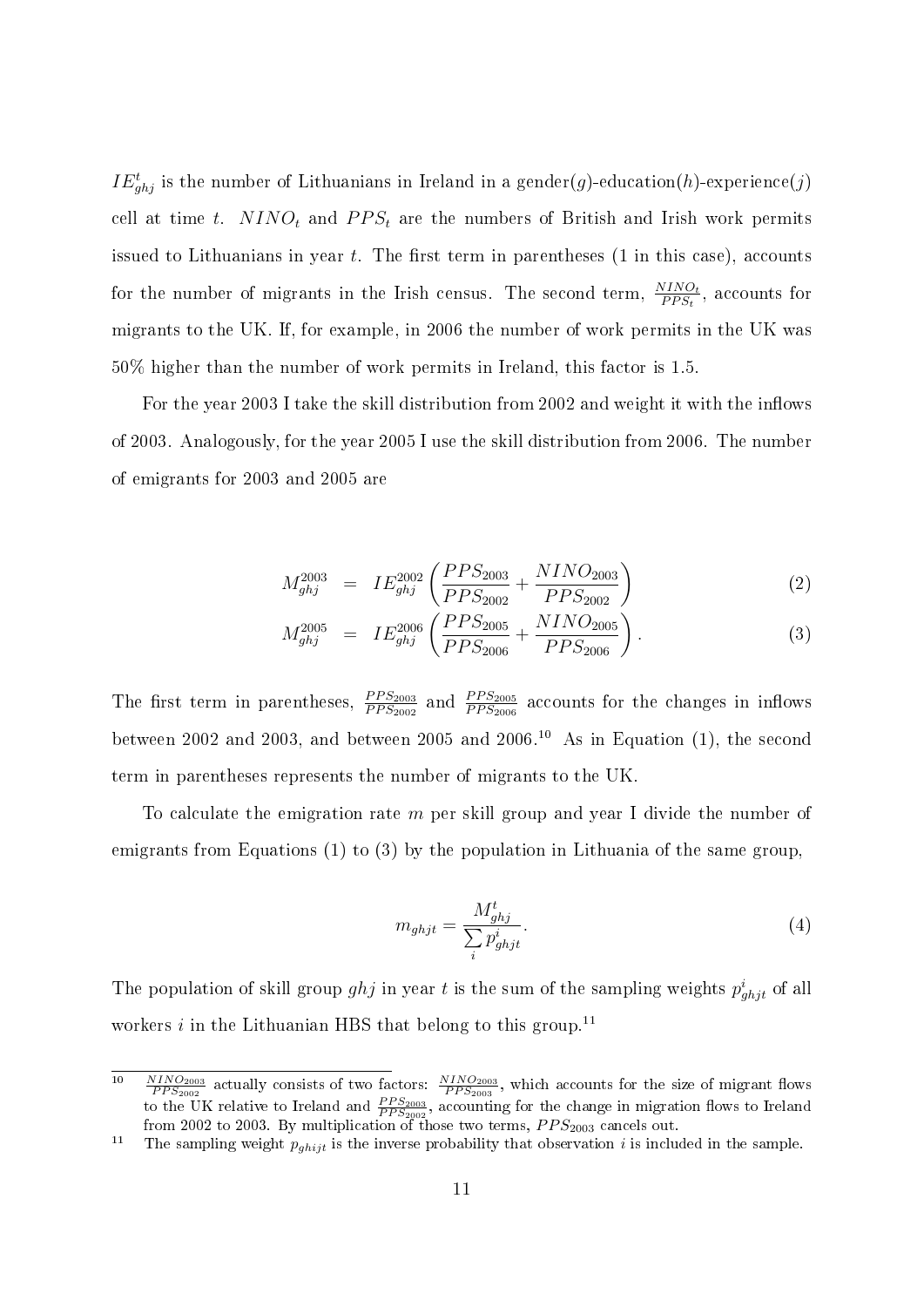One might be concerned that the calculated emigration rate may over-estimate the actual change in labor supply, in case migrants from other countries had come to Lithuania and taken up the jobs of the workers who left. In fact, the Lithuanian immigration statistics show an increase in the number of immigrants between 2002 and 2006. A closer look, however, indicates that this increase was in large parts driven by return migrants from the UK.<sup>12</sup>

The share of emigrants could also be under-estimated, if workers moved to other countries besides the UK and Ireland, in particular countries close to Lithuania, such as Russia, Germany, and Scandinavia. Of all these countries, however, only the German statistics show a considerable increase in inflows from Lithuania. As shown by Brenke et al.  $(2009)$ , the annual inflow of Lithuanians increased from 2,775 before EU Enlargement to more than 4,000 from 2004 onwards. Russia, Sweden, Denmark, and Finland  $did$  - somewhat surprisingly – not see a large inflow of Lithuanians. Between 200 and 300 migrants annually moved to Russia, Sweden, and Denmark, while the annual inflow in Finland was less than 100. Norway has seen increased immigration from Lithuania in recent years, but the large inflow only occurred after  $2007<sup>13</sup>$  In sum, Lithuanians did migrate to countries other than the UK and Ireland, but they moved to these countries in numbers that are small compared to the migration wave to the UK and Ireland.

## 4 Empirical Framework

The theoretical underpinnings for the empirical strategy are derived from a simple supplyand-demand model of a labor market. Emigration decreases the labor supply, which shifts the labor supply curve inwards. Given a constant, downward-sloping labor demand curve, emigration makes the remaining workers a more scarce resource, and leads to an increase

 $\frac{12}{13}$  Source: Statistics Lithuania.

Sources: statistical offices of the respective countries. For Denmark the flows have been calculated from the difference in stocks. Tables can be produced upon request.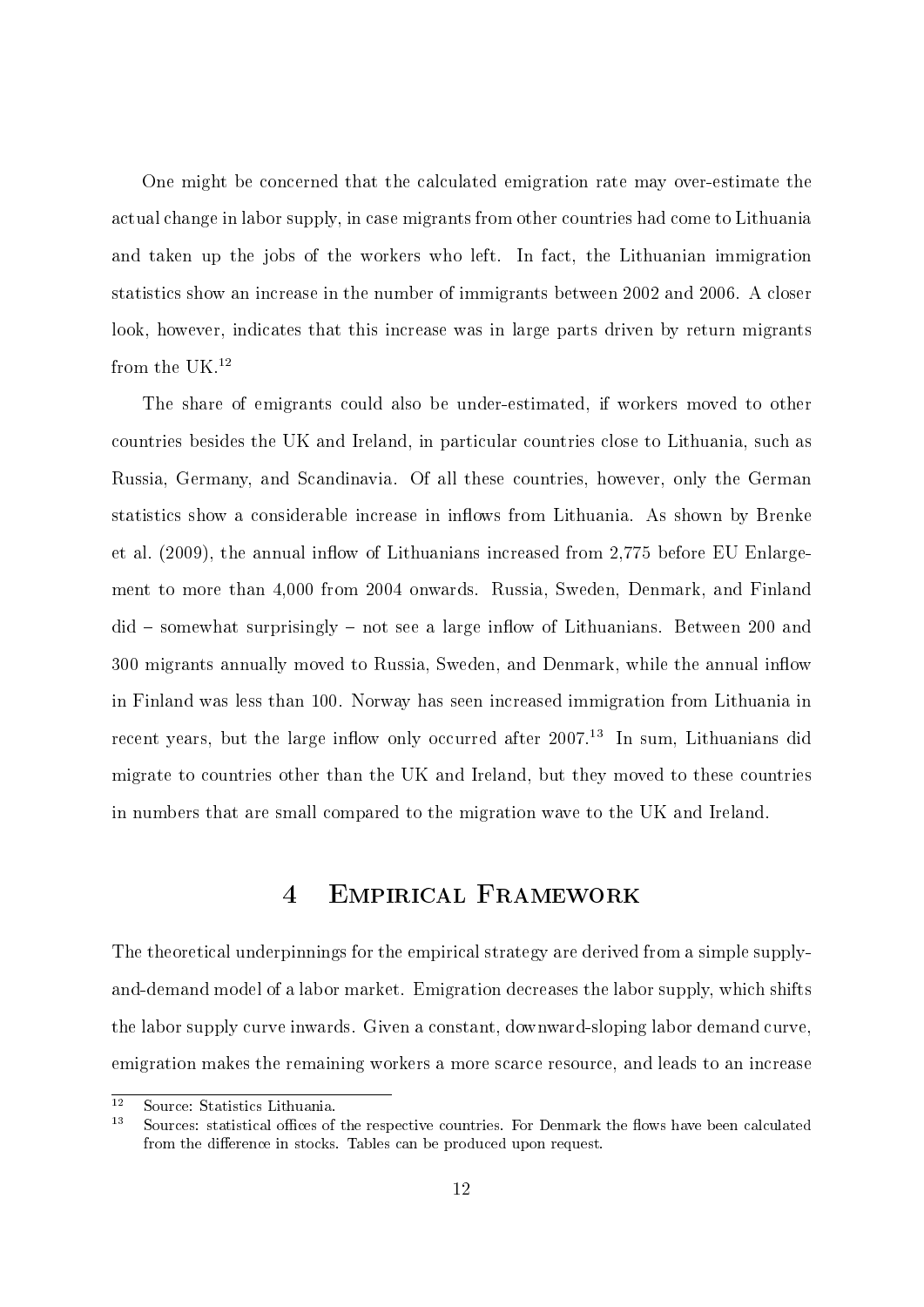in wages.

### 4.1 The Skill Group Approach

To identify the average effect of emigration on wages, I use the skill-group approach proposed by Borjas (2003), which considers emigration rates and wages at the national level and exploits the variation in both variables within skill groups over time. If emigration indeed increased wages, we should observe higher wage increases in groups with a higher share of emigrants.

A skill group is defined by the observable characteristics *education* and work experience. The workforce consists of 27 skill groups  $-3$  education and 9 experience groups. The 3 education groups are lower secondary education (at most 10 years of schooling), upper secondary education (11-14 years of schooling), and third-level education (at least 15 years of schooling).<sup>14</sup>

A higher number of education groups would be desirable, as it would allow for more variation in emigration and wages across education groups. The available data, however, imposes a constraint on the number of education groups. The datasets from the sending and receiving countries differ in their classification of education groups; the HBS contains 12, the Irish census only 5 categories. Choosing 3 broad education groups makes it possible to consistently match emigrants and stayers with the same education level.

Each education group is divided into 9 experience groups: 0-4 years, 5-9 years, 10- 14 years, ..., 40+ years of work experience. The work experience is calculated as the exposure to the labor market, i.e. the time since finishing education, experience  $= age$ . education - 6. The value for education is 10 years for lower secondary, 12 years for upper secondary, and 15 years for third-level education.

 $14$  See Appendix C.2 for a detailed description of the educational tracks.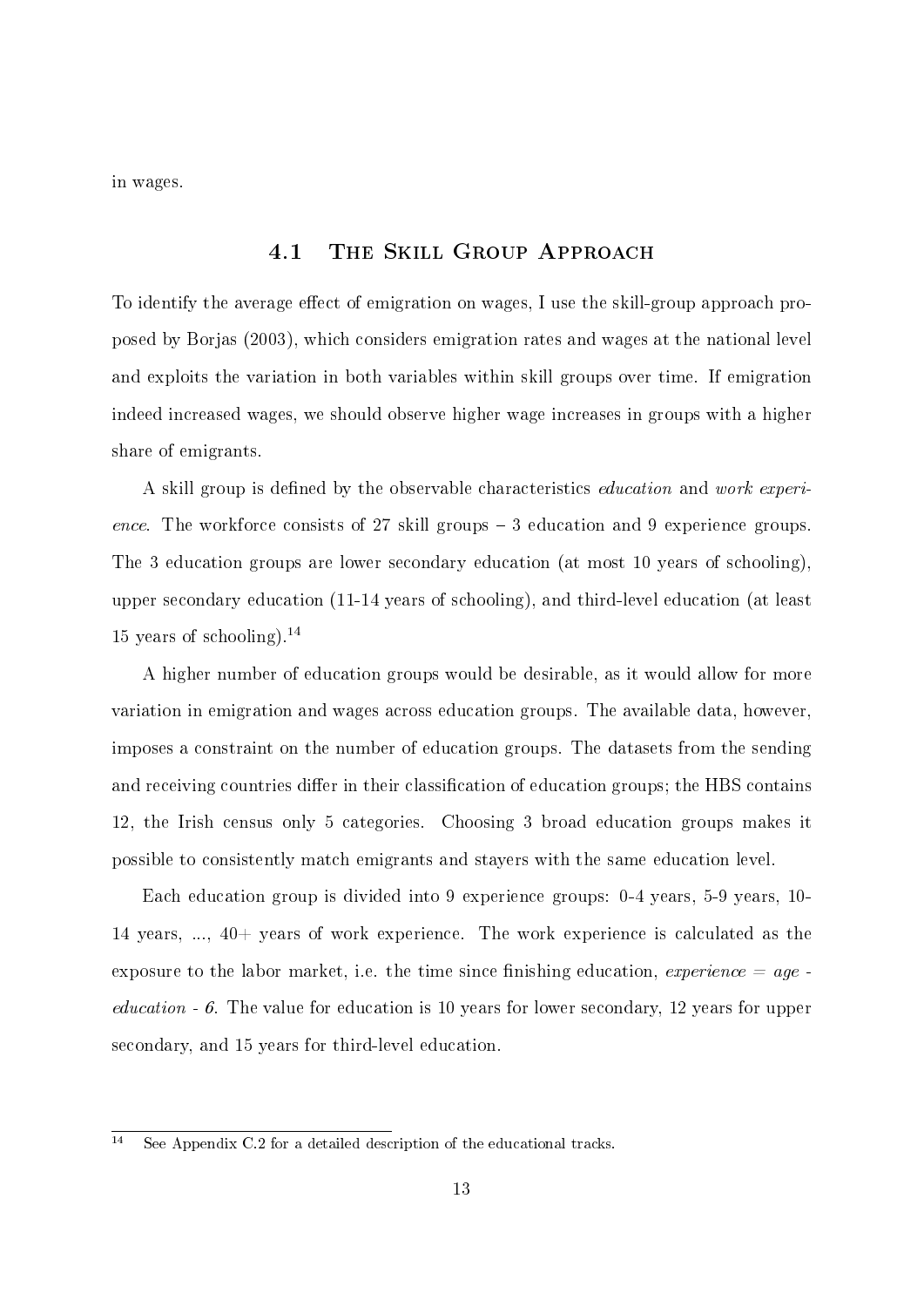### 4.2 Empirical Model

The empirical model is a regression of individual wages on the share of emigrants in the individual's skill group, estimated from pooled cross-sectional data. The baseline estimating equation is

$$
w_{ght}^{i} = \delta m_{ght} + \mathbf{X}_{ght}^{i'}\boldsymbol{\beta} + year + educ + expert + \varepsilon_{ght}^{i}.
$$
 (5)

 $w_{ght}^{i}$  is the log real wage of individual i with education g, experience h in year  $t =$ 2002, 2003, 2005, 2006.  $m_{ght}$  is the emigration rate for individual i's skill group. The coefficient of interest,  $\delta$ , denotes the percentage change in real wages associated with a 1 percentage-point change in the emigration rate.

The dummy variables *year, educ*, and *exper* absorb changes in average wages over time, and differences in average wages across education and experience groups.  $X_{ght}^i$  is a vector of individual control variables, which include gender, marital status, whether individual *i* has children under 18, and whether she lives in a city.  $\varepsilon_{ght}^{i}$  is an error term. Because  $m_{ght}$ , the regressor of interest, is a group variable defined by education, experience and time, I cluster the standard errors at the year, education, and experience level.

The model in Equation (5) has the advantage that it uses a low number of degrees of freedom, but it potentially comes at the cost of omitted variable bias. The year, educ, and *exper* dummies reduce this bias, but there could be factors that have an impact on wages over and above what is absorbed by the dummies. Examples are changes in the returns to education or experience, or demand shifters such as FDI or exports. To account for these factors, I extend the baseline model with the interaction terms  $(year * educ)$ , (year  $*$  exper), and (educ  $*$  exper). (year  $*$  educ) and (year  $*$  exper) absorb changes in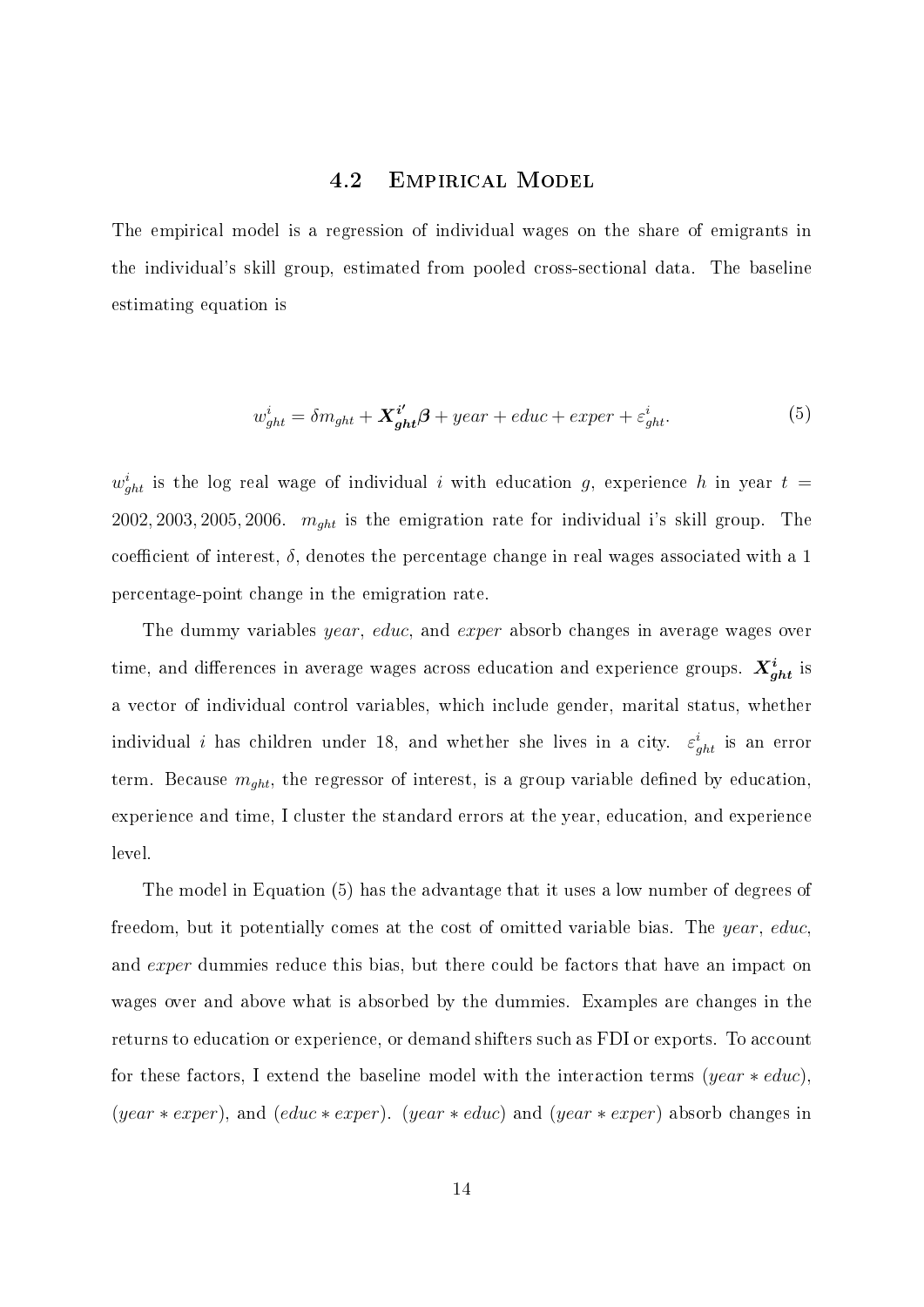the returns to education and experience;  $(educ * exper)$  accounts for differences in the age-earnings profile across education groups.

The inclusion of interaction terms has the additional advantage that it absorbs crosswage effects. If the underlying theoretical model has a heterogeneous workforce with several skill groups, the impact of emigration depends on the demographic characteristics of the emigrants compared to the stayers (Card and Lemieux, 2001; Borjas, 2003). Emigration in one skill group affects the marginal product of all other groups, and has a larger wage impact on groups that are close substitutes. After controlling for cross-wage effects,  $\delta$  measures the own-wage effect, i.e. the average effect of the emigration of workers from a specific skill group on the wages of that same group.

### 4.3 Identification Issues

## 4.3.1 Sources of variation: skill groups vs. occupations vs. **GEOGRAPHY**

The skill-group approach overcomes identification problems inherent in the migration literature, by focusing on migration and wages at the national level. A large number of studies have used geographic variation of migration and wages to identify the impact of immigration on the wages of natives.<sup>15</sup> The small and insignificant effect typically found in these studies can be the result of unobserved adjustment in local labor markets or of the endogenous location choice of migrants. If migrants locate in areas with more flexible labor markets, they may be absorbed without depressing the wages of natives, or immigration can trigger the outflows of natives (Card, 2001). In addition, if migrants locate in areas that experience an economic boom and high wages, a spurious positive correlation between the share of immigrants and wages may appear. The skill group

 $\frac{15}{15}$  See Friedberg and Hunt (1995) and Kerr and Kerr (2011) for a review of this literature and Longhi et al. (2010) for a meta-analysis.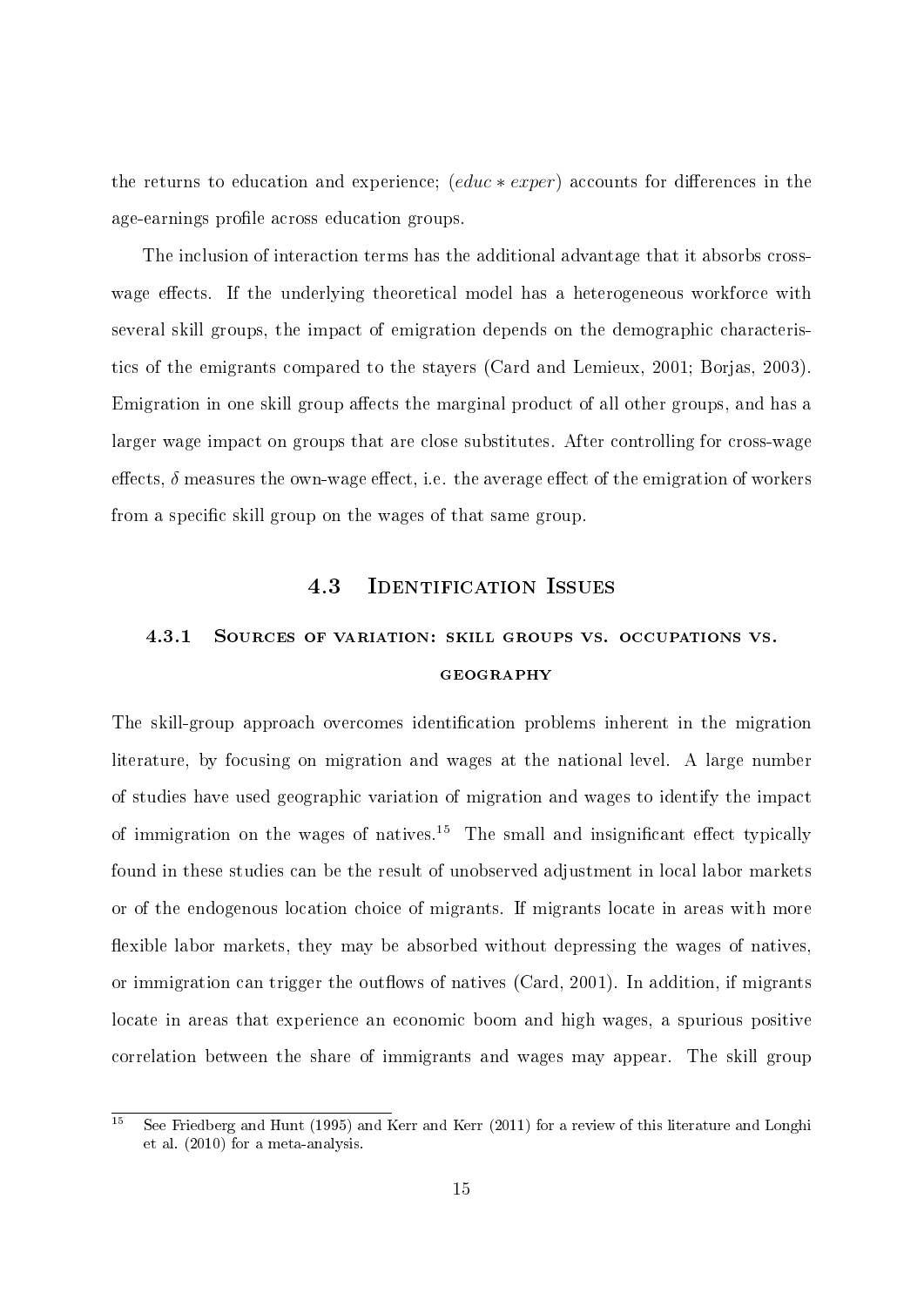approach, by contrast, eliminates the endogeneity in the location choice of migrants. Endogeneity bias could only arise if migrants were able to choose their skill group, but this is not possible as workers generally make their education decision before they enter the workforce.

Some studies overcome the bias resulting from endogenous location choice by exploiting variation in migration rates and labor market outcomes within occupations at the national level (Card, 2001; Friedberg, 2001). If the occupation is predetermined by the immigrants' education and training, and if immigrants cannot easily switch to occupations with higher wage growth, it is possible to estimate a causal effect of immigration on wages and employment.

Although the within-occupations approach can provide a clean identification, it requires information on the occupation before emigration, which is not available for Lithuanian workers in Ireland and the UK. The only available information is the migrants' current occupation after emigration. In the context of EU enlargement, however, it is not possible to use this information to infer the occupation before emigration. As shown by Kahanec et al. (2009, p. 20), Drinkwater et al. (2009) and Saleheen and Shadforth (2006), immigrant workers from the new member states were overrepresented in typical low-skilled occupations, although their education level was on average higher than the level of natives. The skill group approach, by contrast, clusters the workforce in broader categories and makes emigrants and stayers comparable.

#### 4.3.2 Endogeneity issues

The marginal effect of emigration on wages only has a causal interpretation if emigration is exogenous. Ideally, one would run an experiment, in which the emigration rate is randomly assigned across skill groups. After controlling for all other factors in Equation (5), the average change in wages could then be exclusively attributed to emigration. As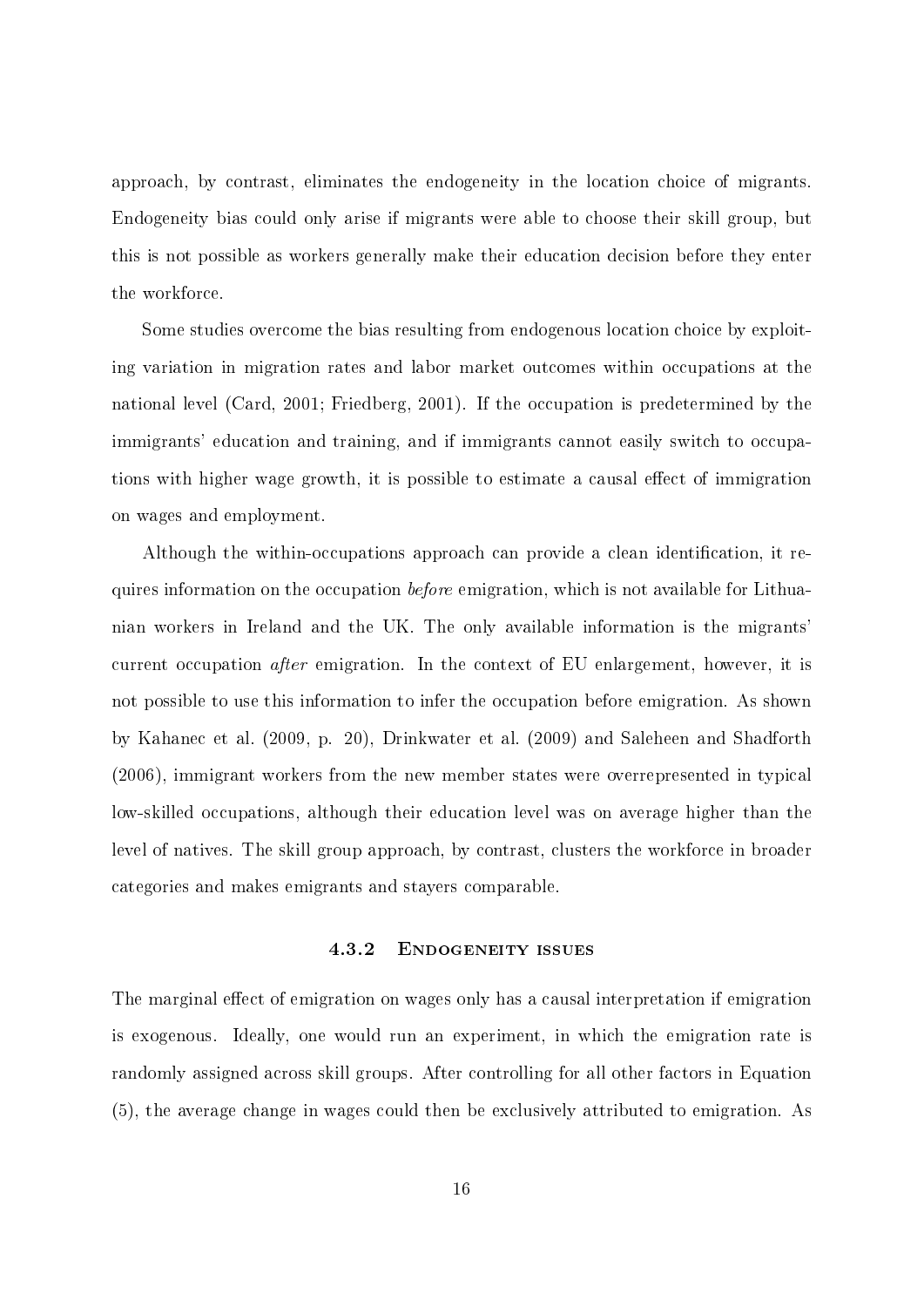reality does not permit such experiments, identification has to rely on quasi-experimental variation in emigration rates.

Identification in this study is based on an exogenous change in migration laws after the EU accession of Lithuania in 2004. Only when the country joined the European Union were workers actually allowed to emigrate and take advantage of the higher wages in Western Europe. As Figure 1 shows, few Lithuanians migrated to Ireland and the UK before 2004, while the large migration wave began in 2004. Using the variation in emigration rates and real wages within skill groups from 2002 to 2006, the model in Equation (5) compares the emigration rates and wages for each skill group in the two years before and the two years after EU accession. The increase in emigration rates was caused by an exogenous policy change. Therefore, the changes in real wages, over and above the dummies and interaction terms, can be attributed to emigration.

A potential concern about the exogeneity of EU enlargement is that workers could have anticipated the lifting of migration barriers and accumulated destination-specific human capital. In the lead-up to EU enlargement, workers in Lithuania could have indeed anticipated that they were allowed to emigrate, as the country began its accession negotiations in 1999. Yet the destinations for migration only became clear in 2003, when the old member states decided on temporary restrictions of their labor markets. Germany, for example, only decided in spring 2004 that it would keep its labor markets closed for workers from the new member states (Deutscher Bundestag, 2004).

While in theory the causality runs from migration to wages, the direction of causality is less clear empirically. Wages can be a push factor for migration, as low wages create an incentive for workers to emigrate. In this case the relation between migration and wages should be negative, as skill groups with low wages should have high emigration rates. In the Lithuanian case, however, reverse causality should not confound the results. The emigration wave was triggered by the country's EU accession, and workers from all skill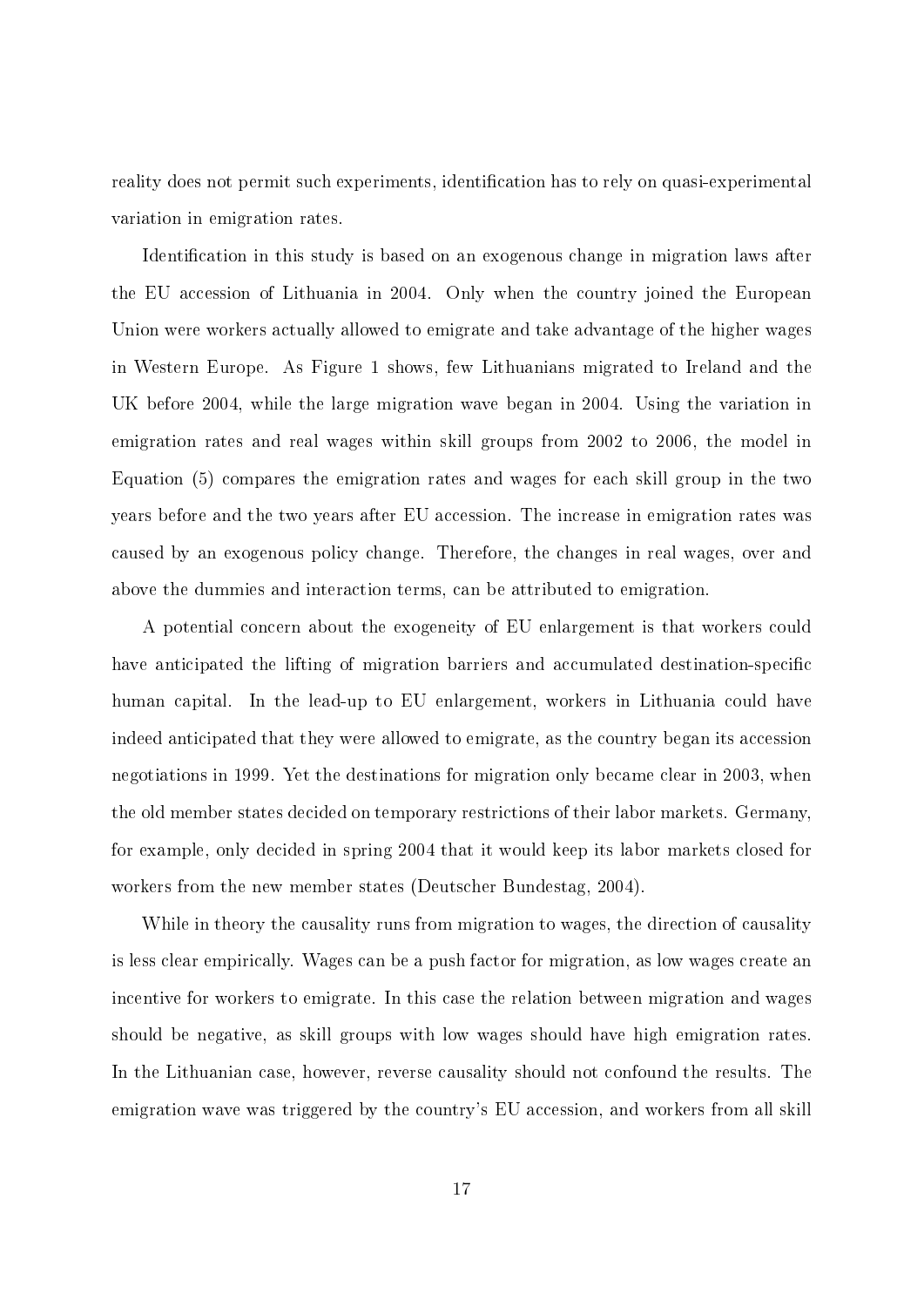groups emigrated despite considerable wage increases. Moreover, if the estimate of  $\delta$  is positive, reverse causality can at most downward-bias the result.

Equation  $(5)$  only identifies the wage effect if labor demand is constant. Shifts of the labor demand curve, unless controlled for, can bias the estimates. One such demand shifter is capital adjustment. Based on the idea of a Solow (1956)-type framework, emigration leads to a decrease in the capital stock, which offset the wage effect of emigration in the long run. This paper, by contrast, studies a short-run effect, so that capital adjustments should not affect the results. Moreover, it is unlikely that firms decrease their capital stock in a period of high economic growth, as Lithuania experienced in the 2000s.

One might be concerned that the Lithuanian economy underwent structural changes around the time of EU enlargement In particular, EU enlargement did not only change the migration laws; Lithuania gained access to a free-trade area and received EU structural funds, which may cause an increase in labor demand. If EU enlargement changed the trade and investment patterns, we would expect a shift in the level of exports and FDI, or a change in the trend of both variables. The aggregate data does not suggest that EU accession has led to substantial shifts in the trade and investment patterns. As we can see in Figure 2, none of these variables shows a structural break after EU enlargement.<sup>16</sup>

#### [Figure 2 about here]

The overall time trend in the trade and investment patterns  $-$  and of other factors that affect wages, such as TFP growth  $-$  is accounted for by the year dummies in Equation (5). In addition, if a factor shifts labor demand for high-skilled workers more than

 $\frac{16}{16}$  Between 2004 and 2006 Lithuania received EU structural funds of EUR 1.5bn, which is 8% of the country's real GDP in 2004. The largest share of the funds, which were spread across 3,500 projects, went into infrastructure projects (European Commission, 2007).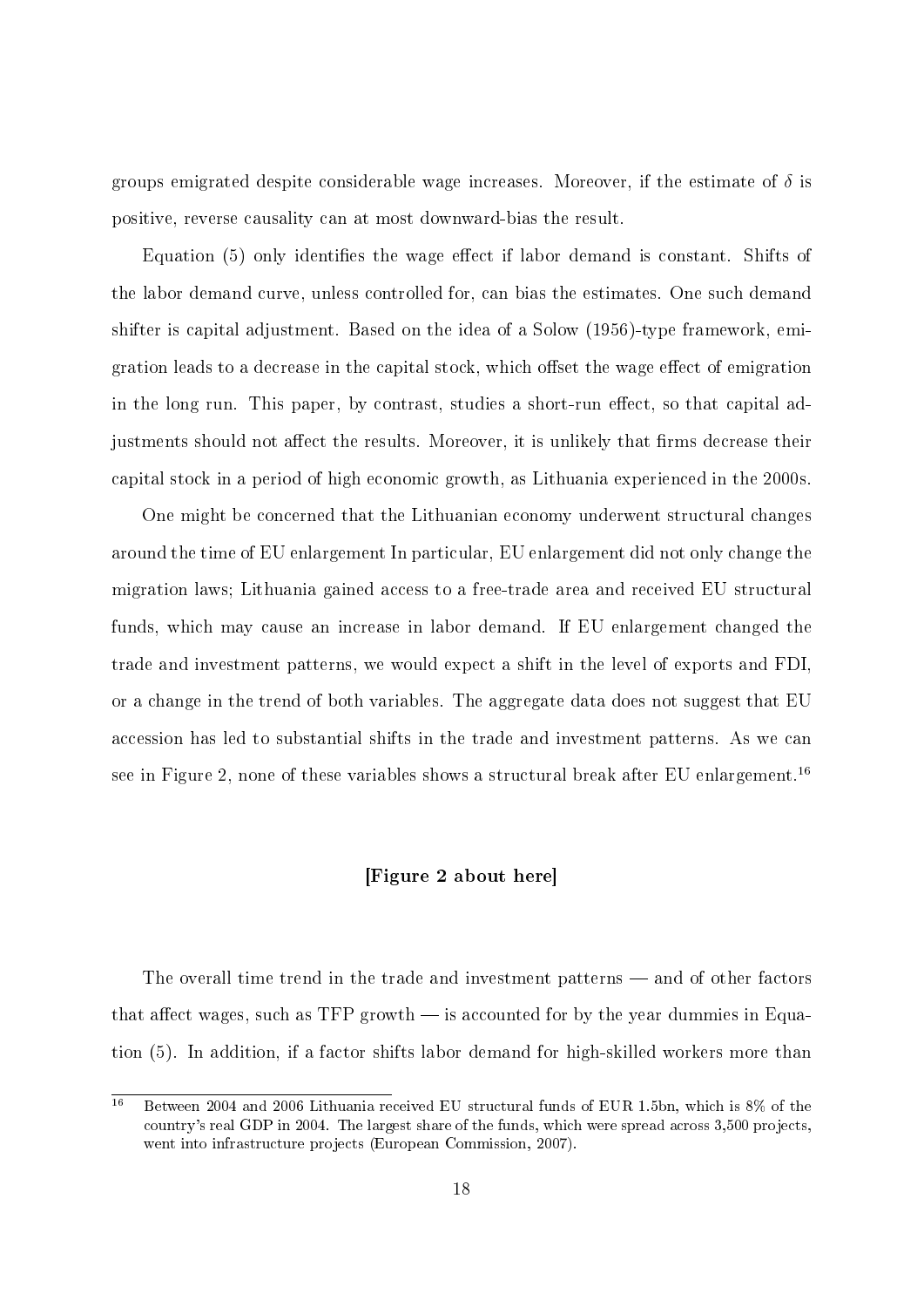for low-skilled workers, or for young workers more than for old workers, the interactions (year∗educ) and (year∗exper) absorb these differential demand shifts. The only demand shifts I cannot control for with interaction terms, are skill group-specific demand shifts, because an interaction (year ∗ educ ∗ exper) would completely saturate the model.

#### 4.3.3 Self-selection of migrants

As it is only possible to observe the wages of workers who decide not to migrate, selfselection arises as a potential source of bias.

Negative self-selection of migrants leads to an upward-bias in the estimates. If most emigrants are selected from the lower end of the wage distribution, the average wage of the remaining workers increases. Yet, this increase is not caused by a decrease in labor supply, but by a change in the composition of the workforce. Analogously, if most emigrants are selected from the upper end of the wage distribution, the estimates will be downward-biased.

The selection of migrants can occur along two dimensions: between and within skill groups. When we compare the education distribution of stayers in Table 1 and of migrants in Table 2, we can see that, between skill groups, emigrants were negatively selected. Negative selection, however, does not bias the results, as the dummies and interaction terms in Equation (5) account for it.

Selection within skill groups  $\frac{a}{b}$  a selection pattern that can not be observed from the summary statistics — can be a source of bias. It is difficult to determine the direction and size of this bias, as the data has no information on counterfactual wages, i.e. the wages emigrants would earn had they stayed in Lithuania. The standardized wage distribution in Lithuania before and after EU enlargement does not give evidence of selection bias. If migrants were on average negatively selected, we would expect the probability mass to shift to the right. As we can see in Figure 3, the shape of the wage distribution is almost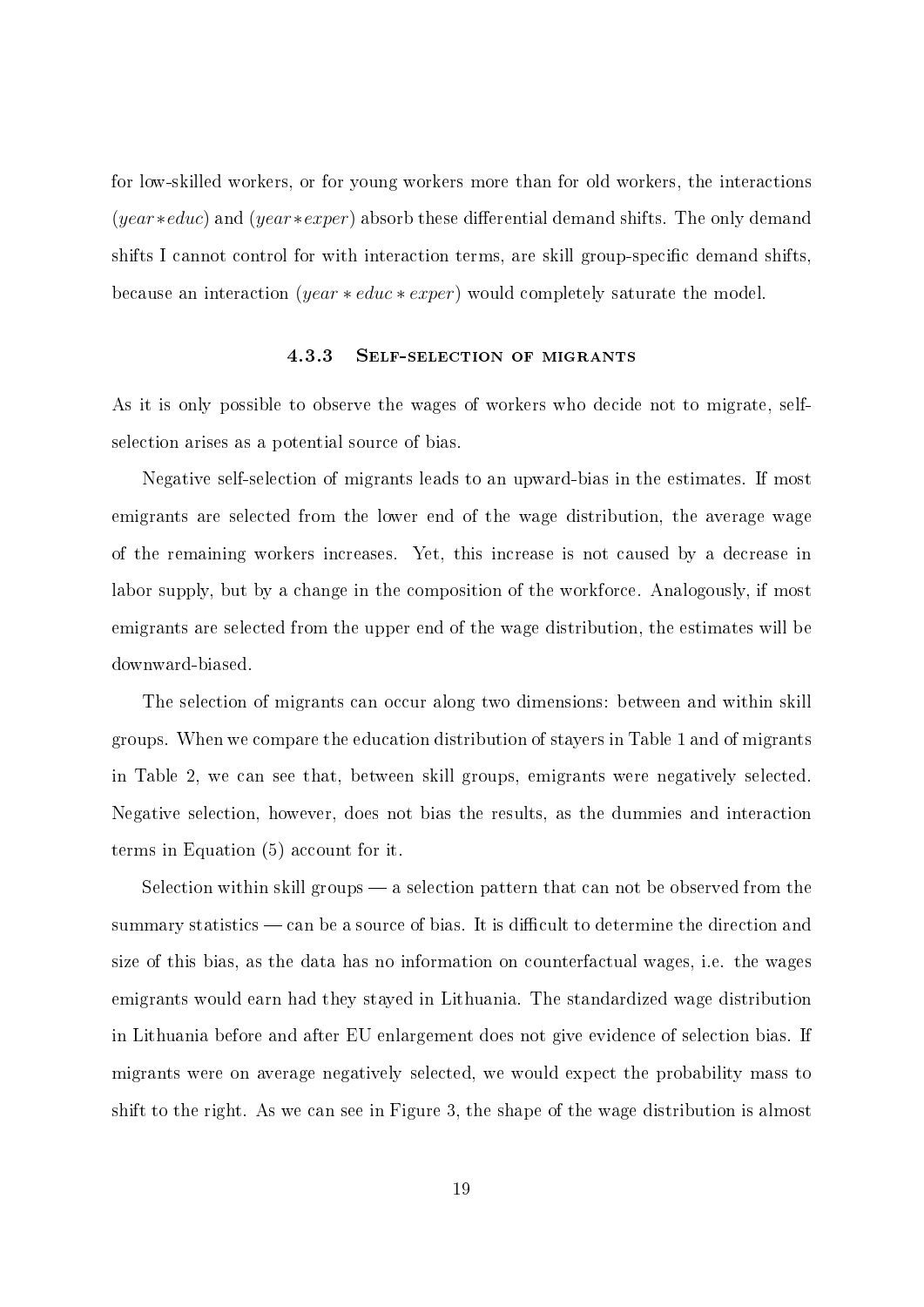identical in 2002 and 2006. <sup>17</sup>

#### [Figure 3 about here]

Moreover, given the difference in the economic situation between Lithuania and Ireland and the UK, it is unlikely that migrants are on average negatively selected. First, migrants are, by definition, more mobile than stayers. If mobility is positively correlated with ability, migrants should be on average more skilled than stayers, and earn higher wages.

Second, because of the foreign language requirements, and because of minimum wages, the skill requirements are on average higher in the UK and in Ireland than in Lithuania. Most jobs, in particular in the service sector, require fluency in English and a good knowledge of British or Irish culture. In addition, the minimum wages in the UK and Ireland are considerably higher than in Lithuania, which creates an additional hurdle for low-skilled migrants. Only the more productive migrants get a job that pays them at least the minimum wage.<sup>18</sup> As the UK Home Office (2009) shows, more than 80% of immigrants from the accession countries were officially employed, so that the minimum wage is binding for the majority of immigrants.

Third, since there was little migration from Lithuania to Ireland and the UK prior to EU accession, migrants could not rely on large migrant networks that would support them in finding a job and facilitate assimilation. As suggested by the literature on migrant networks (Carrington et al., 1996; McKenzie and Rapoport, 2010), small networks are usually associated with a positive selection of migrants.

 $\overline{17}$  Figure 4 in Appendix C.4 plots separate wage distributions for men and women. For men, there have been some changes to the left of the mean, but no substantial shifts in the probability mass. By contrast, for women the probability mass moved to the left of the mean, indicating a positive selection.

<sup>18</sup> In 2004, minimum wages were EUR 7 in Ireland and GBP 4.85 in the UK.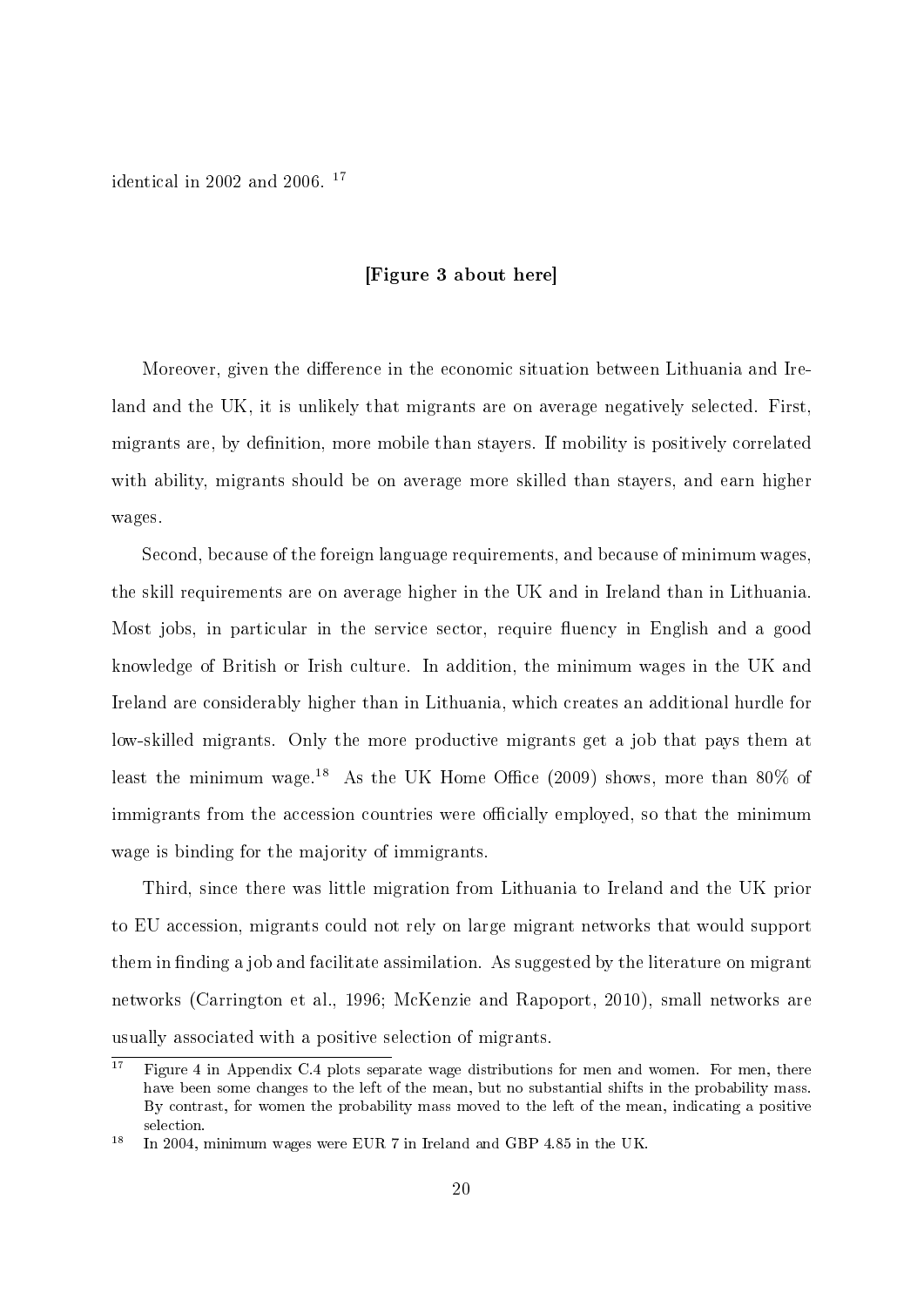Closely related to the issue of self-selection is the question whether some of the workers were unemployed before they emigrated. If this was the case, emigration could have decreased unemployment and  $-$  in the most extreme case  $-$  have no effect on wages. In fact, Figure 2 shows that unemployment had been falling between 2002 and 2006. While I cannot exclude that emigration played a role in reducing unemployment, the unemployment rate does not show a structural break after EU accession. Even the emigration of 9% of the workforce did not cause a sudden drop in the unemployment rate.

If being unemployed is associated with lower ability, and if migrants are on average positively selected within skill groups, then most of the migrants should be employed at the time of emigration. While the Lithuanian unemployment data is not detailed enough to calculate unemployment rates per skill group, it is possible to control for unemployment at the regional level, which I do in a robustness check in Appendix C.1. Moreover, for the unlikely case that many emigrants were unemployed right before emigration, the estimates of the wage effect would be downward-biased, as the calculated emigration rate would be higher than the actual one.

### 5 Empirical Analysis

#### 5.1 ESTIMATION RESULTS

Table 3 presents the results of the estimated impact of emigration on the real wages of stayers. The wage effect for men and women, reported in Column (1), indicates that emigration predicts a signicant increase in wages. A one percentage-point increase in the emigration rate increases real wages on average by 0.67%.

#### [Insert Table 3 here]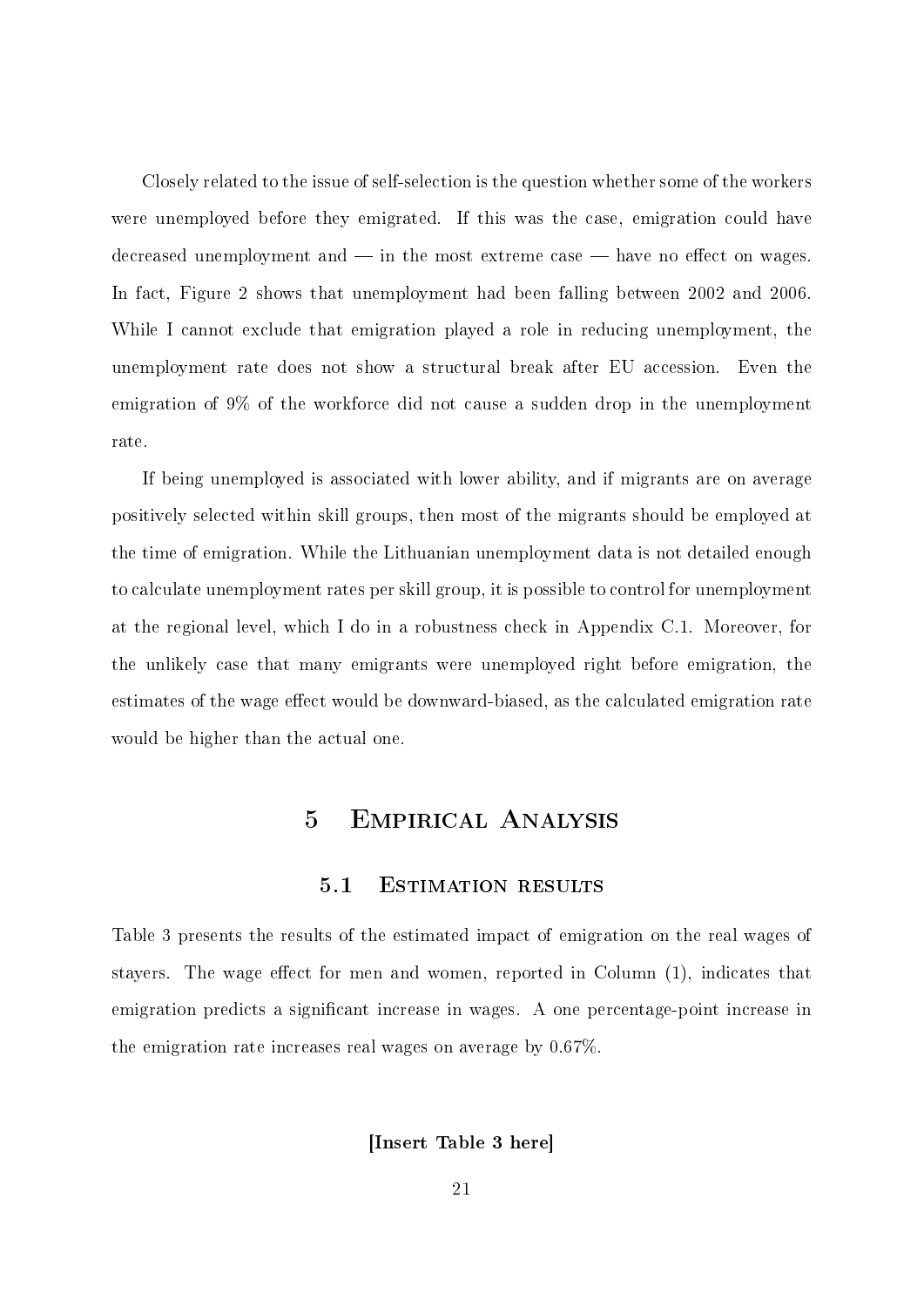While this effect may be large and statistically significant on average, the wage effects can differ between men and women. To analyze the difference in the wage effect between men and women, I interact the emigration rate with a dummy for men. As column  $(2)$ shows, the coefficient of the interaction term indicates a large and statistically significant difference in the wage effect of emigration for men and women. For a one percentage-point increase in the emigration rate, the wages of men increased on average by 1.1%, while the marginal effect for women is smaller and statistically insignificant. From columns  $(5)$ and (6) we can see that these results also hold if the sample is split between men and women.

In Column (3) I control for FDI inflows, exports, and unemployment at the regional level. Each of these factors can confound the analysis, if they affect wages over and above what it absorbed by the dummy variables. The three variables are measured at the regional level, so that the wage of a person can be matched with the FDI, unemployment, and exports in the region the person is living in. It is reassuring that the most obvious potential confounding factors, FDI, exports, and unemployment, do not change the results of the more parsimonious specification in Column  $(1)$ .

Next, I include an interaction of region and year dummies into the basic model to ensure that no other factors affect wages at the regional level. The region\*year interactions absorb all economic factors that affect a region over time but are unrelated to emigration. The results of this specification, displayed in Column  $(4)$ , are not different from the previous result.

#### [Insert Table 4 here]

An obvious problem with controls at the regional level is that the demand shifters are the same for all skill levels. If, for example, the demand shift is larger for high-skilled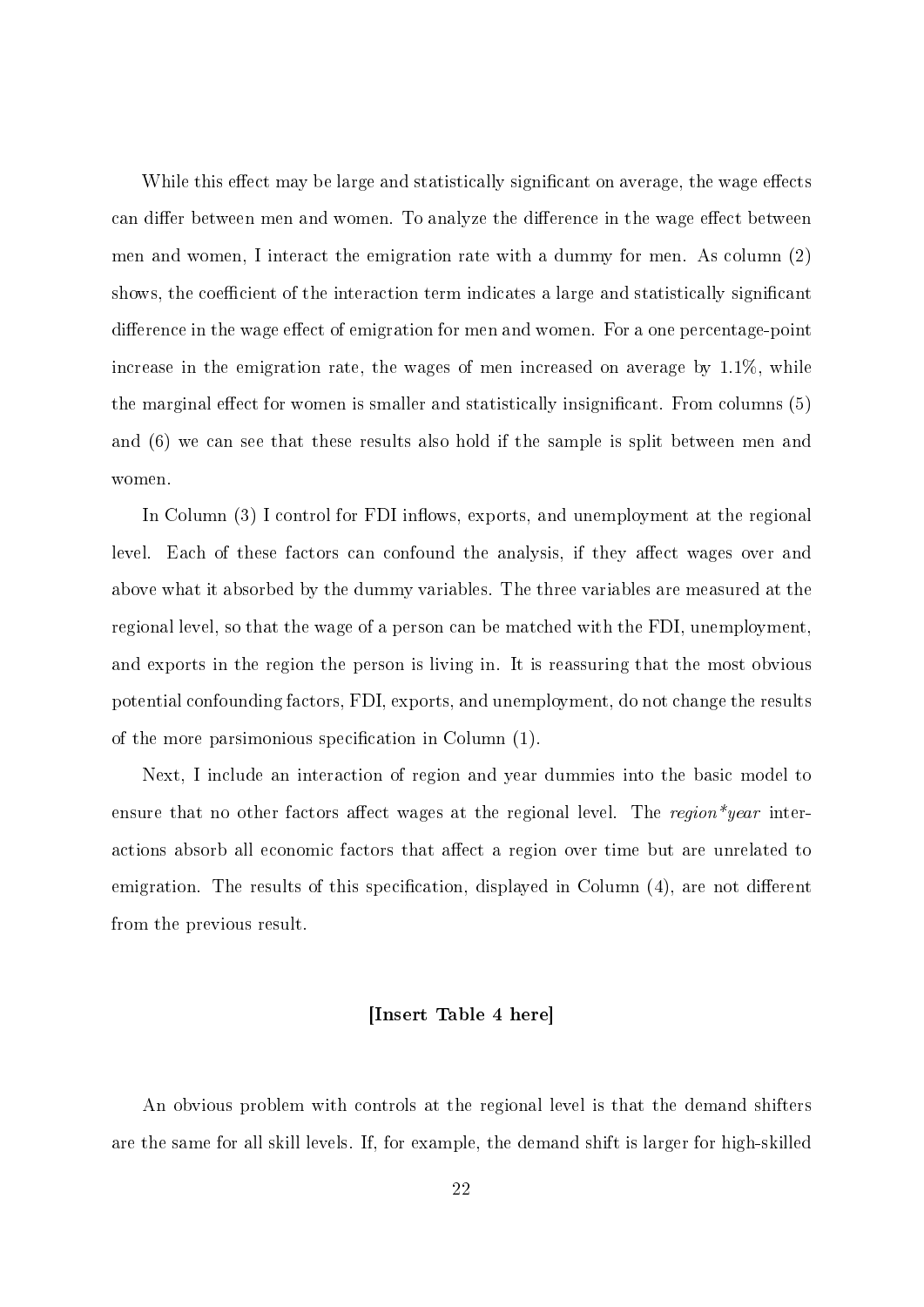than for low-skilled workers, this change in returns to education cannot be captured with the controls of the basic model. To account for changes in returns to education, I reestimate the basic model with an interaction of year and education dummies. As we can see in Column  $(1)$  of Table 4, the estimated wage effect is the same when we account for changes in returns to education.

In a similar fashion, the returns to experience can change over time. Technological progress, for example, can benefit young workers more than old workers. To account for changes in returns to experience, I include an interaction of year and experience dummies. Column (2) of Table 4 indicates that changes in returns to education explain part of the wage increases. The point estimates are 0.3 lower compared to the benchmark case.

Part of the initial results can also be driven by differences in the age-earnings profile across education groups. The basic model in Equation (5) estimates a separate intercept for every education level, every experience level, and every year. The difference in wages for old and young workers, however, may be larger for high-skilled workers than for low-skilled workers, or vice versa. An interaction of education and experience dummies absorbs the difference in the age-earnings profile between education groups. The results in Column  $(3)$  of Table 4 suggest that the age-earnings profiles differ in fact by education level. Taking them into account increases the point estimates for men and women by 0.3.

The inclusion of interaction terms changes the estimates, which suggests that returns to education, returns to experience, and difference in age-earnings profiles explain part of the wage changes. To see how the interactions jointly affect the results, I include two interactions at a time in Columns (4)-(6) in Table 4. The results are mixed, with results similar to the baseline case in Columns (5) and (6), and no statistical significance and low point estimates if year\*education and year\*experience are included. Column (7) displays the estimates with all three interactions included. In this specification  $-$  the same as in Borjas (2003) and Mishra (2007) – the only possible variation is within skill groups over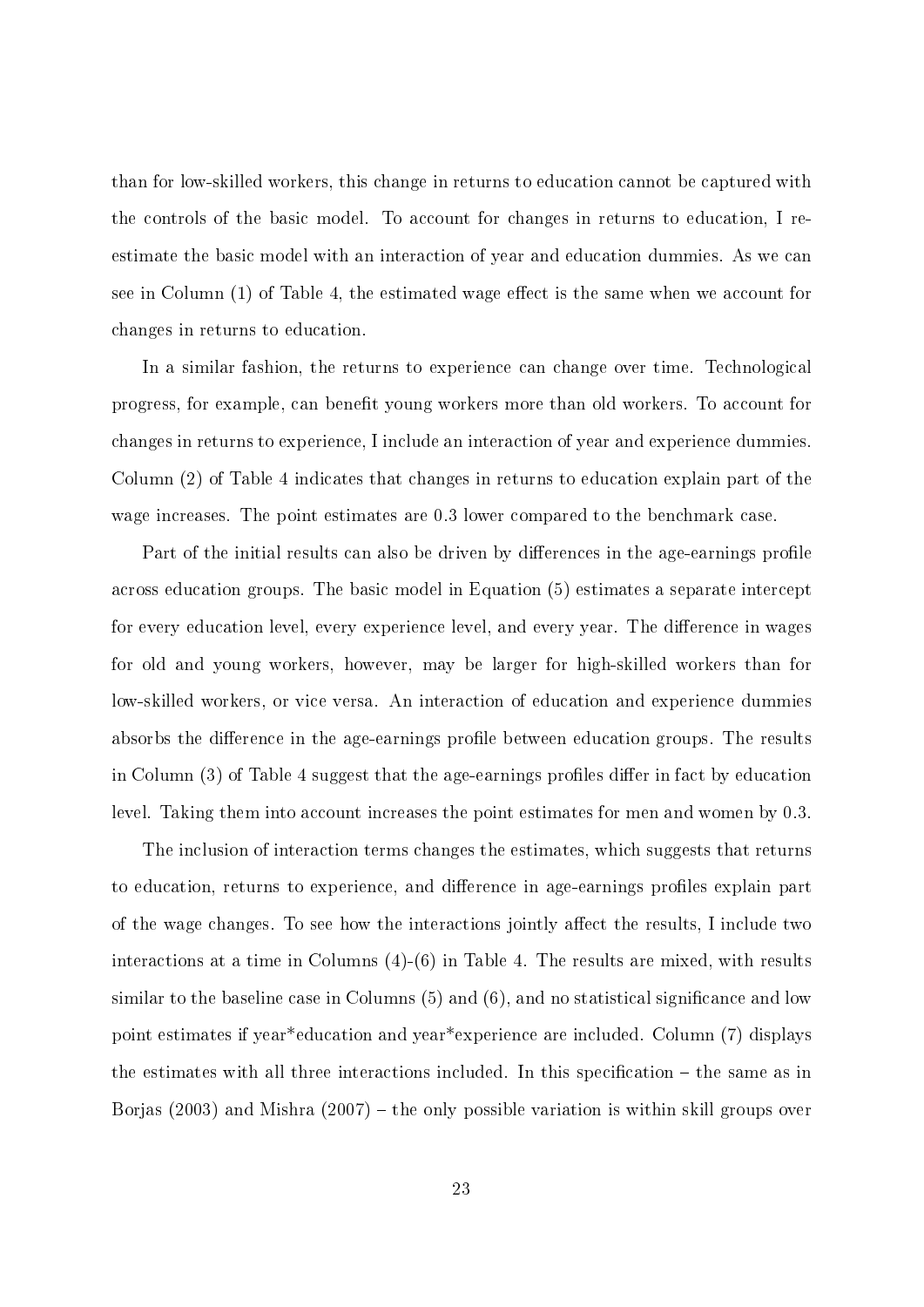time. Despite the large number of regressors, I find a large and statistically significant positive effect of emigration on the wages of men, and a statistically insignificant effect on the wages of women.

#### 5.2 Discussion of the results

The results show that emigration has a positive impact on wages on average, which is consistent with a supply-and-demand framework. Emigration leads to labor shortages, which  $-$  given a downward-sloping labor demand curve  $-$  causes an increase in real wages. EU enlargement increased the workers' bargaining power vis-a-vis their employers, which enabled them to negotiate higher wages.

The estimated effect is statistically and economically significant. The marginal effect of 0.67 means that a one percentage-point increase in the emigration rate increases real wages on average by 0.67%, which is in line with Elsner (2011), who estimates the demand elasticity with the same data in a structural model. If 5% of the Lithuanian workforce emigrated permanently, the model predicts that wages increase by 3.3% over 5 years. Given average wages in Lithuania increased by 40% over the same period (see Table 1), emigration can explain 8% of the overall wage increases. If we focus on the marginal effect for men, emigration even explains  $16\%$  of the wage increases.

The difference in the wage effects for women and men is striking. There are several potential explanations for the absence of a significant effect for women.

One explanation is female labor force participation. The data from the UK and Ireland may over-estimate the number of women that have left the Lithuanian workforce, because either the emigrant women were not part of the workforce, or because they were replaced by women who were previously not part of the workforce. In both cases the actual number of emigrants would be smaller than the number in the British and Irish data and we could expect a lower impact of migration on wages. Yet given that throughout the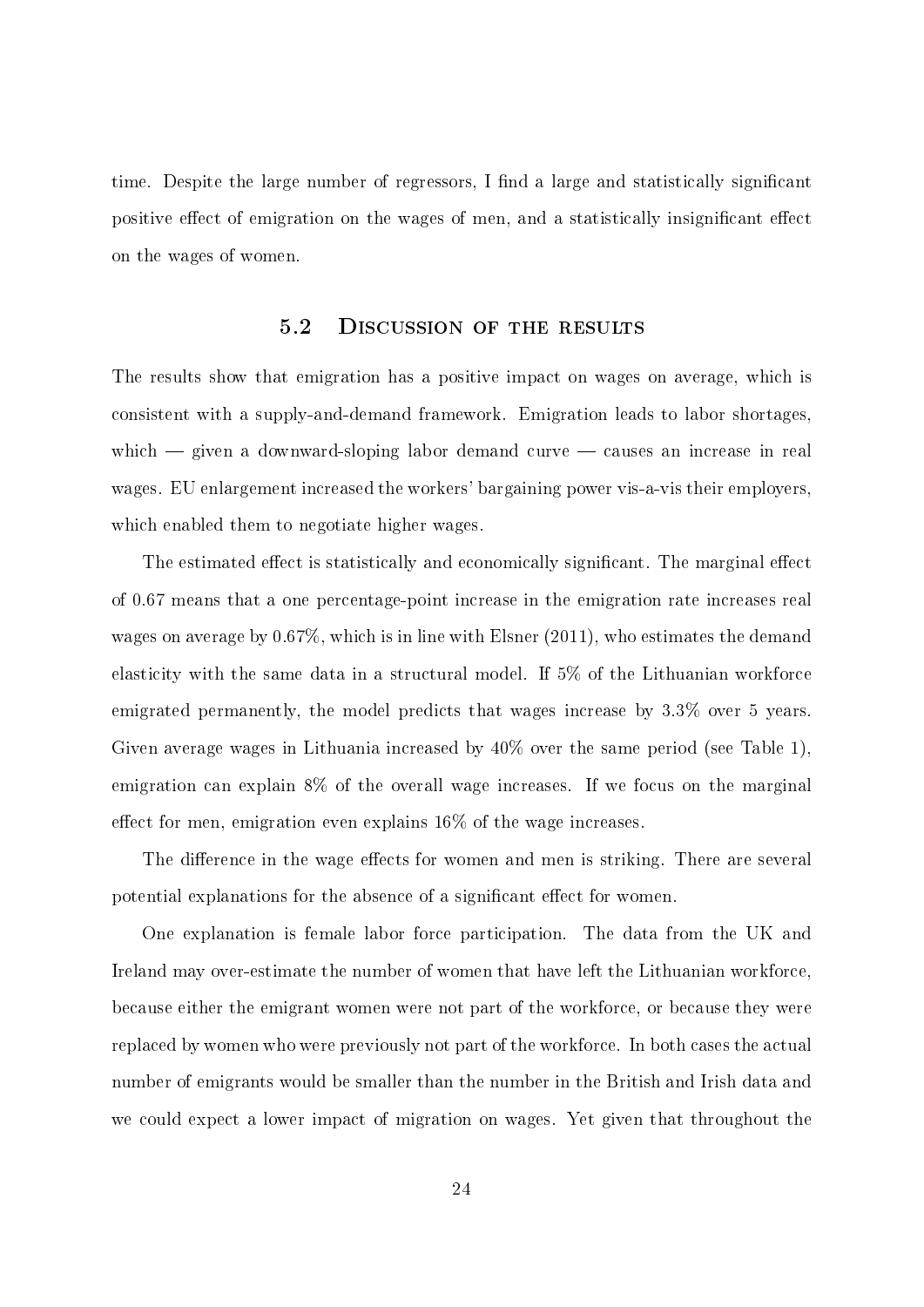2000s female labor force participation has been as high as the participation of men, this explanation seems less plausible.

The differential effect could perhaps be due to the sectoral composition of emigration, if women are over-represented in sectors with more rigid wages. While the data on emigrants does not yield any information on the migrants' occupation prior to migration, we can at least look at the share of women working in different sectors in Lithuania. In the 2000s women were over-represented in services, while men were over-represented in agriculture, construction, and manufacturing. The earnings increases for services, however, were similar to the increases construction, and were larger than in manufacturing and agriculture. In sum, the sectoral composition cannot explain the difference in the wage effects. $19$ 

Another explanation could be that EU enlargement gave a higher bargaining power to men than to women. If men are the main earners of the family, it is easier for men than for women to use the option to emigrate as a credible threat when negotiating their salaries.

Yet another explanation is self-selection of emigrant women. If women were on average selected from the upper end of the wage distribution then the average wage of the remaining women decreases. The shift of the wage distribution, shown in Figure 4 in the online appendix, supports this explanation.

## 6 Conclusion

In this paper I study the effect of emigration on the wages of stayers. According to a simple supply-and-demand framework, emigration reduces labor supply and causes an increase in real wages. Using the emigration wave from Lithuania after EU enlargement, I test this hypothesis.

<sup>19</sup> Sources: Statistics Lithuania. Table available on request.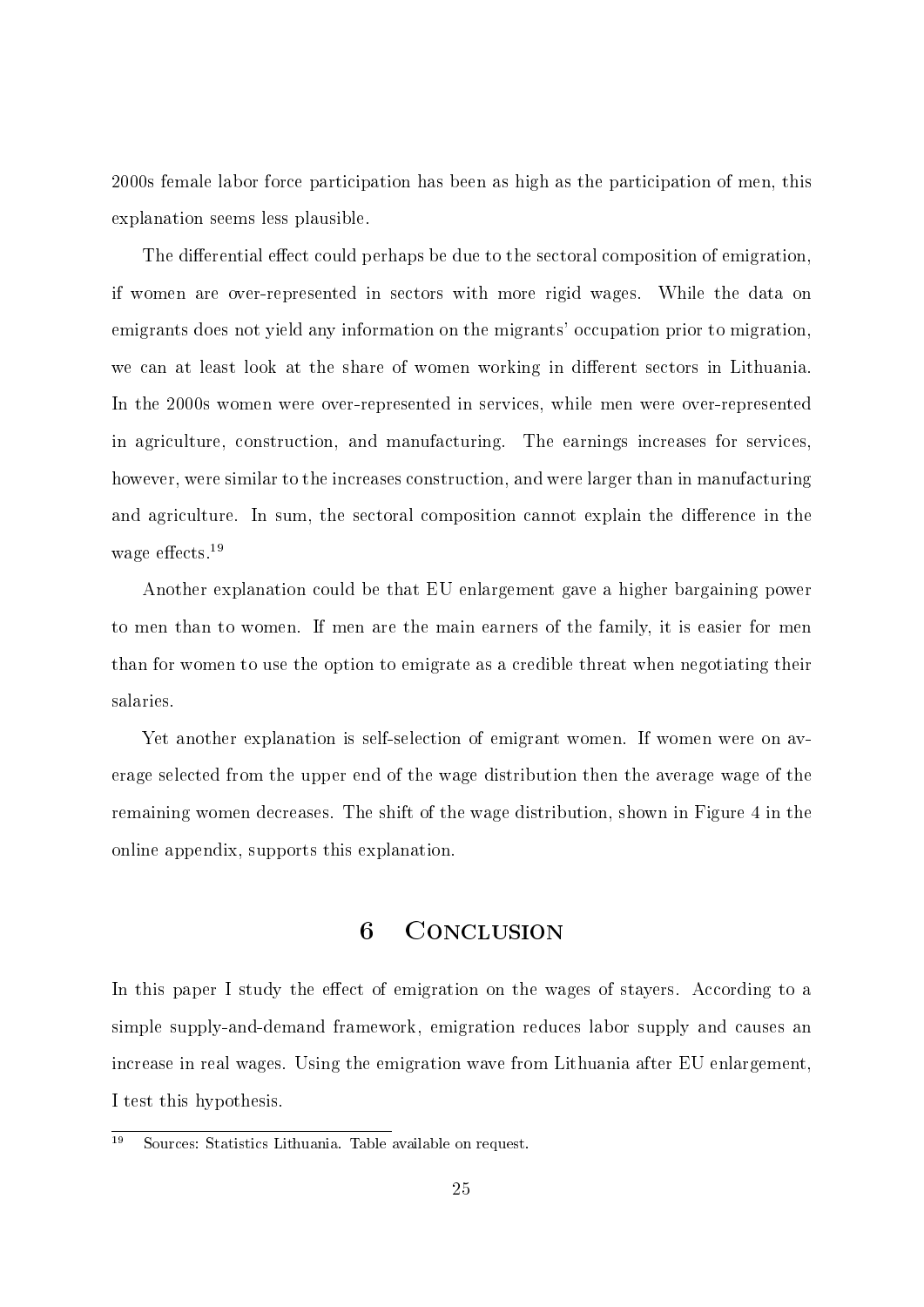With EU enlargement, workers from Lithuania were allowed to emigrate to the UK and Ireland; around 9% of the Lithuanian workforce emigrated after the country joined the European Union. I exploit this exogenous change in migration laws and the resulting emigration wave to identify the effect of emigration on wages, using variation within demographic groups over time. The estimated impact of emigration on wages is significant. A one-percentage point increase in the emigration rate increases real wages on average by  $0.66\%$ . This effect, however, is only significant for men, not for women. The magnitude of the effect is larger than in previous studies (Mishra, 2007; Aydemir and Borjas, 2007), which looked at the long-run effect. The results of this study indicate that emigration can have a larger effect in the short run than in the long run

The results can inform policymakers about the effects of a large emigration wave on the labor markets in the sending countries. There are a number of middle-income countries that could face a similar emigration wave, once their workers are allowed to emigrate. Examples are EU candidate countries like Croatia, Serbia, Montenegro, or Turkey, which exhibit large wage differentials vis-á-vis Western Europe.

This study opens several avenues for future research. As more migration data becomes available, it is important to check the validity of the results for a larger number of countries. While the immigration literature has found very small effects of migration on wages in the receiving countries, the limited evidence on the sending countries shows that the effects can be significant. To be certain that this effect is not only limited to a small number of countries, we require evidence from more countries.

EU enlargement occurred during an economic boom in Western Europe so that workers from Eastern Europe could easily find jobs after emigration. With the financial crisis, starting in 2008, the prospects for migrants in most of Western Europe have become less positive, and many migrants are returning to their home countries. These two states of the European economy  $-$  boom before 2008, followed by a crisis  $-$  could be used to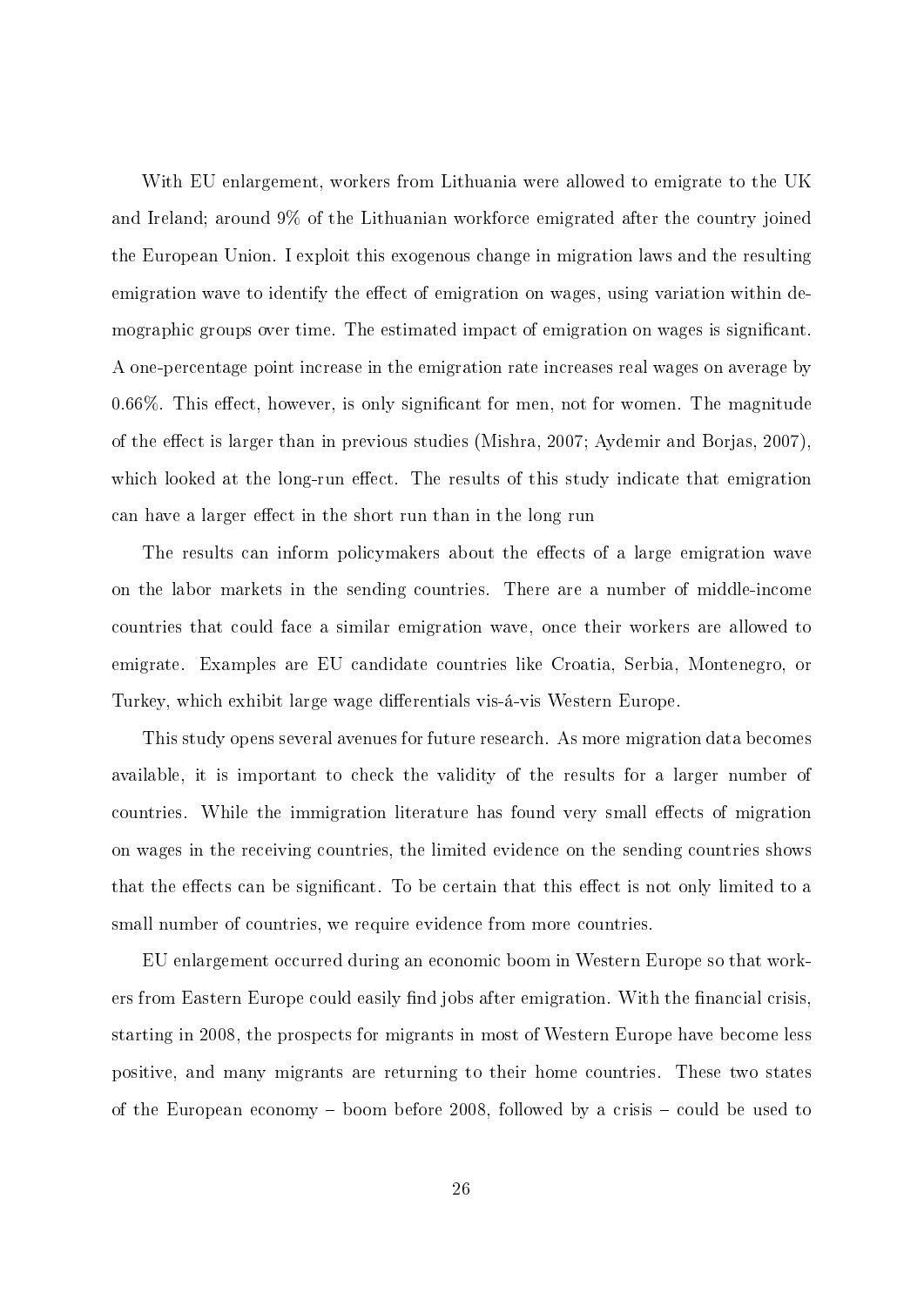identify to what degree migration and return migration is driven by wage differentials and differences in the employment rates. Moreover, in looking at workers that emigrated immediately after EU enlargement it would be interesting to investigate which workers stayed and which workers returned to their home countries, and what determined the timing of the decision to return.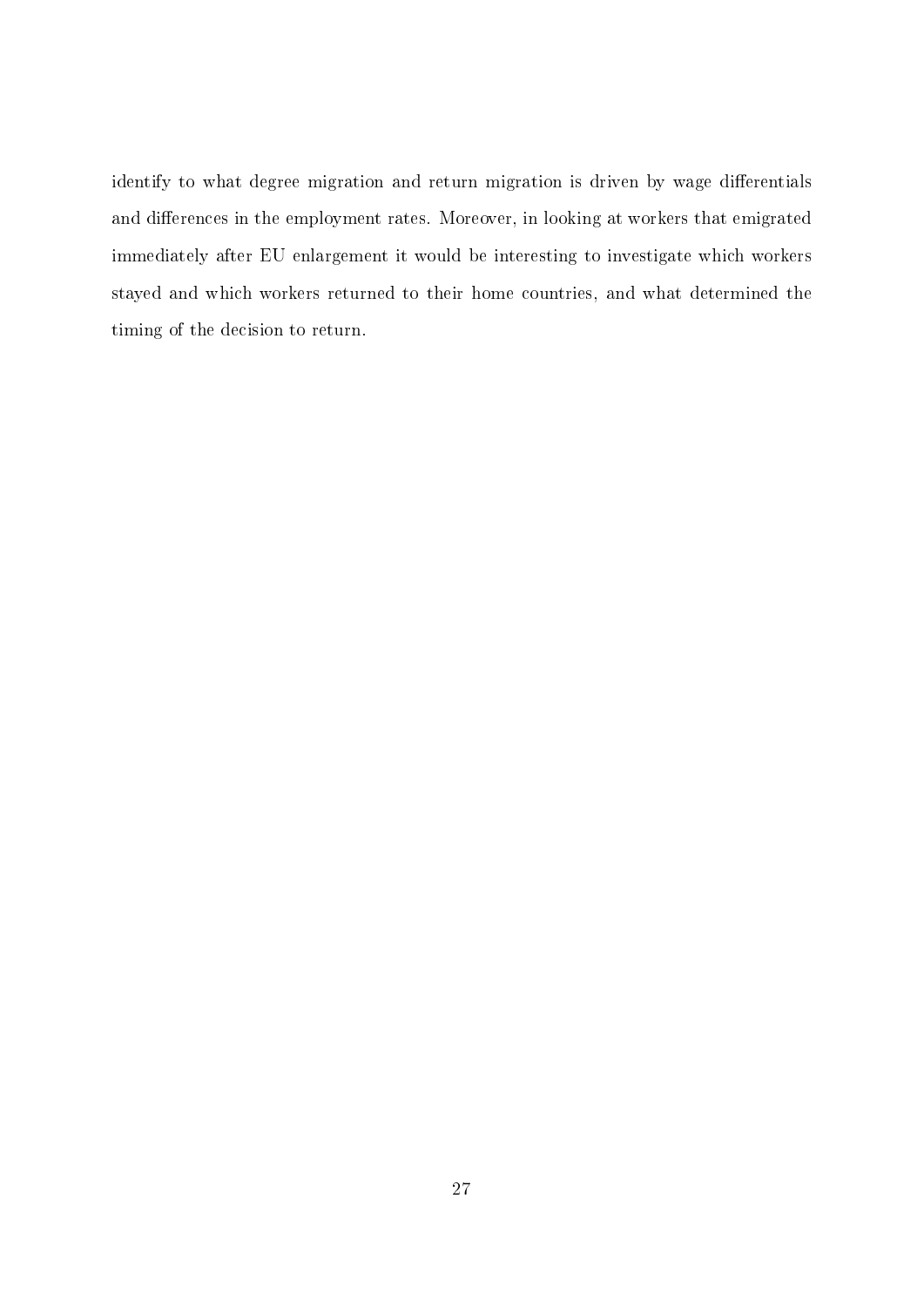### **REFERENCES**

- Aydemir A, Borjas G (2007) Cross-Country Variation in the Impact of International Migration: Canada, Mexico and the United States. Journal of the European Economic Association  $5(4):663-708$
- Barrell R, FitzGerald J, Riley R (2010) EU Enlargement and Migration: Assessing the Macroeconomic Impacts. Journal of Common Market Studies  $48(2):373-395$
- Barrett A (2009) EU Enlargement and Ireland's Labour Market. In: Kahanec M, Zimmermann KF (eds.) EU Labor Markets after Post-Enlargement Migration, Springer-Verlag, Berlin. 145-161
- Bauer TK, Zimmermann KF (1999) Assessment of Possible Migration Pressure and its Labour Market Impact Following EU Enlargement to Central and Eastern Europe. IZA Research Report 3
- Blanchflower DG, Shadforth C (2009) Fear, Unemployment and Migration. The Economic Journal 119:136-182
- Boeri T, Brücker H (2001) Eastern Enlargement and EU-Labour-Markets. World Economics  $2(1):49-68$
- Borjas GJ (2003) The Labor Demand Curve IS Downward Sloping: Re-examining the Impact of Immigration on the Labor Market. The Quarterly Journal of Economics  $118(4):1335-1374$
- Bouton L, Paul S, Tiongson ER (2011) The Impact of Emigration on Source Country Wages: Evidence from the Republic of Moldova. Worldbank Policy Research Working Paper 5764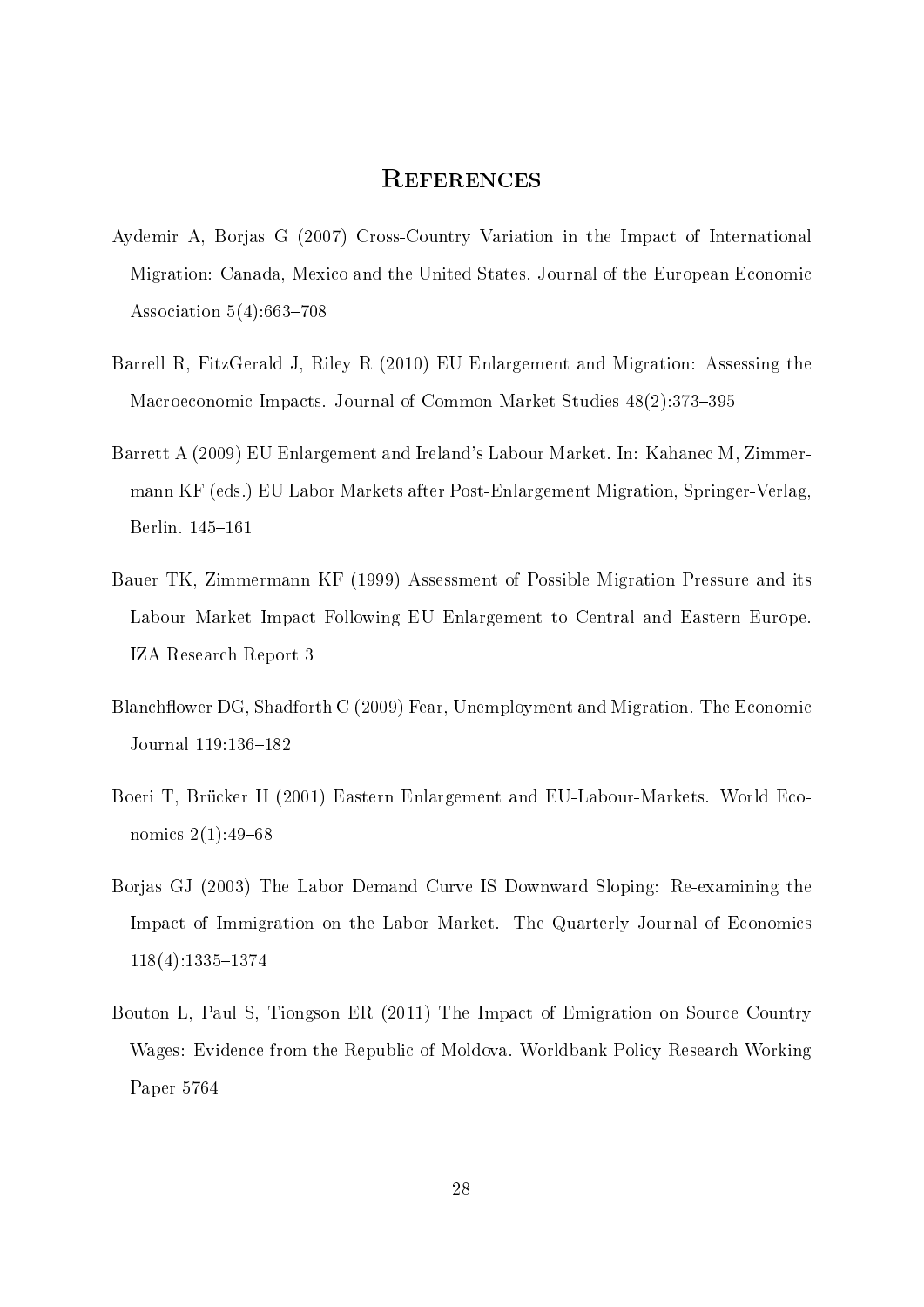- Brenke K, Yuksel M, Zimmermann KF (2009) EU Enlargement under Continued Mobility Restrictions: Consequences for the German Labor Market. In: Kahanec M, Zimmermann KF (eds.) EU Labor Markets After Post-Enlargement Migration, Springer-Verlag
- Card D (2001) Immigrant Inflows, Native Outflows and the Labor Market Impact of Higher Immigration. Journal of Labor Economics  $19(1):22-64$
- Card D, Lemieux T (2001) Can Falling Supply Explain the Rising Return to College For Younger Men? A Cohort-Based Analysis. The Quarterly Journal of Economics 116(2):70546
- Carrington WJ, Detragiache E, Vishwanath T (1996) Migration with Endogenous Moving Costs. The American Economic Review  $86(4):909-930$
- Clemens MA (2011) Economics and Emigration: Trillion-Dollar Bills on the Sidewalk? Journal of Economic Perspectives  $25(3):83-106$
- Constant AF (2011) Sizing it up: Labor Migration Lessons of the EU Enlargement to 27. IZA Discussion Paper 6119
- Deutscher Bundestag (2004) Entwurf eines Gesetzes über den Arbeitsmarktzugang im Rahmen der EU-Erweiterung. Drucksache 15/2672
- Drinkwater S, Eade J, Garapich M (2009) Poles Apart? EU Enlargement and the Labour Market Outcomes of Immigrants in the UK. International Migration  $47(1)$ :161-190
- Elsner B (2011) Emigration and Wages: The EU Enlargement Experiment. IZA Discussion Paper 6111
- European Commission (2007) The European Structural Funds (2004-2006), Lietuva
- Friedberg RM (2001) The Impact of Mass Migration on the Israeli Labor Market. The Quarterly Journal of Economics  $116(4):1373-1408$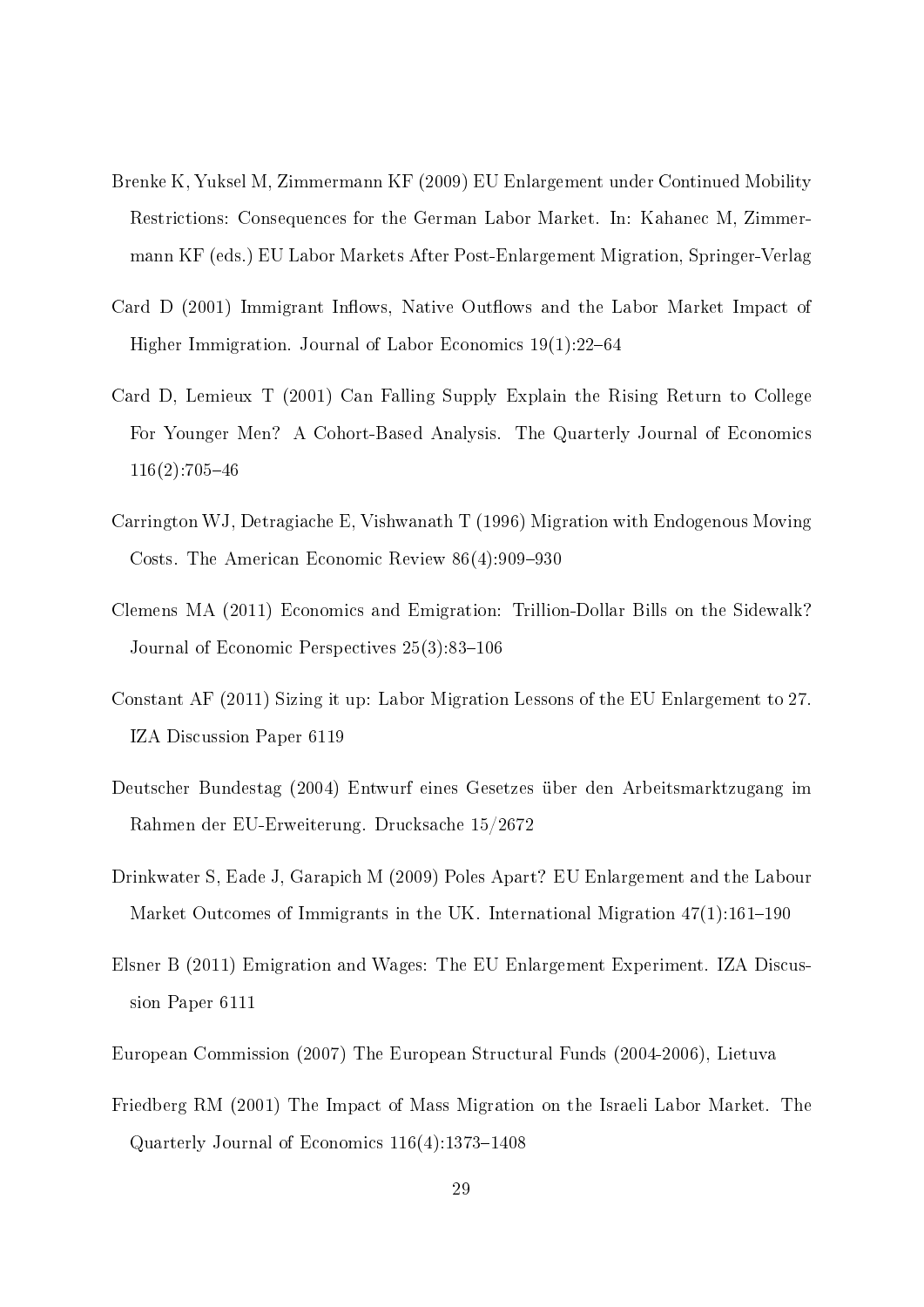- Friedberg RM, Hunt J (1995) The Impact of Immigration on Host Country Wages, Employment and Growth. Journal of Economic Perspectives  $9(2)$ :23-44
- Gagnon J (2011) "Stay with Us?" The Impact of Emigration on Wages in Honduras. OECD Working Paper 300
- Hazans M, Philips K (2009) The Post-Enlargement Migration Experience in the Baltic Labor Markets. In: Kahanec M, Zimmermann KF (eds.) EU Labor Markets after Post-Enlargement Migration, Springer-Verlag, Berlin. 255–304
- Home Office (2009) Accession Monitoring Report, May 2004-December 2008, A8 Countries. Home Office Report
- Kaczmarczyk P, Mioduszewska M, Zylicz A (2009) Impact of the Post-Accession Migration on the Polish Labor Market. In: Kahanec M, Zimmermann KF (eds.) EU Labor Markets after Post-Enlargement Migration, Springer-Verlag, Berlin. 219–253
- Kahanec M, Zaiceva A, Zimmermann KF (2009) Lessons from Migration after EU Enlargement. In: Kahanec M, Zimmermann KF (eds.) EU Labor Markets after Post-Enlargement Migration, Springer-Verlag, Berlin. 3–45
- Kahanec M, Zimmermann KF (eds.) (2009) EU Labor Markets After Post-Enlargement Migration. Springer-Verlag, Berlin
- Kerr SP, Kerr WR (2011) Economic Impacts of Immigration: A Survey. Finnish Economics Papers  $24(1):1-32$
- Longhi S, Nijkamp P, Poot J (2010) Joint impacts of Immigration on Wages and Employment: Review and Meta-Analysis. Journal of Geographical Systems 12:355-387
- McKenzie D, Rapoport H (2010) Self-Selection Patterns in Mexico-U.S. Migration: The Role of Migration Networks. Review of Economics and Statistics  $92(4):811-821$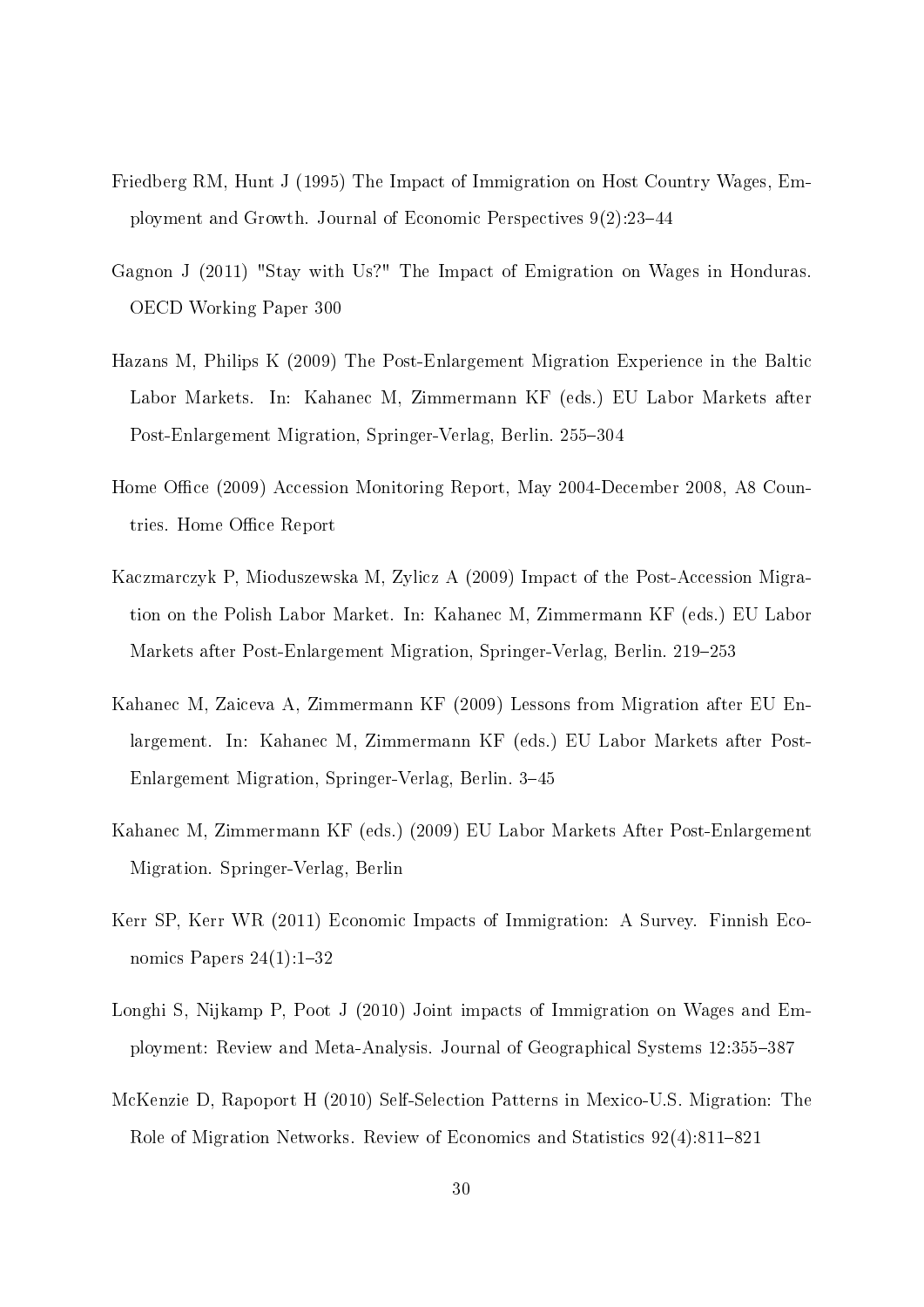- Mishra P (2007) Emigration and Wages in Source Countries: Evidence from Mexico. Journal of Development Economics 82:180-199
- Saleheen J, Shadforth C (2006) The Economic Characteristics of Immigrants and Their Impact on Supply. Bank of England Quarterly Bullettin Q4:373-385
- Sinn HW (2004) EU Enlargement, Migration, and the New Constitution. CESifo Working Paper 1367
- Solow RM (1956) A Contribution to the Theory of Economic Growth. The Quarterly Journal of Economics  $70(1):65-94$
- Wadensjö E (2007) Migration to Sweden from the New EU Member States. IZA Discussion Paper 3190
- Zaiceva A, Zimmermann KF (2008) Scale, Diversity and Determinants of Labour Migration in Europe. Oxford Review of Economic Policy  $24(3):428-452$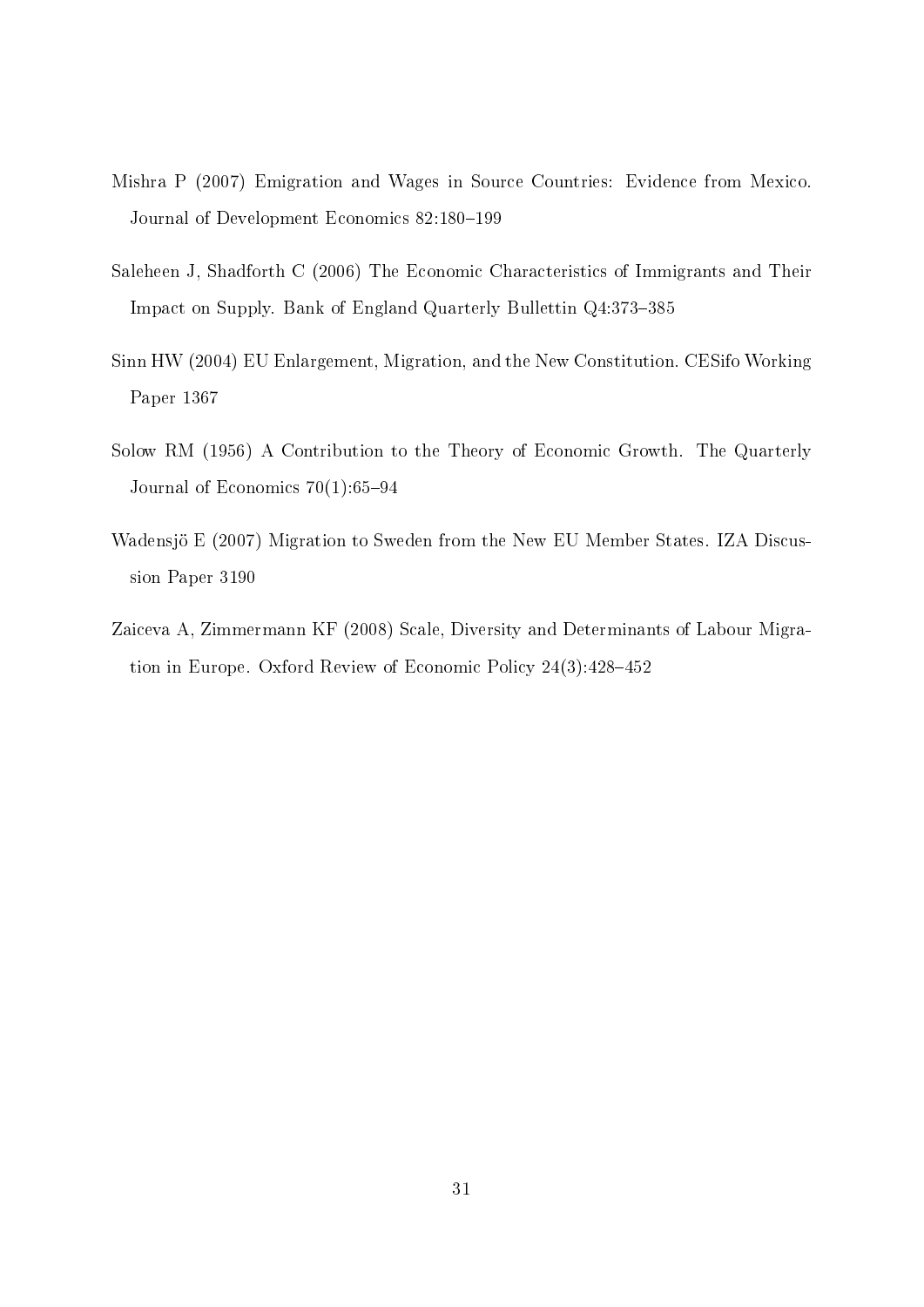## A Tables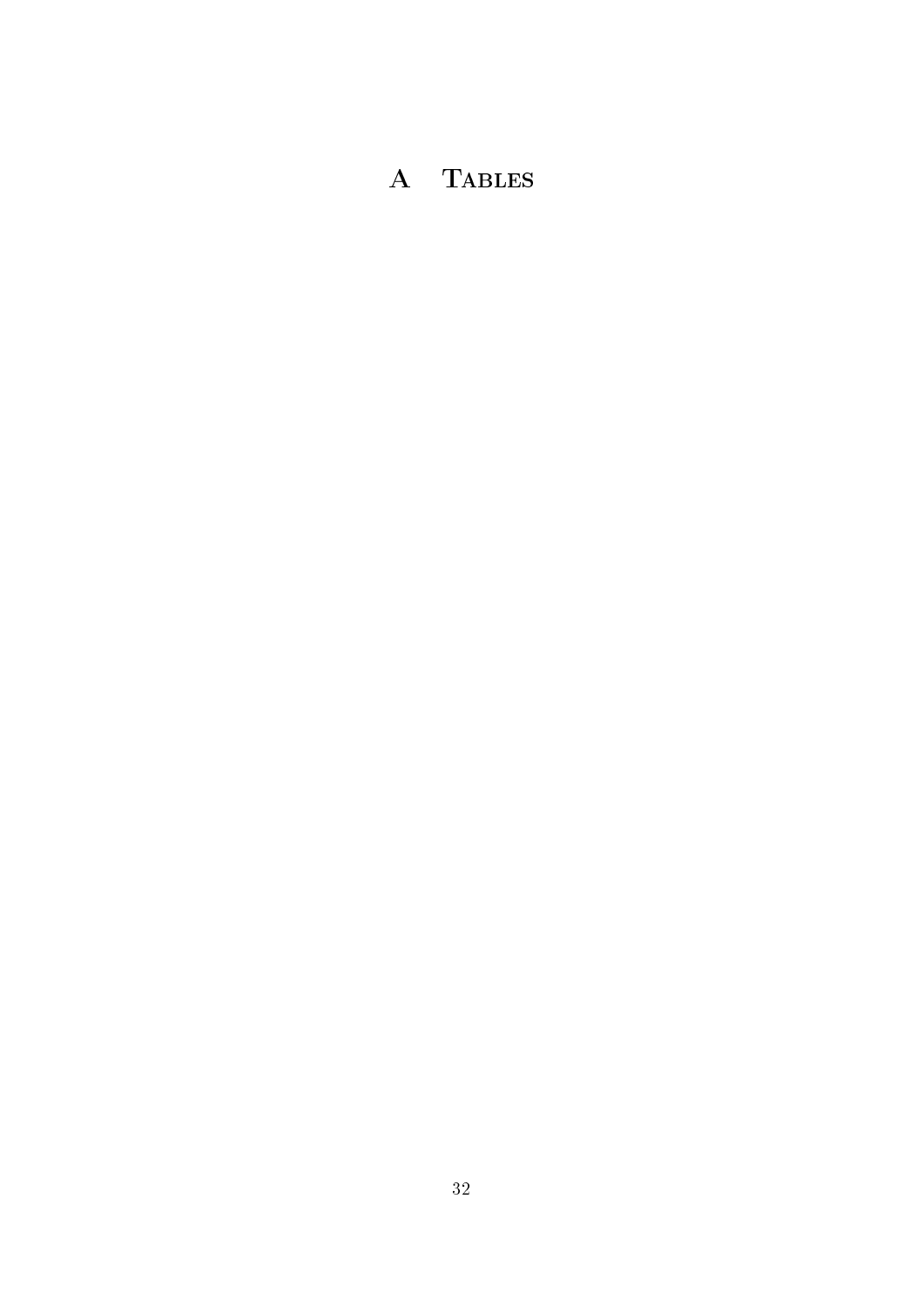| 2002<br>2003<br>2005<br>2006<br>a) Lithuanian HBS<br><i>Observations</i><br>2,322<br>2,411<br>2,314<br>2,426<br>men<br>1,628<br>1,725<br>1,616<br>1,560<br>women<br>Education<br>10.76%<br>8.81\%<br>10.42\%<br>9.91%<br>lower secondary<br>69.01%<br>69.17%<br>67.62%<br>67.48%<br>upper secondary |
|-----------------------------------------------------------------------------------------------------------------------------------------------------------------------------------------------------------------------------------------------------------------------------------------------------|
|                                                                                                                                                                                                                                                                                                     |
|                                                                                                                                                                                                                                                                                                     |
|                                                                                                                                                                                                                                                                                                     |
|                                                                                                                                                                                                                                                                                                     |
|                                                                                                                                                                                                                                                                                                     |
|                                                                                                                                                                                                                                                                                                     |
|                                                                                                                                                                                                                                                                                                     |
|                                                                                                                                                                                                                                                                                                     |
|                                                                                                                                                                                                                                                                                                     |
|                                                                                                                                                                                                                                                                                                     |
| 22.18%<br>20.41%<br>21.62%<br>22.61%<br>third-level                                                                                                                                                                                                                                                 |
| Monthly Earnings (LTL)                                                                                                                                                                                                                                                                              |
| 1,185<br>1,252<br>1,440<br>1,688<br>men                                                                                                                                                                                                                                                             |
| (856)<br>(913)<br>(1, 134)<br>(981)                                                                                                                                                                                                                                                                 |
| 940<br>988<br>1,303<br>1,189<br>women                                                                                                                                                                                                                                                               |
| (684)<br>(890)<br>(985)<br>(686)                                                                                                                                                                                                                                                                    |
|                                                                                                                                                                                                                                                                                                     |
| b) Lithuanian Statistical Office                                                                                                                                                                                                                                                                    |
| Monthly Earnings (LTL)                                                                                                                                                                                                                                                                              |
| 1,173<br>1,227<br>1,420<br>1,676<br>men                                                                                                                                                                                                                                                             |
| 998<br>1,029<br>1,167<br>1,356<br>women                                                                                                                                                                                                                                                             |

TABLE 1 - SUMMARY STATISTICS LITHUANIA

Note: a): Summary statistics for all employees between 18 and 64 years. Education groups: lower secondary education (10 years or less of schooling), upper secondary education (more than 10 years of schooling, but no finished third-level education), third-level degree (at least 15 years of schooling and B.Sc equivalent). Percentages of educational distribution relative to all men and women in a given year. Monthly earnings are deflated by the HCPI. Standard errors of monthly earnings in parentheses.

b) monthly earnings are average gross monthly real earnings in LTL.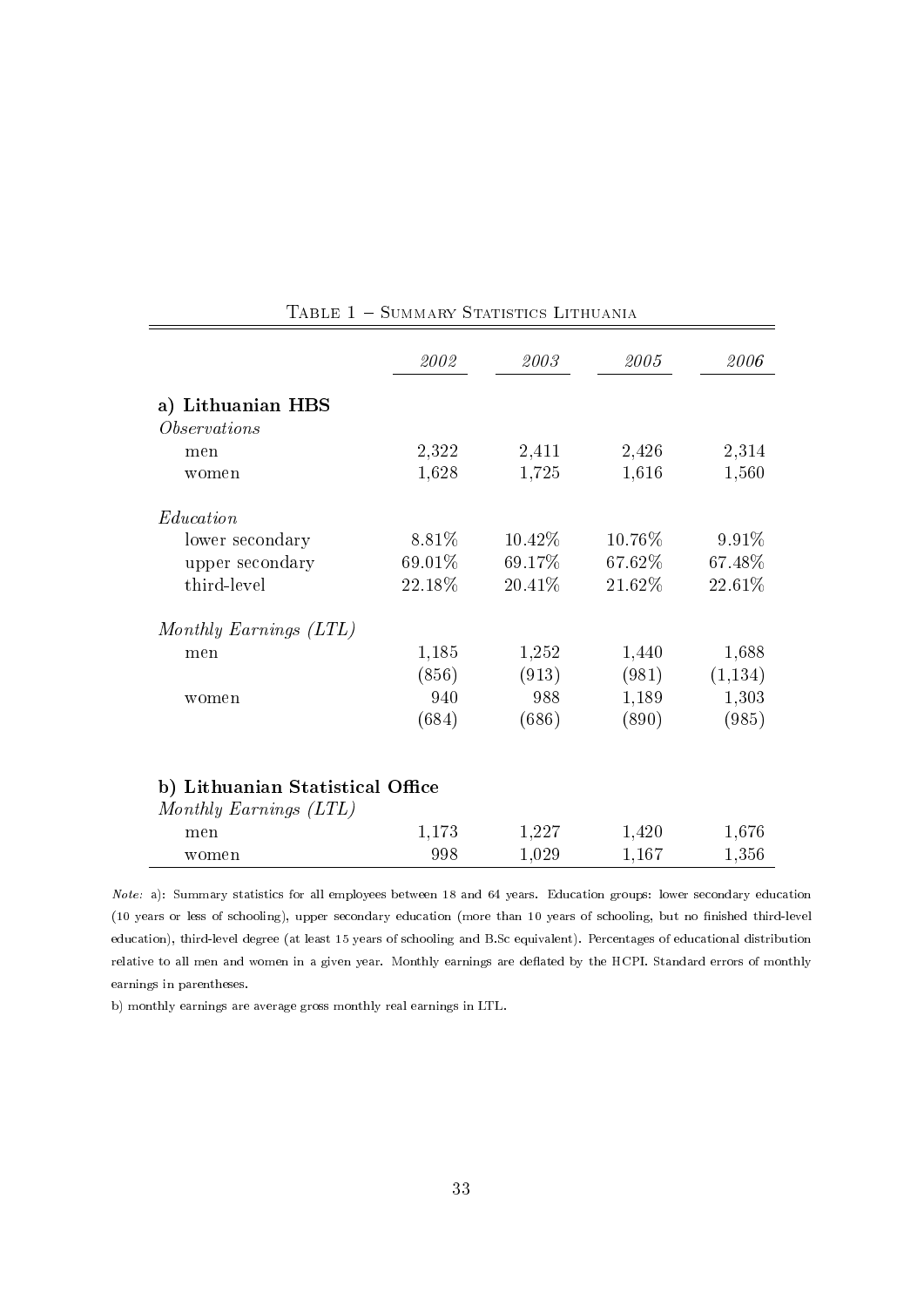|                     | 2002     | 2006     |
|---------------------|----------|----------|
| <i>Observations</i> |          |          |
| men                 | 978      | 12,085   |
| women               | 904      | 9,293    |
| Education           |          |          |
| lower secondary     | $16.6\%$ | $20.1\%$ |
| upper secondary     | $63.4\%$ | 62.3%    |
| third-level         | $20.0\%$ | 17.56%   |
| <i>Age</i>          |          |          |
| $<$ 20              | 3.5%     | $2.8\%$  |
| $20 - 29$           | 53.3%    | $60.7\%$ |
| 30-39               | $26.0\%$ | 24.6%    |
| 40-49               | 23.3\%   | $9.4\%$  |
| $50+$               | $3.9\%$  | 2.5%     |

### TABLE 2 - SUMMARY STATISTICS, IRISH CENSUS

Note: This table displays the summary statistics of the Irish census. Education groups: lower secondary education (10 years or less of schooling), upper secondary education (more than 10 years of schooling, but no finished third-level education), third-level degree (at least 15 years of schooling and B.Sc equivalent). Percentages of education and age distribution relative to all men and women in a given year.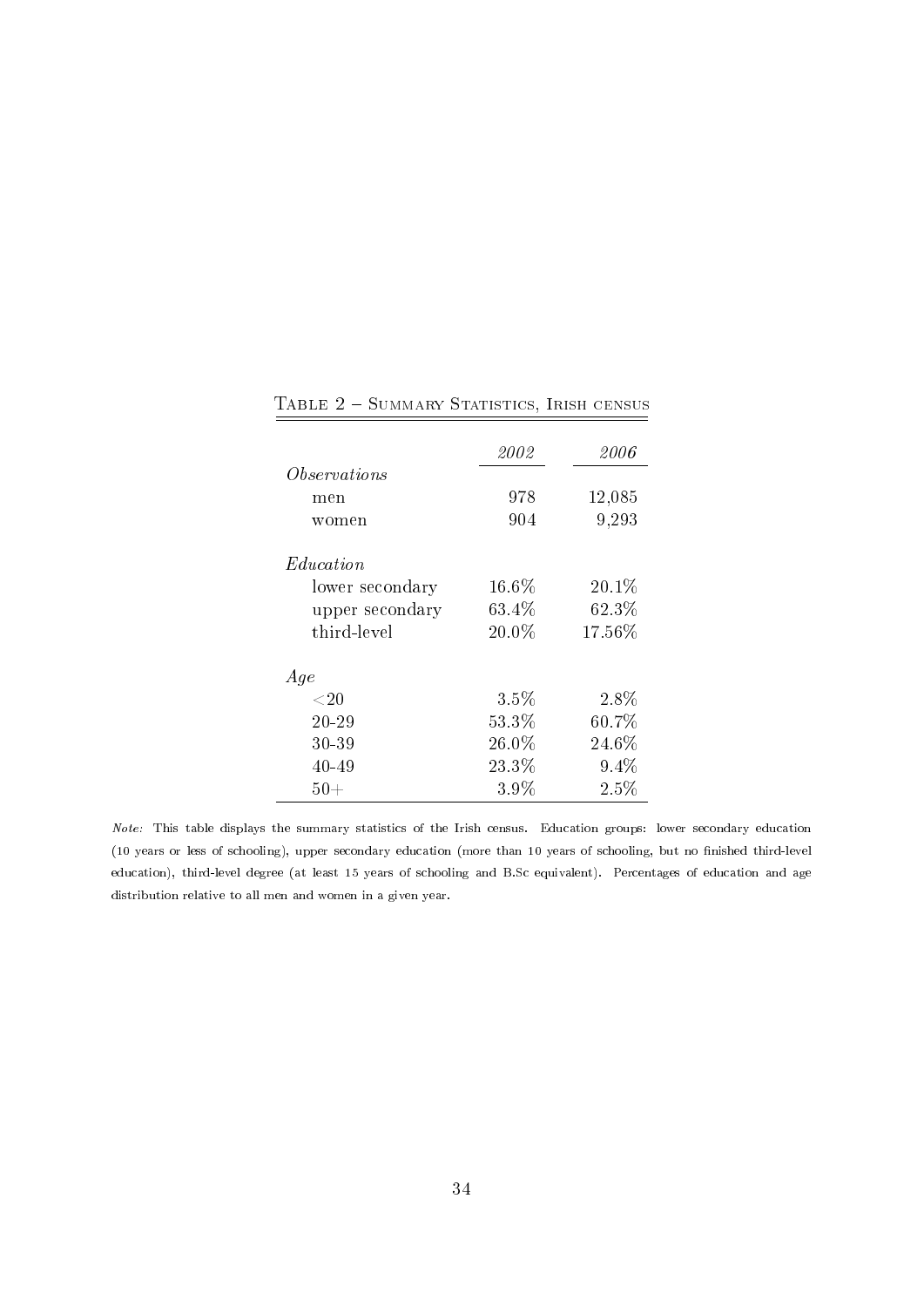| Dependent variable: log real wage  |                   |                   |                   |                   |                  |          |  |
|------------------------------------|-------------------|-------------------|-------------------|-------------------|------------------|----------|--|
|                                    | $\left( 1\right)$ | $\left( 2\right)$ | $\left( 3\right)$ | $\left( 4\right)$ | $\left(5\right)$ | (6)      |  |
| Sample:                            | all               | all               | all               | all               | men              | women    |  |
|                                    |                   |                   |                   |                   |                  |          |  |
| Emigration rate                    | $0.665**$         | 0.391             | 0.426             | 0.401             | $1.245***$       | 0.283    |  |
|                                    | [0.2937]          | [0.3132]          | [0.3154]          | [0.3236]          | [0.2950]         | [0.3910] |  |
| Emigration * male                  |                   | $0.799***$        | $0.793***$        | $0.777***$        |                  |          |  |
|                                    |                   | [0.2936]          | [0.2912]          | [0.2852]          |                  |          |  |
|                                    |                   |                   |                   |                   |                  |          |  |
| Year dummies                       | yes               | yes               | yes               | yes               | yes              | yes      |  |
| Education dummies                  | yes               | yes               | yes               | yes               | yes              | yes      |  |
| Experience dummies                 | yes               | yes               | yes               | yes               | yes              | yes      |  |
| FDI, unemp., exports               | no                | no                | yes               | $\mathbf{n}$      | no               | no       |  |
| Year $*$ region                    | $\mathbf{n}$      | $\mathbf{n}$      | $\mathbf{n}$      | yes               | $\mathbf{n}$     | no       |  |
|                                    |                   |                   |                   |                   |                  |          |  |
| Observations                       | 9970              | 9970              | 9970              | 9970              | 6771             | 3199     |  |
| Adjusted $R^2$                     | 0.3463            | 0.3468            | 0.3568            | 0.3638            | 0.3371           | 0.3222   |  |
| Robust standard errors in brackets |                   |                   |                   |                   |                  |          |  |

### TABLE  $3 -$  The wage effect of emigration

\*\*\* p<0.01, \*\* p<0.05, \* p<0.1

Note: This table shows the OLS results for the econometric model in Equation (5), a regression of log real wages on the emigration rate, interactions of the emigration rate with a dummy for men (emig\*male), a vector of personal characteristics.

Standard errors are clustered at the time-education-experience level. All observations are weighted with survey weights.

FDI stocks (in logs), unemployment rate and exports (in logs) are measured at the regional level. Year\*region is an interaction of year and region dummies.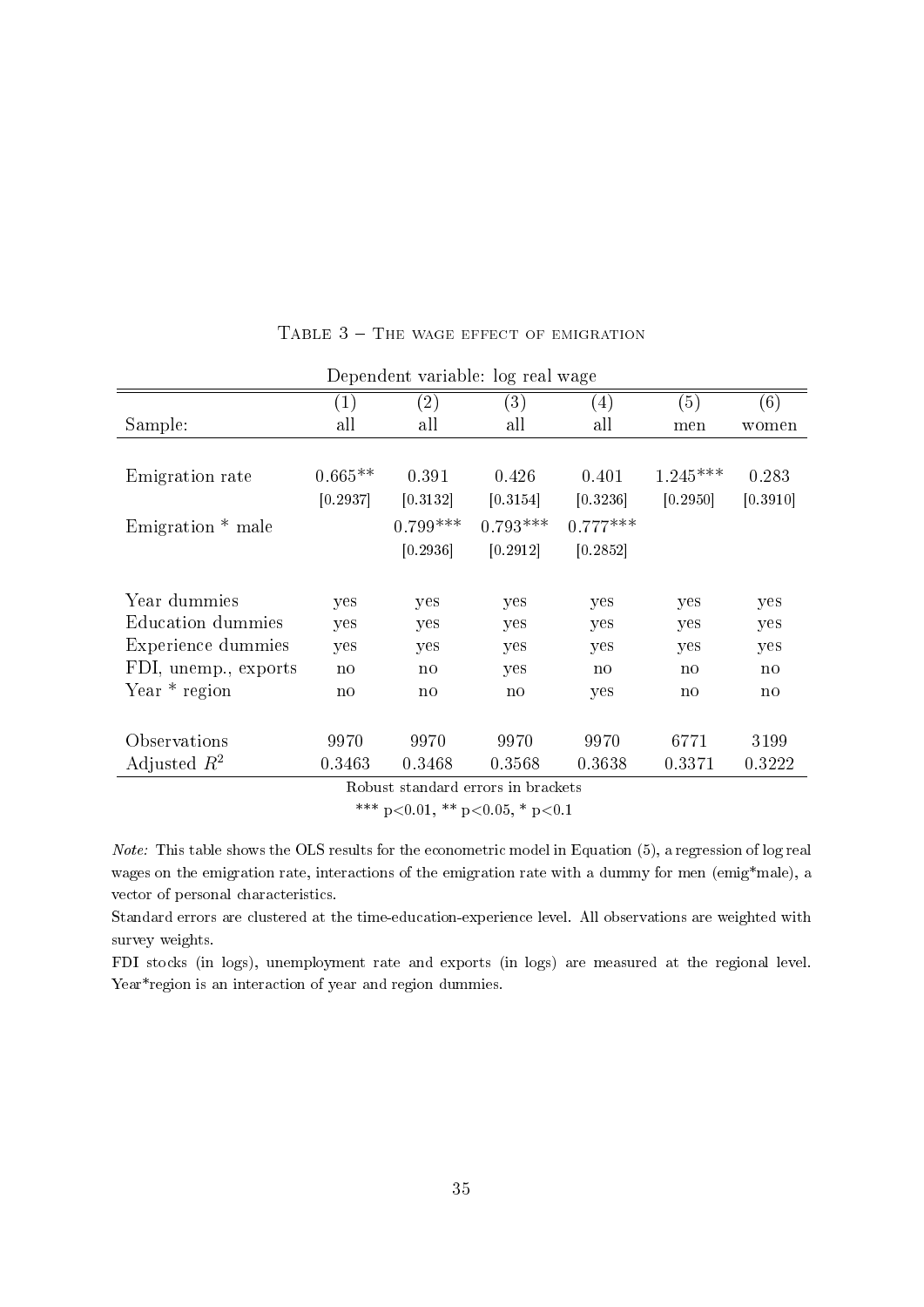| A. Men              |                         | $\widehat{\odot}$       | Dependent variable: log real wage<br>$\widehat{\odot}$ | $\widehat{\mathbb{F}}$  | $\widehat{\Xi}$         | $\widehat{\odot}$       |            |
|---------------------|-------------------------|-------------------------|--------------------------------------------------------|-------------------------|-------------------------|-------------------------|------------|
| Emigration rate     | $1.117***$              | $0.825**$               | $1.497***$                                             | 0.292                   | $1.372***$              | $1.464***$              | $0.833***$ |
|                     | [0.3218]                | [0.3998]                | [0.3145]                                               | [0.3953]                | [0.3127]                | [0.3265]                | [0.2649]   |
| Observations        | 6771                    | <b>LL2</b>              | L <sub>2</sub> 9                                       | L <sub>2</sub> 9        | L <sub>2</sub> 9        | 6771                    | 6771       |
| Adjusted $R^2$      | 0.3374                  | 0.3375                  | 0.3382                                                 | 0.3382                  | 0.3385                  | 0.3387                  | 0.3392     |
| B. Women            |                         |                         |                                                        |                         |                         |                         |            |
| Emigration rate     | 0.310                   | $-0.039$                | $0.622*$                                               | $-0.012$                | 0.642                   | $0.817*$                | 1.035      |
|                     | [0.4166]                | [0.4986]                | [0.3217]                                               | [0.4632]                | [0.3859]                | [0.4569]                | [0.6657]   |
| <b>Jbservations</b> | 3199                    | 3199                    | 3199                                                   | 3199                    | 3199                    | 3199                    | 3199       |
| Adjusted $R^2$      | 0.3225                  | 0.3291                  | 0.3302                                                 | 0.3302                  | 0.3305                  | 0.3364                  | 0.3375     |
| Controls            |                         |                         |                                                        |                         |                         |                         |            |
| year*educ           | yes                     | $\overline{\mathbf{n}}$ | $\overline{\mathbf{n}}$                                | yes                     | yes                     | $\overline{\mathbf{n}}$ | yes        |
| year*exper          | $\overline{\mathbf{n}}$ | yes                     | $\overline{\mathbf{n}}$                                | yes                     | $\overline{\mathbf{n}}$ | yes                     | $y$ es     |
| educ*exper          | $\overline{\mathbf{n}}$ | $\overline{\Omega}$     | yes                                                    | $\overline{\mathbf{n}}$ | yes                     | yes                     | yes        |
|                     |                         |                         | Robust standard errors in brackets                     |                         |                         |                         |            |
|                     |                         |                         | *** p<0.01, ** p<0.05, * p<0.1                         |                         |                         |                         |            |
|                     |                         |                         |                                                        |                         |                         |                         |            |

TABLE  $4$  – ESTIMATION OF THE WAGE EFFECT WITH ADDITIONAL CONTROLS Table 4 Estimation of the wage effect with additional controls

wages between experience groups within an education group. Furthermore, all regressions include year dummies, education dummies, experience Note: This table shows the estimation results of the effect of emigration on wages with a number of additional controls. Year\*educ accounts for changes in returns to education. Year\*exper accounts for changes in returns to experience. Educ\*exper accounts for fundamental differences in Note: This table shows the estimation results of the effect of emigration on wages with a number of additional controls. Year\*educ accounts for changes in returns to education. Year\*exper accounts for changes in returns to experience. Educ\*exper accounts for fundamental differences in wages between experience groups within an education group. Furthermore, all regressions include year dummies, education dummies, experience dummies, and a vector of personal characteristics. dummies, and a vector of personal characteristics.

Standard errors are clustered at the time-education-experience level. All observations are weighted with survey weights. Standard errors are clustered at the time-education-experience level. All observations are weighted with survey weights.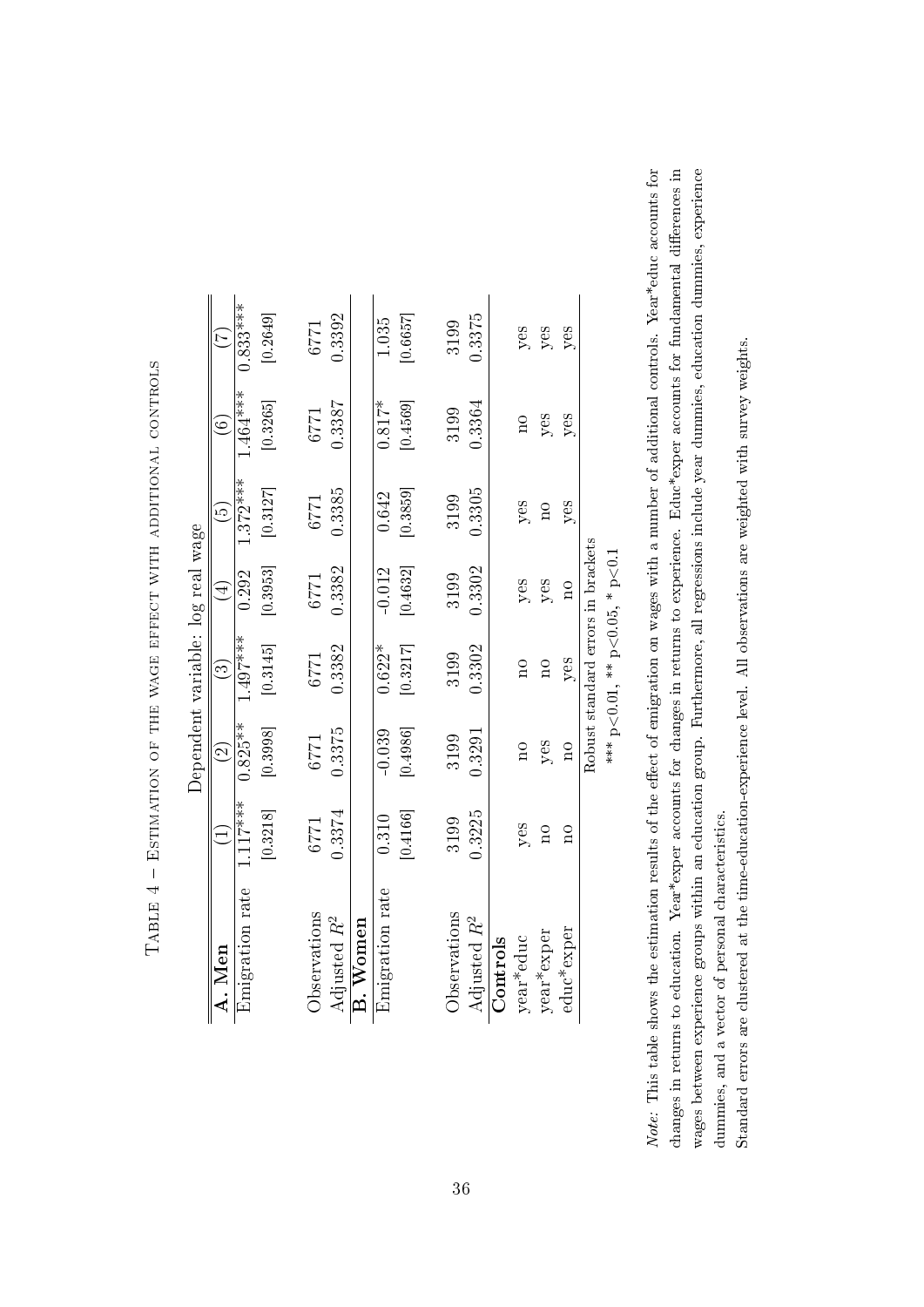

Figure 1 Lithuanian Immigrants to the UK and Ireland, 2002-2007

Notes: Number of Lithuanian immigrants to the UK and Ireland between 2002 and 2007, as measured by the number of work permits (PPS Number in Ireland, National Insurance Numbers in the UK).

Sources: Irish Department of Social and Family Affairs, UK Department for Work and Pensions.

## B Figures for the body of the Paper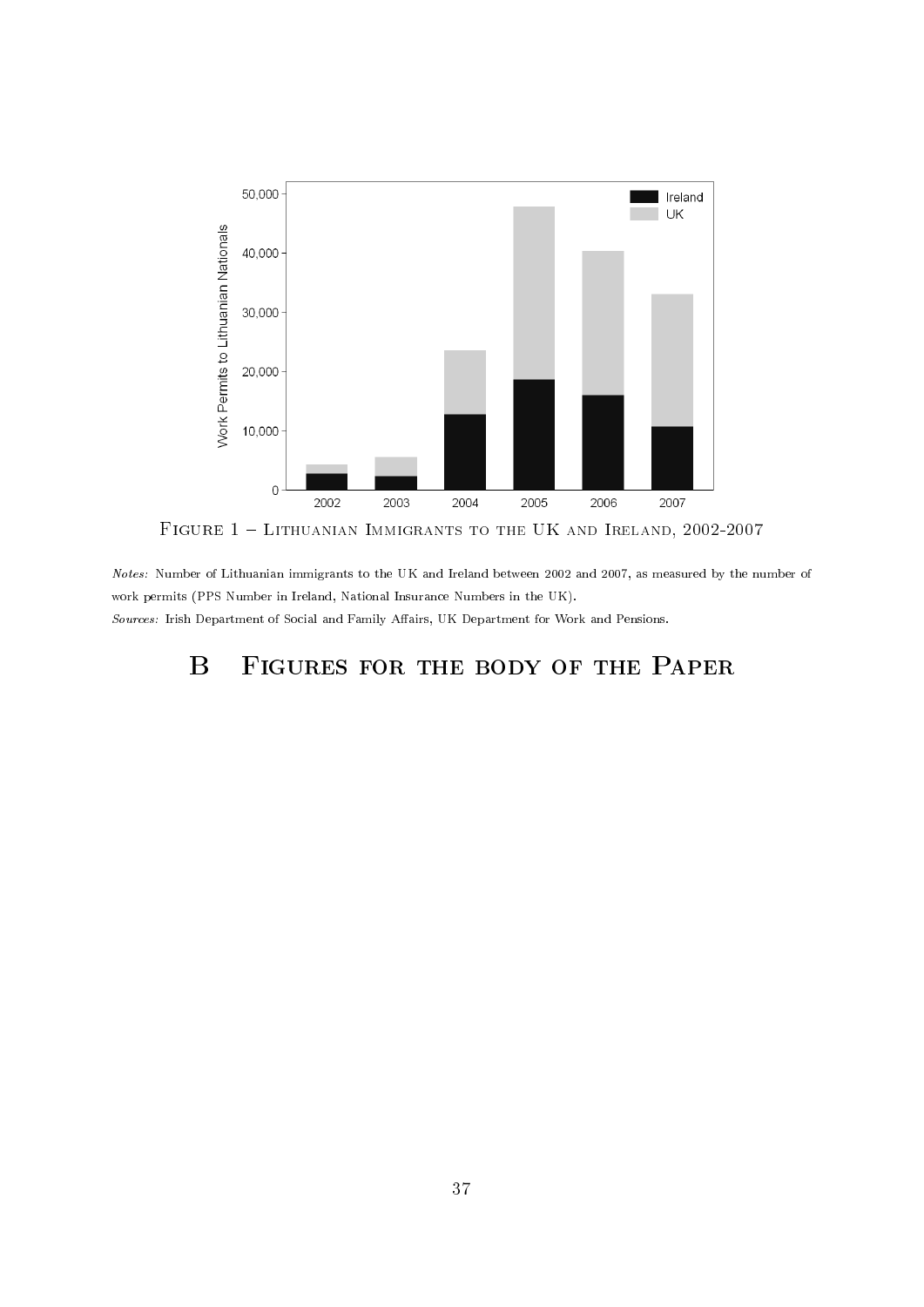

FIGURE  $2$  – FDI, exports, GDP per capita, and the unemployment rate in Lithuania, 2002-2006

Notes: The graph shows the time series for exports to the EU, FDI inflows from the EU, real GDP per capita and the unemployment rate. All variables are normalized to 100 (first quarter in 2002). None of the variables shows a structural break around EU enlargement.

Source: Statistics Lithuania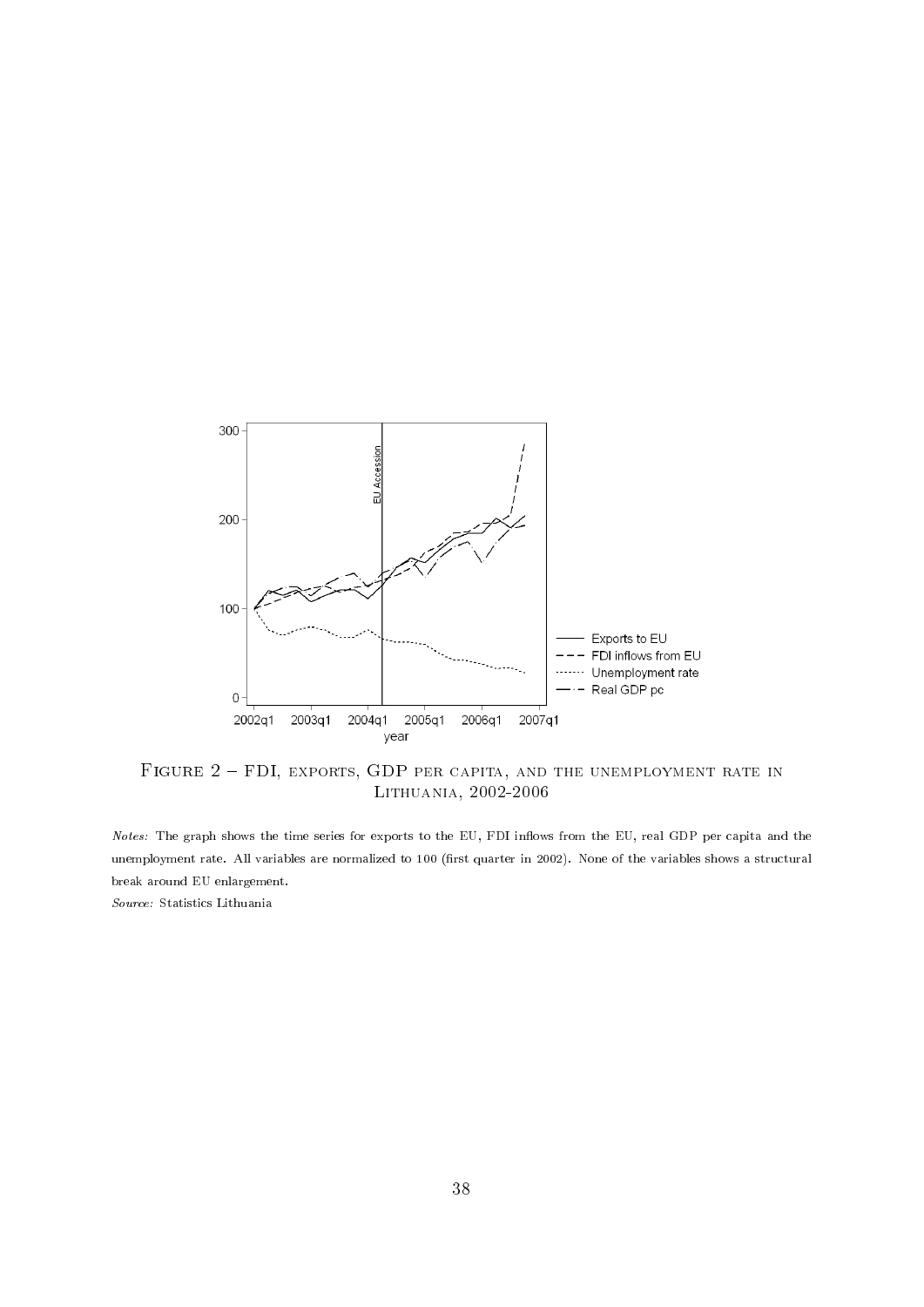

FIGURE  $3$  – Standardized wage distribution in Lithuania, 2002 and 2006

Notes: The graph shows a Kernel density plot of the log real wages in 2002 and 2006. This plot allows for a comparison of the wage distribution before and after EU accession. It shows that the shape of the distribution has only changed slightly, despite the emigration of 9% of the workforce.

To make the distribution comparable across years, wages are standardized to their z-scores, i.e. the wage of an individual minus the mean wage, divided by the standard deviation of wages,  $z_i = (w_i - \bar{w})/\sigma_w$ . The mean of the distribution is zero. Source: Lithuanian Household Budget Survey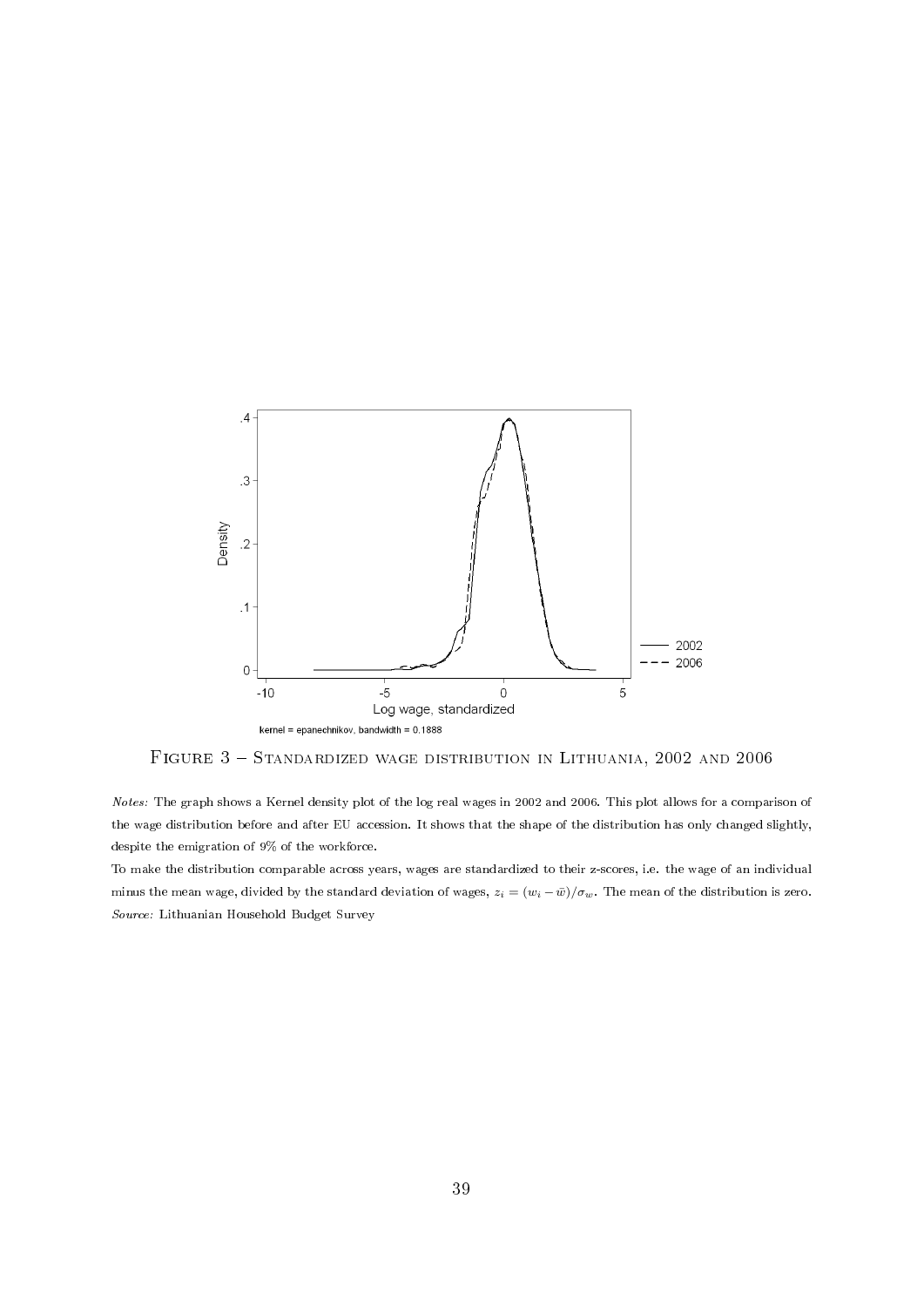## C Online Appendix

#### C.1 Robustness checks

The calculation of the emigration rates is based on a number of assumptions. Table 5 demonstrates how the results change when the assumptions are dropped. Panel A) shows the results for the baseline model in Equation (5); in panel B) I add a rich set of interaction terms. Columns 1) and 2) show the sensitivity of the results with respect to changes in the cell size. The coefficients are lower for 2-year cells and larger for 10-year cells. Panel i) displays the estimates for men and women together. The coefficient is statistically signicant for 2-year cells but not for 5-year cells. The statistical signicance of the effect for men is not affected by the cell size.

In Column 3) I drop the data for 2003 and 2005, as I do not have precise emigration data for these years. We first look at panel  $A$ ): The coefficient for men and women jointly is larger than in the baseline and statistically significant at the 5% level. The interaction of the emigration rate and the male dummy in ii) is similar to the baseline, and signicant at the  $10\%$  level. In the saturated model in panel B) none of the coefficients is statistically significant.

Column 4) displays the results for Irish data only. This exercise clearly underestimates the number of emigrants, as around 60% of all Lithuanian emigrants went to the UK. As a consequence, the coefficients are significantly larger than in the baseline scenario.

[Insert Table 5 here]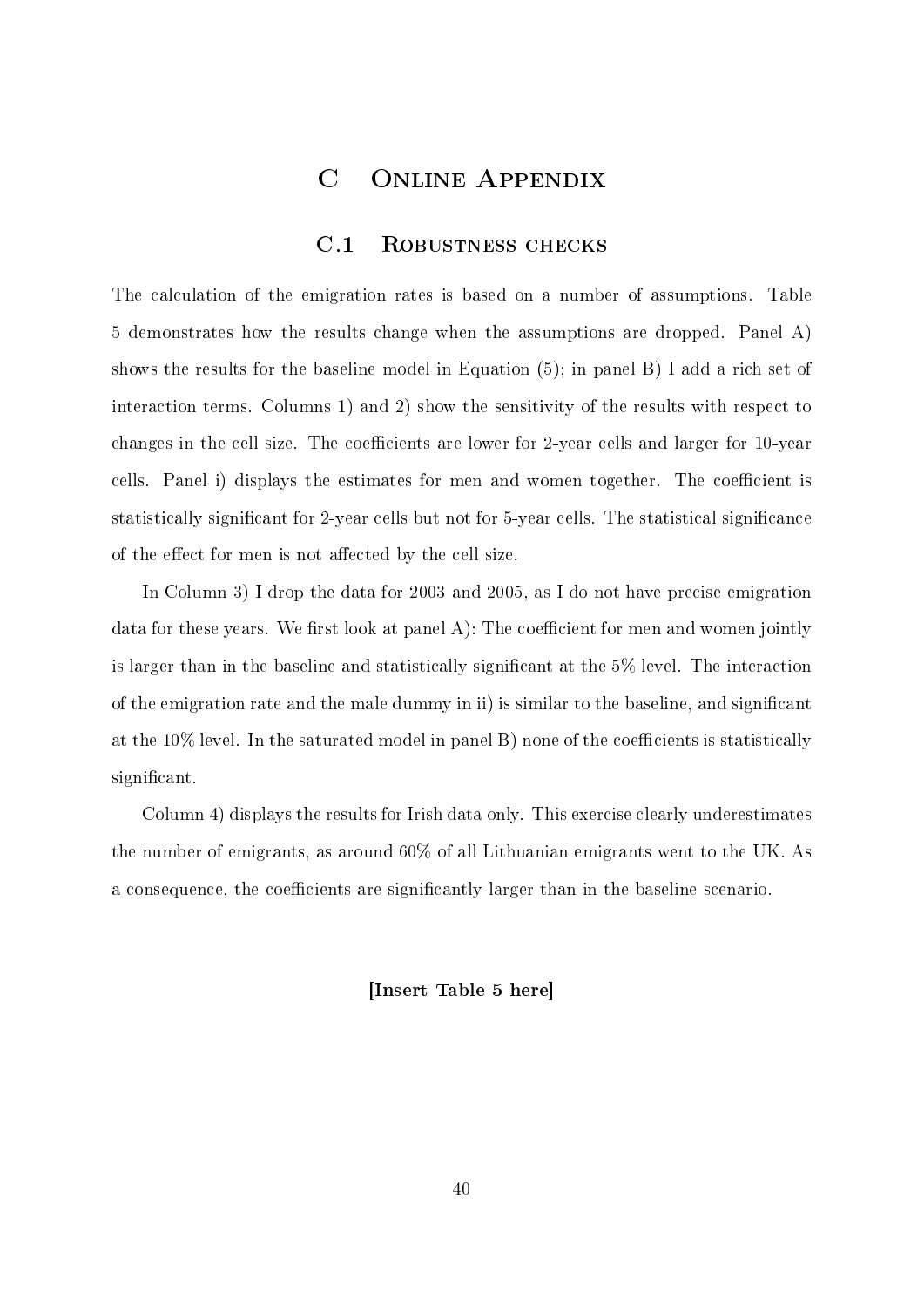### C.2 Education Groups

The Lithuanian education system offers a variety of educational tracks and degrees.<sup>20</sup> I aggregate the different education levels into three broad education groups for two reasons: Firstly, the Irish census only includes five different education groups (*primary and lower*, lower secondary school, upper secondary school, third-level - no degree and third-level degree), so that a matching of the educational attainment of emigrants and stayers is only possible if broader education groups are considered. Secondly, in some cases different educational tracks in Lithuania lead to comparable degrees. For example, the basic school, which students finish at the age of 16, and the *stage I of vocational training*. Both of those tracks lead to a basic school leaving certificate. Thus, students holding either of those comparable degrees can be seen as close substitutes on the labor market and should be equally affected by the emigration of workers with comparable characteristics. Tables 1 and 2 show the distribution of the education levels in the Lithuanian HBS as well as in the Irish census.

I therefore define the education groups as follows: Lower secondary school and less, upper secondary school and third-level degree.

LOWER SECONDARY SCHOOL AND LESS People with 10 years of schooling or less. As the Lithuanian HBS contains very few observations with primary school education or less, I merge these with the category lower secondary school. Therefore, in terms of the Lithuanian classification, this category includes highschool dropouts, workers who only finished primary school, those with a *basic school* leaving certificate (usually obtained at the age of 16) and those who pursued stage I of vocational training, which also leads to a basic school leaving certificate. In the Irish census, this group consists of *primary school* and less and lower secondary school.

 $\overline{a_0}$  http://www.euroguidance.lt provides an overview of the Lithuanian education system.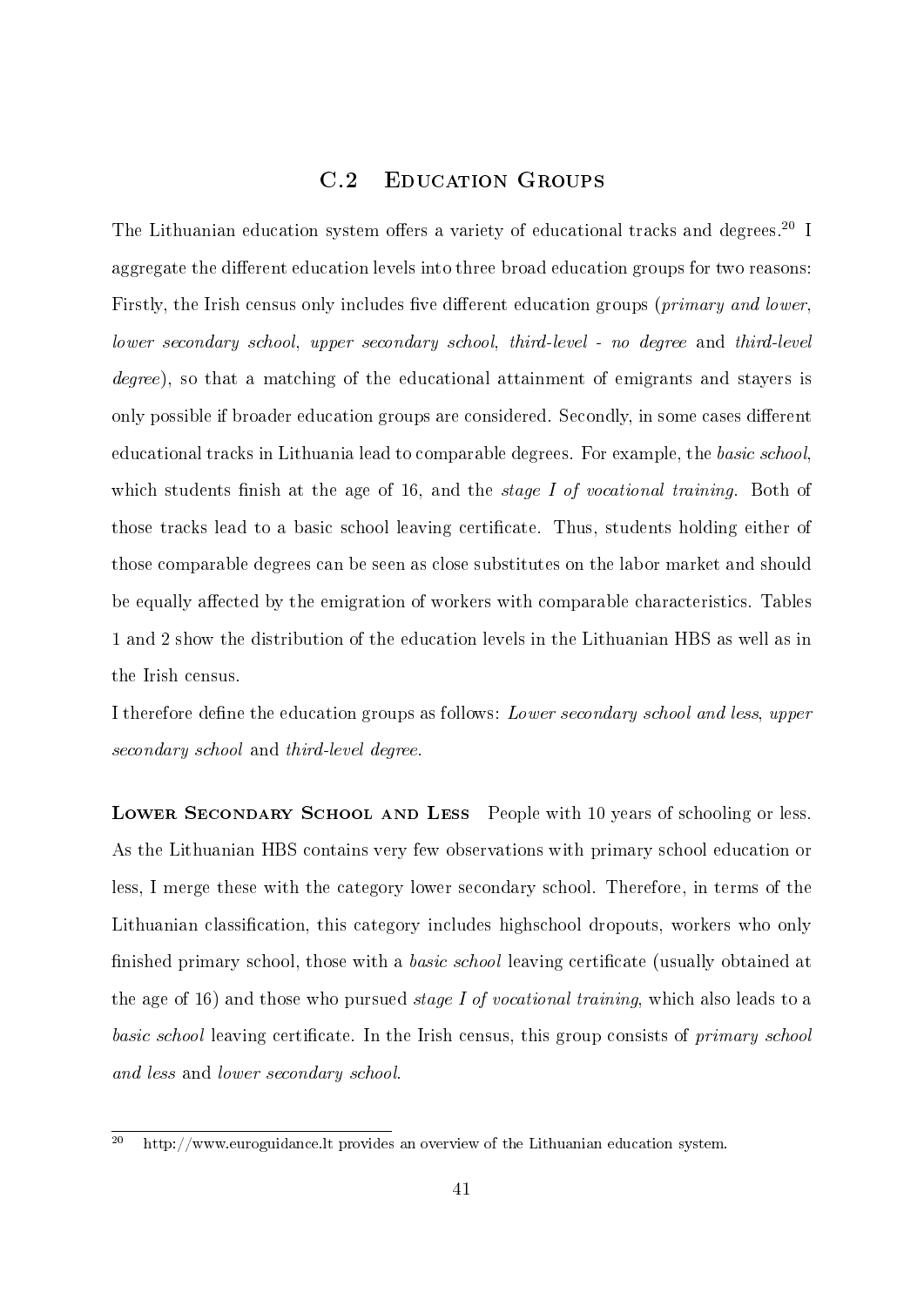Upper secondary school This category includes all workers having a degree higher than a basic school leaving certificate (i.e. at least 11 years of schooling), but do not hold a degree that would allow them to enter a masters' programme at a university in Lithuania or abroad. The dominant degree in this category is the Lithuanian A-level, usually obtained at the age of 18. The other degrees of this category are stages II, III and IV of vocational training and certificates from non-university third-level institutions.

In the Irish census, this category contains all workers with an upper secondary school degree or a third-level education that does not lead to a university degree.

THIRD-LEVEL DEGREE All workers with at least 15 years of schooling and a degree that enables them to apply for a university masters' degree in Lithuania or abroad. Workers with a masters' or a PhD degree are also included in this category.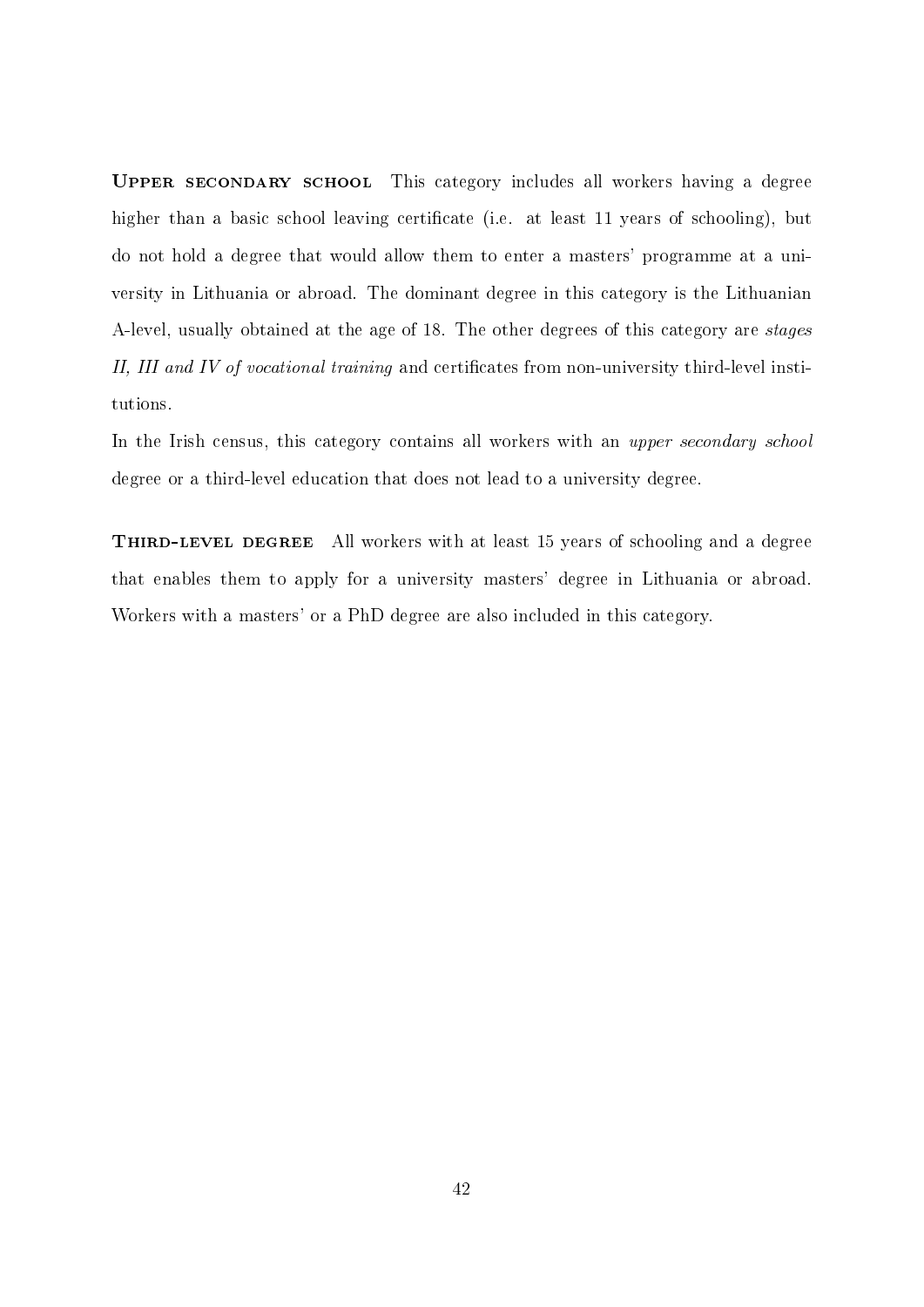## C.3 Tables for online appendix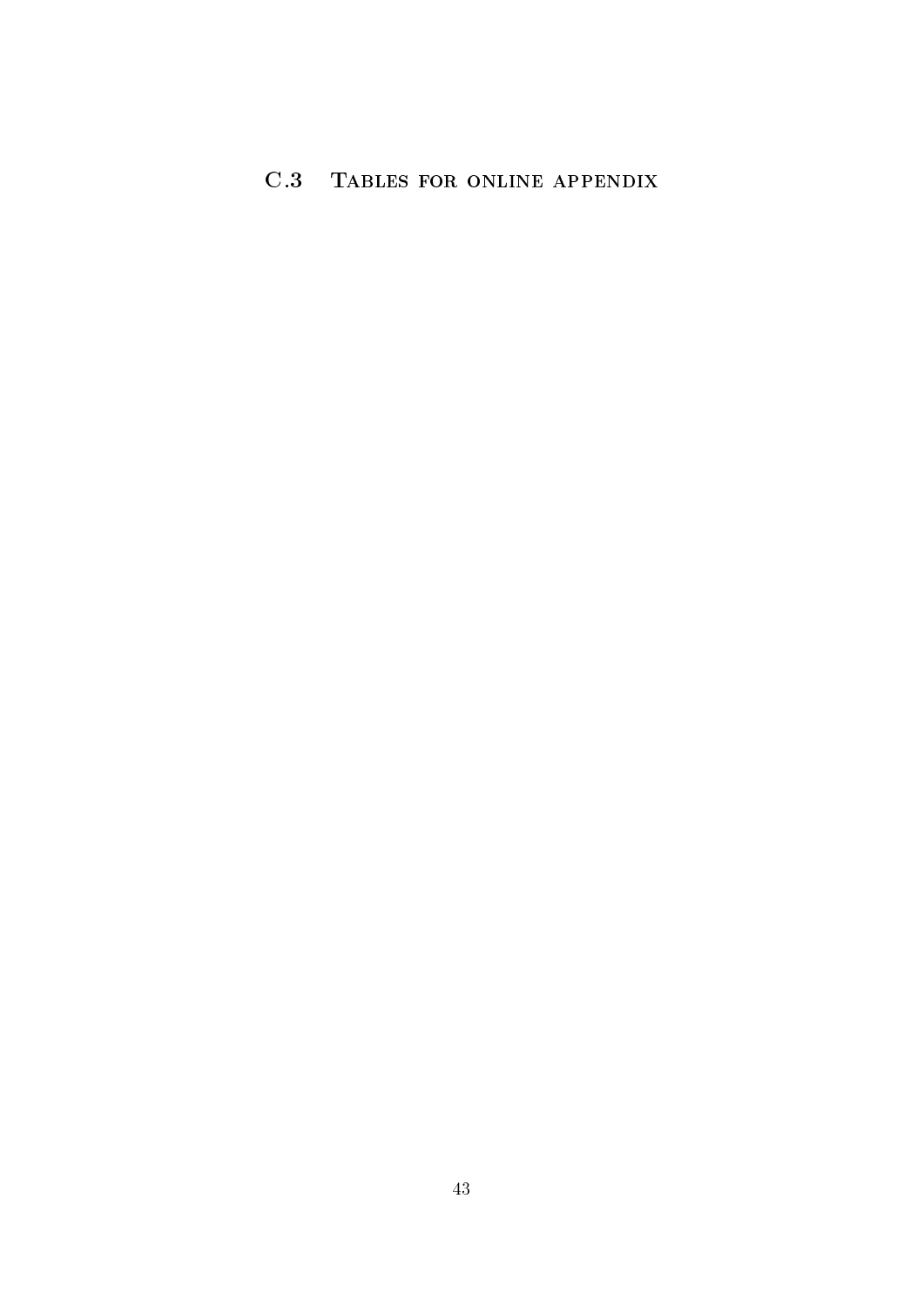TABLE  $5 -$ ROBUSTNESS CHECKS

| Dependent variable: log real wage |            |              |                |            |  |  |
|-----------------------------------|------------|--------------|----------------|------------|--|--|
|                                   | (1)        | (2)          | (3)            | (4)        |  |  |
|                                   | 2yr cells  | $10yr$ cells | $2002~\&~2006$ | Irish data |  |  |
| A) without interactions           |            |              |                |            |  |  |
| $i)$ all                          |            |              |                |            |  |  |
| Emigration rate                   | $0.535***$ | $0.873*$     | $1.020**$      | $2.089**$  |  |  |
|                                   | [0.194]    | [0.454]      | [0.419]        | [0.996]    |  |  |
| $ii)$ men/women                   |            |              |                |            |  |  |
| Emigration rate                   | 0.242      | 0.645        | 0.764          | 1.236      |  |  |
|                                   | [0.230]    | [0.444]      | [0.476]        | [0.995]    |  |  |
| $Emig*male$                       | $0.634**$  | $1.055***$   | $0.842*$       | $2.761***$ |  |  |
|                                   | [0.274]    | [0.348]      | [0.434]        | [0.745]    |  |  |
| B) with interactions              |            |              |                |            |  |  |
| $i)$ all                          |            |              |                |            |  |  |
| Emigration rate                   | $0.417*$   | 0.334        | 0.576          | 1.332      |  |  |
|                                   | [0.218]    | [0.694]      | [0.648]        | [1.341]    |  |  |
| $ii)$ men/women                   |            |              |                |            |  |  |
| Emigration rate                   | 0.217      | $1.442**$    | 0.690          | $1.663*$   |  |  |
|                                   | [0.226]    | [0.808]      | [0.704]        | [0.952]    |  |  |
| $Emig*male$                       | $0.532*$   | $1.625**$    | 0.637          | $2.773***$ |  |  |
|                                   | [0.272]    | [0.638]      | [0.601]        | [0.826]    |  |  |

Robust standard errors in brackets

\*\*\* p<0.01, \*\* p<0.05, \* p<0.1

Note: This table displays the coefficients for a series of robustness checks: 1) 2-year experience cells, 2) 10-year experience cells, 3) only data from 2002 and 2006, 4) only Irish data. Emig\*male is an interaction term of the emigration rate and a male dummy. Year dummies, education dummies, experience dummies and personal characteristics are controlled for. Panel A) are estimates of the baseline model in Equation (5). Panel B) enhances the baseline model by the interaction terms year  $*$  educ, year  $*$  exper, and educ \* exper. Robust standard errors in brackets. Standard errors are clustered at the educationexperience-year level. Significance levels: \*\*\* p<0.01, \*\* p<0.05, \* p<0.1.